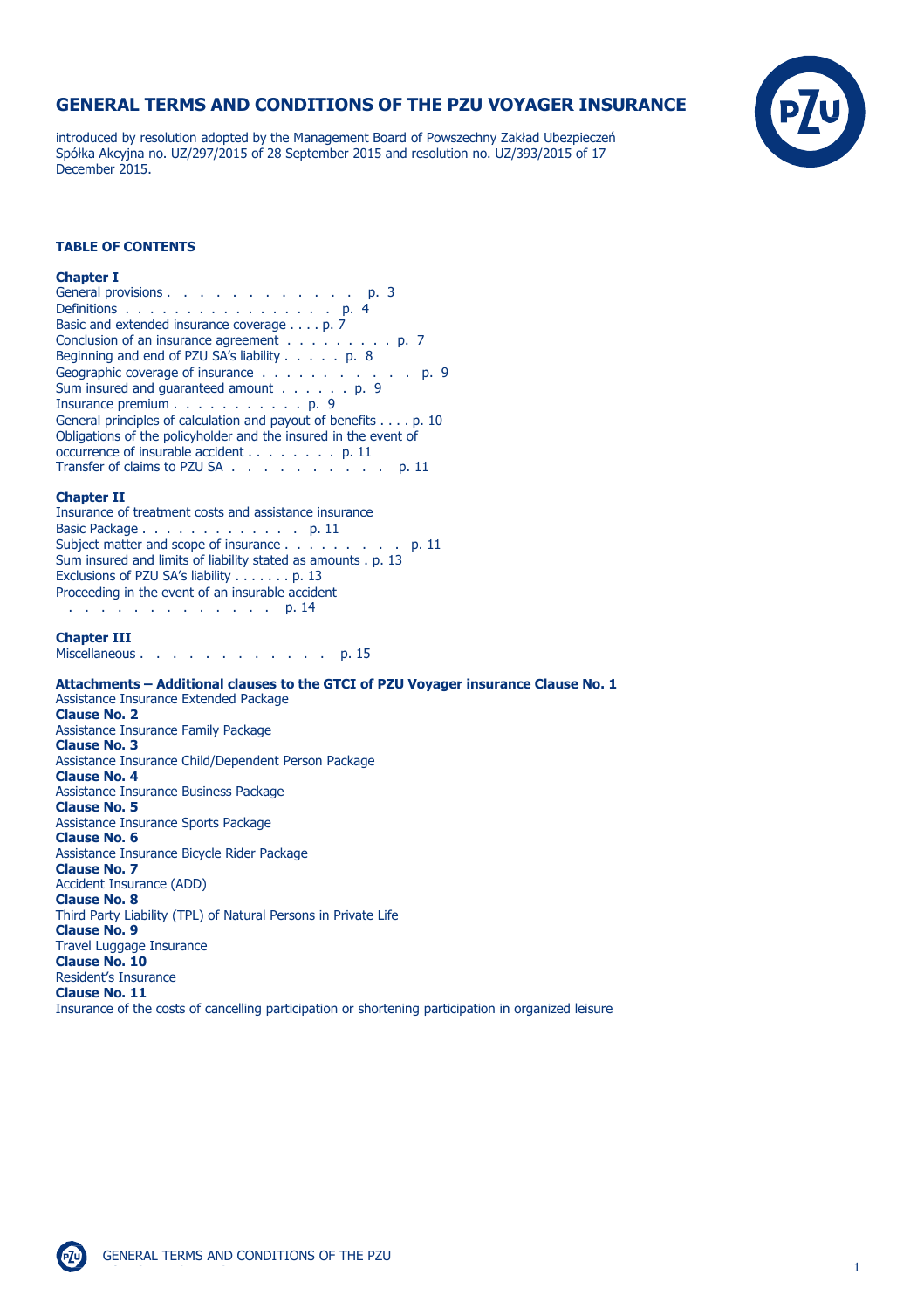| Type of information                                            | Agreement template editorial unit number                                                                                                                                                                                            |
|----------------------------------------------------------------|-------------------------------------------------------------------------------------------------------------------------------------------------------------------------------------------------------------------------------------|
| Premises for payment<br>of the indemnity and<br>other benefits | GTCI - shared provisions:<br>§ 1 sec. 9, § 2, § 3, § 4, § 5 sec. 8-10, § 10, § 11, § 13, § 21, § 22, §<br>23 sec. 1 and 3, § 24 sec. 3                                                                                              |
|                                                                | GTCI – Insurance of treatment costs and assistance insurance<br>Basic Package:<br>§ 25, § 26, § 27, § 28, § 29, § 31 sec. 1–5                                                                                                       |
|                                                                | Attachments to GTCI:<br>Clause No. $1 -$ Assistance Insurance Extended Package: § 2 and § 3<br>Clause No. 2 - Assistance Insurance Family Package: § 2 and § 3<br>Clause No. 4 - Assistance Insurance Business Package: § 2 and § 3 |
|                                                                | Clause No. $4$ – Assistance Insurance Business Package: § 2 and § 3<br>Clause No. 5 - Assistance Insurance Sports Package: § 2 and § 3<br>Clause No. 6 - Assistance Insurance Bicycle Rider Package: § 2, §<br>3.65                 |
|                                                                | Clause No. 7 - Accident Insurance (ADD): § 2, § 3, § 5, § 7, § 8, § 9<br>Clause No. 8 - Third Party Liability (TPL) of Natural Persons in<br>Private Life: § 2, § 3, § 5, § 6 sec. 1-3 and 5, § 7                                   |
|                                                                | Clause No. $9$ – Travel Luggage Insurance: $\S 2$ , $\S 3$ , $\S 4$ , $\S 6$ , $\S 7$ sec.<br>$1, 3-6, 98$<br>Clause No. 10 - Resident's Insurance: § 2, § 3, § 4, § 5                                                              |
|                                                                | Clause No. 11 - Insurance of the costs of cancelling participation<br>or shortening participation in organized leisure: § 2, § 3, § 5, § 6<br>sec. 1 and 2, § 7, § 8                                                                |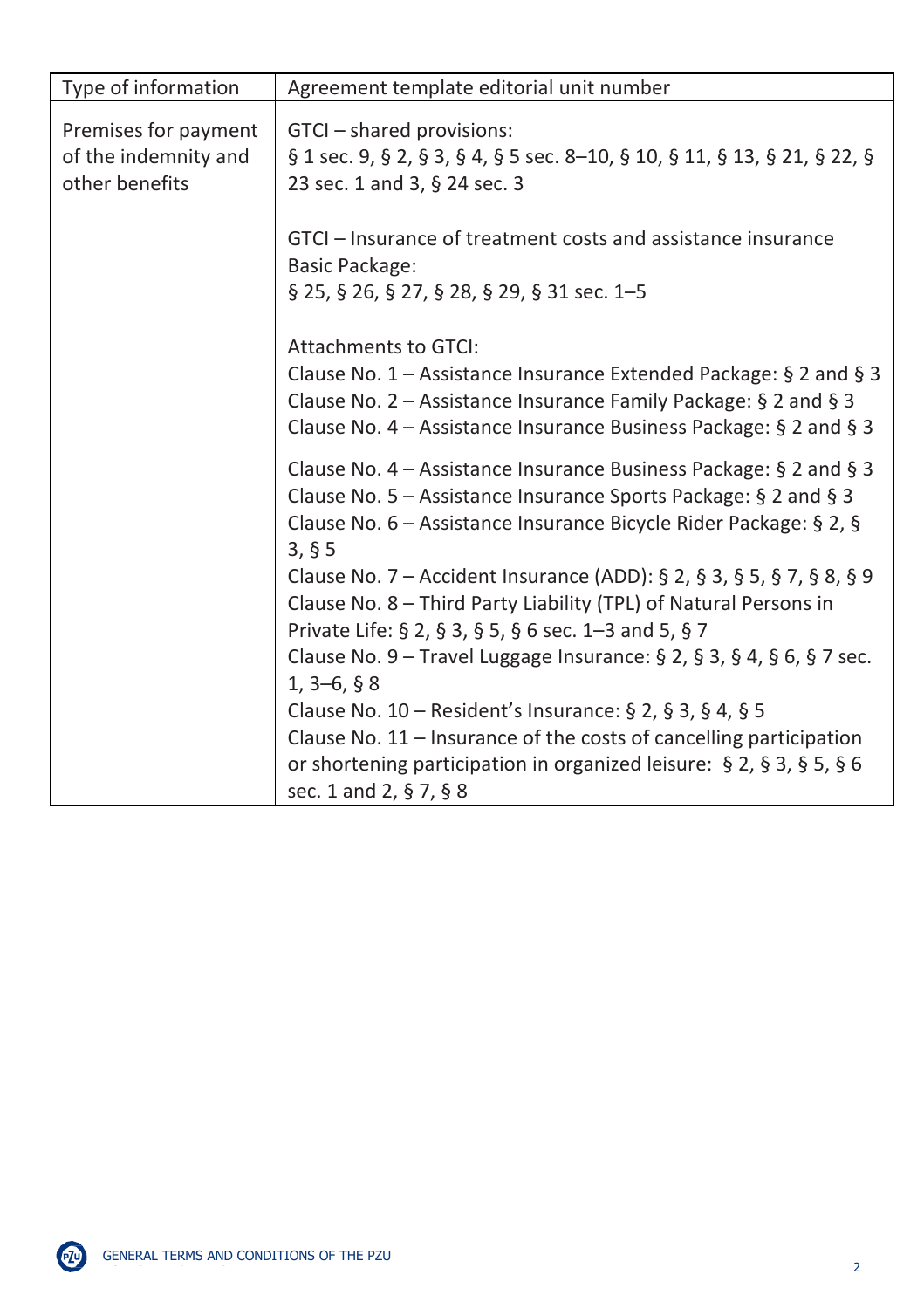| Limitations and<br>exclusions of liability<br>of the insurance<br>company entitling it<br>to refuse the payment<br>of indemnity and<br>other benefits or<br>reduce them | GTCI - shared provisions:<br>§ 1 sec. 4 and 9, § 2, § 5 sec. 11, § 10, § 11,<br>§ 13 sec. 1, § 14 sec. 1, § 19 sec. 2, § 21,<br>§ 22, § 23 sec. 2 and 3, § 24 sec. 4 and 5<br>GTCI - Insurance of treatment costs and assistance insurance<br><b>Basic Package:</b><br>§ 25, § 26, § 27 sec. 2-6, § 28, § 29, § 30,<br>§ 31 sec. 3, 4 and 6<br>Attachments to GTCI:<br>Clause No. 1 - Assistance Insurance Extended Package: § 2 and<br>$§$ 3<br>Clause No. 2 - Assistance Insurance Family Package: § 2 and §<br>3<br>Clause No. 3 - Assistance Insurance Child/Dependent Person<br>Package: § 2 and § 3<br>Clause No. 4 - Assistance Insurance Business Package: § 2 and<br>$§$ 3<br>Clause No. 5 - Assistance Insurance Sports Package: § 2 and §<br>3<br>Clause No. 6 - Assistance Insurance Bicycle Rider Package: § 2,<br>§ 3, § 4<br>Clause No. 7 - Accident Insurance (ADD): § 2, § 3 sec. 2 and 3,<br>§ 4, § 5, § 6 sec. 2, § 8, § 9 sec. 4–6<br>Clause No. 8 - Third Party Liability (TPL) of Natural Persons in<br>Private Life: § 2, § 3 sec. 2, 4 and 5, § 4, § 5 sec. 2 and 4, § 6<br>sec. 4 and 6<br>Clause No. 9 - Travel Luggage Insurance: § 2, § 3 sec. 2-4, § 4, §<br>5, § 6 sec. 2-4, § 7 sec. 2, § 8 sec. 2-7<br>Clause No. 10 - Resident's Insurance: § 2, § 4, § 5<br>Clause No. 11 - Insurance of the costs of cancelling<br>participation or shortening participation in organized<br>leisure: § 2, § 3, § 4, § 5 sec. 2 and 3, § 6 sec. 3, § 7, § 8 |
|-------------------------------------------------------------------------------------------------------------------------------------------------------------------------|--------------------------------------------------------------------------------------------------------------------------------------------------------------------------------------------------------------------------------------------------------------------------------------------------------------------------------------------------------------------------------------------------------------------------------------------------------------------------------------------------------------------------------------------------------------------------------------------------------------------------------------------------------------------------------------------------------------------------------------------------------------------------------------------------------------------------------------------------------------------------------------------------------------------------------------------------------------------------------------------------------------------------------------------------------------------------------------------------------------------------------------------------------------------------------------------------------------------------------------------------------------------------------------------------------------------------------------------------------------------------------------------------------------------------------------------------------------------------------|
|                                                                                                                                                                         | sec. $2-4$                                                                                                                                                                                                                                                                                                                                                                                                                                                                                                                                                                                                                                                                                                                                                                                                                                                                                                                                                                                                                                                                                                                                                                                                                                                                                                                                                                                                                                                                     |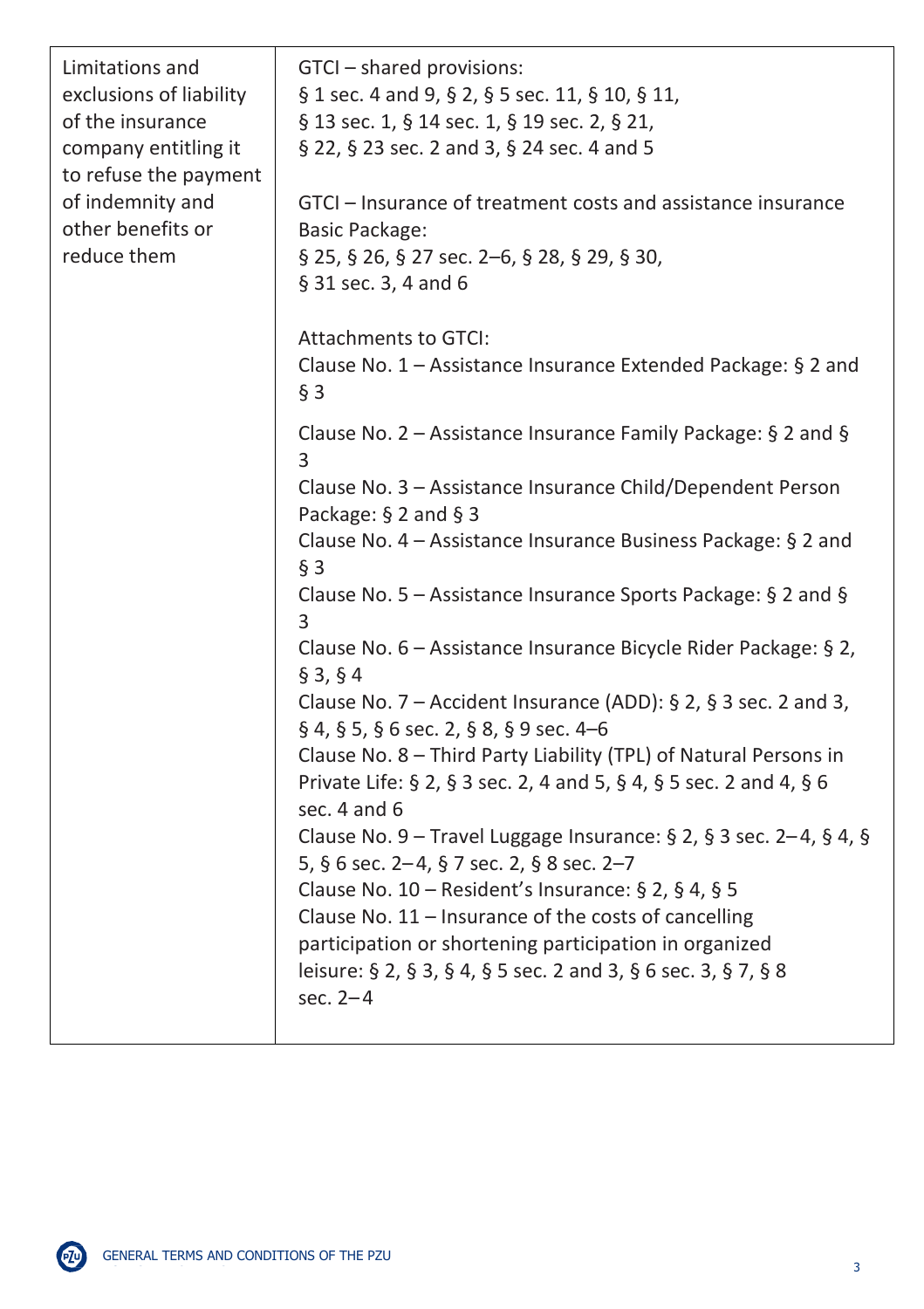Powszechny Zakład Ubezpieczeń Spółka Akcyjna, District Court for the Capital City of Warsaw, 12th Commercial Division, KRS 9831 NIP 526-025-10- 49, share capital: PLN 86,352,300.00 paid up in full, al. Jana Pawła II 24, 00-133 Warsaw, pzu.pl, hotline: 801 102 102

## **CHAPTER I GENERAL PROVISIONS**

- **1.** The general terms and conditions of PZU Voyager insurance, hereinafter referred to as the "GTCI", shall apply to insurance agreements concluded by Powszechny Zakład Ubezpieczeń Spółka Akcyjna, hereinafter referred to as "PZU SA", with natural persons, legal entities and organizational entities without legal personality.
- **2.** Based on the GTCI and to the extent defined in the insurance agreement, PZU SA shall provide insurance coverage:
	- 1) within the Republic of Poland, with relation to travel within Poland:
		- a) to Polish citizens and foreigners for whom Poland is the country of permanent residence – solely during travel in order to participate in organized leisure,
		- b) to Polish citizens whose permanent residence is outside Poland and who do not have a permanent place of residence within Poland – during their travel for any purpose within Poland.

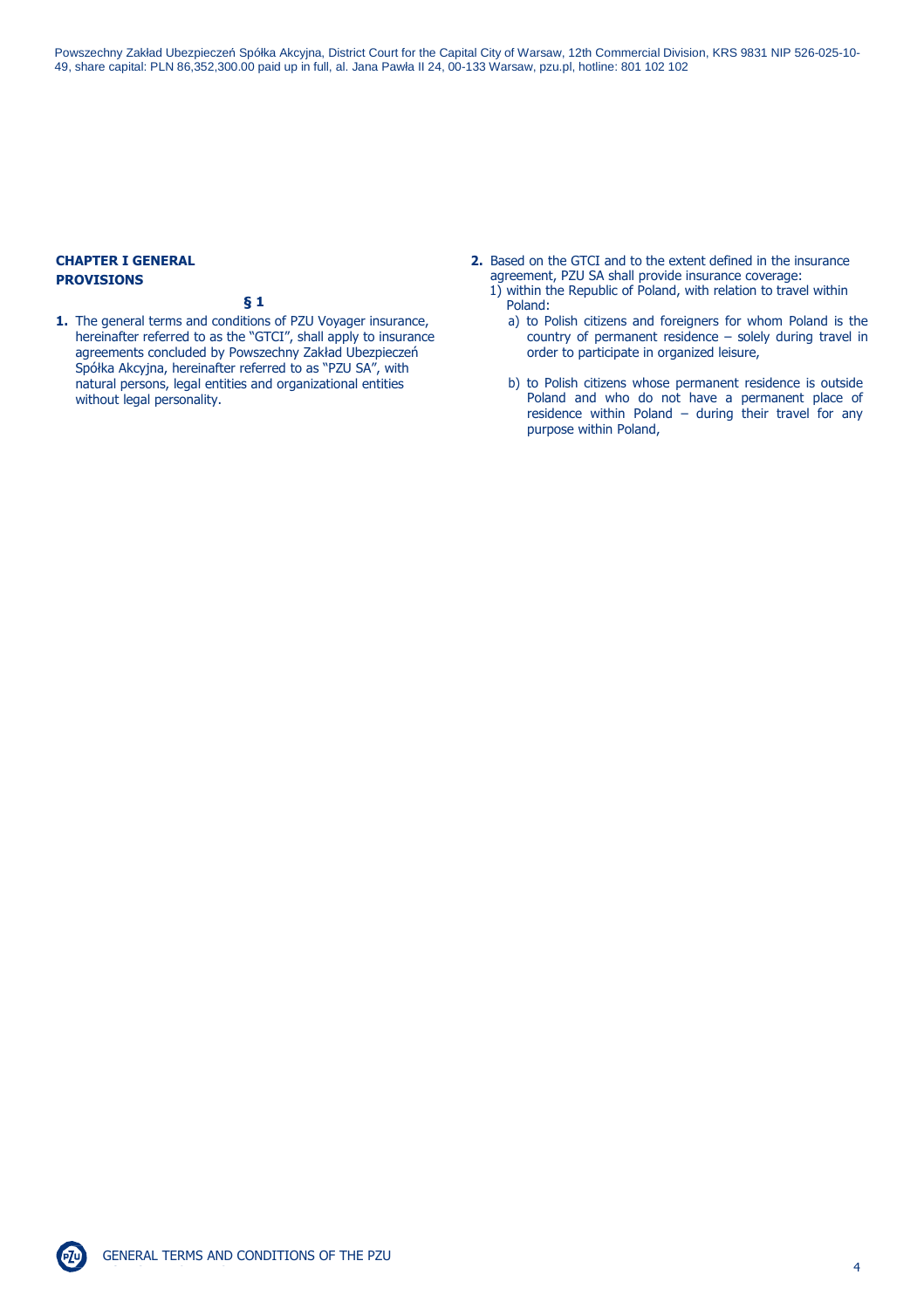- c) to foreigners for whom Poland is not the country of permanent residence – during their travel for any purpose within Poland, subject to item 3
- or
- 2) outside Poland and within Poland with relation to travel outside Poland:
	- a) to Polish citizens, with the exception of Polish citizens referred to in sub-item 1b – during their travel for any purpose outside of Poland,
	- b) to foreigners for whom Poland is the country of permanent residence  $-$  during their travel for any purpose outside of Poland
- or
- 3) within Poland and within the Schengen Area to foreigners applying for Polish visa – with relation to travel within the Schengen Area,

in the event of occurrence of the insurable accident stipulated in the GTCI during the insured's travel and during the term of insurance.

- **3.** The insurance agreement may not be concluded if:
	- 1) the travel destination is the country of the insured's permanent residence, subject to sec. 2 item 1a;
	- 2) the travel destination is the country which is to become the insured's country of permanent residence following the completion of that travel;
	- 3) the travel destination is the country of the insured's residence, unless the insurance coverage is extended pursuant to Clause No. 10 – Resident's Insurance;
	- 4) the purpose of the insured's travel involves planned medical treatment or diagnostic tests.
- **4.** If the insured has been recommended against travel for health reasons, the insurance agreement shall cover only the costs of medical treatment and the costs of assistance services arising out of insurable accidents not connected with such contraindications.
- **5.** The GTCI shall apply also to insurance agreements concluded using direct means of remote communication in compliance with the regulations applicable to that effect. The language used by PZU SA in relations with the consumer shall be Polish.
- **6.** Additional clauses or non-standard clauses different from the ones prescribed by the GTCI may be included in the insurance agreement in consultation with the policyholder.
- **7.** If additional or non-standard clauses are included in the insurance agreement, GTCI shall be applicable to the matters not regulated by those clauses.
- **8.** PZU SA shall be obligated to present to the policyholder the difference between the contents of the insurance agreement and the GTCI in writing before the insurance agreement is concluded. If this obligation is not satisfied then PZU SA cannot make a claim arising out of any difference, which is unfavorable for the policyholder or for the insured. This provision shall not apply to insurance agreements concluded by way of negotiation.
- **9.** Relevant provisions of the Civil Code and other applicable provisions of Polish law shall apply to any matters not regulated in the GTCI or in the insurance agreement.

# **DEFINITIONS**

# **§ 2**

The following terms used in the GTCI and in the Clauses included in the insurance agreement shall have the following meanings:

- 1) **acts of terrorism**  individual or group actions directed against population or property to cause chaos, intimidate the general public, disorganize public life, public transportation, service or manufacturing facilities – all in order to achieve economic, political or social aims;
- 2) **travel luggage**  items belonging to the insured or loaned by the insured from a sport organization, social organization, club or other entity (and the fact of such loaning should be documented), taken by the insured for travel from home and carried or transported by the insured

during travel; travel luggage shall also include items purchased by the insured during travel and carried or transported during further travel or the way back home; in case of bags, suitcases, briefcases, backpacks and other similar items, travel luggage shall include such items plus their contents;

- 3) **altercation**  a physical confrontation of three or more persons physically hitting each other, where each person acts as both the assailed and the assailant;
- 4) **PZU Emergency Center** the emergency center working for PZU SA, providing assistance services defined in the GTCI; the emergency center operates 24 hours a day 7 days a week and it is the location where the insured or a person acting on his/her behalf is obligated to report the insurable accident to obtain the assistance specified in the insurance agreement; the phone number of the PZU Emergency Center is provided in the insurance agreement; in case of insurance agreements concluded using direct means of remote communication, the phone number of PZU Emergency Center is provided also by electronic means;
- 5) **same-day surgery** a surgical procedure performed by a qualified team of doctors and nurses, in a duly licensed medical facility, under same-day treatment without hospitalization of the insured;
- 6) **chronic illness**  illness diagnosed before conclusion of the insurance agreement, with protracted course, lasting usually for months or years, from which the insured suffered on the date of the insurance agreement, regardless of whether it required medical intervention or not;
- 7) **foreigner** a person who does not have Polish citizenship; a foreigner who is a citizen of two or more countries shall be treated as citizen of that state whose travel document was the basis to enter the territory of Poland;
- 8) **torrential rain** rain with efficiency ratio of at least 4, set by Meteorology and Water Management Institute, hereinafter referred to as "IMiGW" (and outside of the RoP, by relevant institutions); if it is not possible to obtain adequate information from IMiGW then the occurrence of torrential rain shall be determined on the basis of the factual status and the extent of damage in the location where it occurred or in its immediate vicinity;
- 9) **insurance document**  the policy, card, certificate or other document confirming the conclusion of the insurance agreement; one insurance document may confirm conclusion or more than one individual insurance agreement;
- 10) **home** place of permanent residence in the town/city where the natural person stays permanently, which is the center of
- that person's everyday life and where his/her life plans focus; 11) **acts of war**  actions of armed forces aiming at destroying the enemy armed forces on land, in the air or on sea;
- 12) **explosion** sudden change of the state of equilibrium of a system with concurrent release of gases, dust or steam, caused by their property to expand; in respect of pressure vessels or other such containers, the condition for recognizing damage as having been caused by an explosion is for the walls of such vessels or containers to have been torn apart in such dimensions as to have caused sudden equalization of pressure as a result of the release of gases, dust, steam or liquid; damage caused as a result of an implosion, consisting in impairment of a vacuum container or apparatus by external pressure, will also be considered as having been caused by an explosion;
- 13) **hail**  form of precipitation consisting of lumps of ice;
- 14) **hospitalization** insured's stay at the hospital in consequence of an insurable accident, uninterrupted and lasting for more than one day, tied to treatment of conditions which arose as a result of insurable accident and for whom outpatient treatment is not possible;
- 15) **hurricane** wind with speeds no lower than 17.5 m/s, as determined by IMiGW (and outside of the RoP, by relevant institutions), whose activity causes mass damage; when IMiGW's opinion cannot be obtained, the occurrence of a hurricane shall be determined on the basis of the factual status and the extent of damage in the location where it occurred or in its immediate vicinity;
	- 16) **consumer** a natural person performing a legal activity not directly related to its business or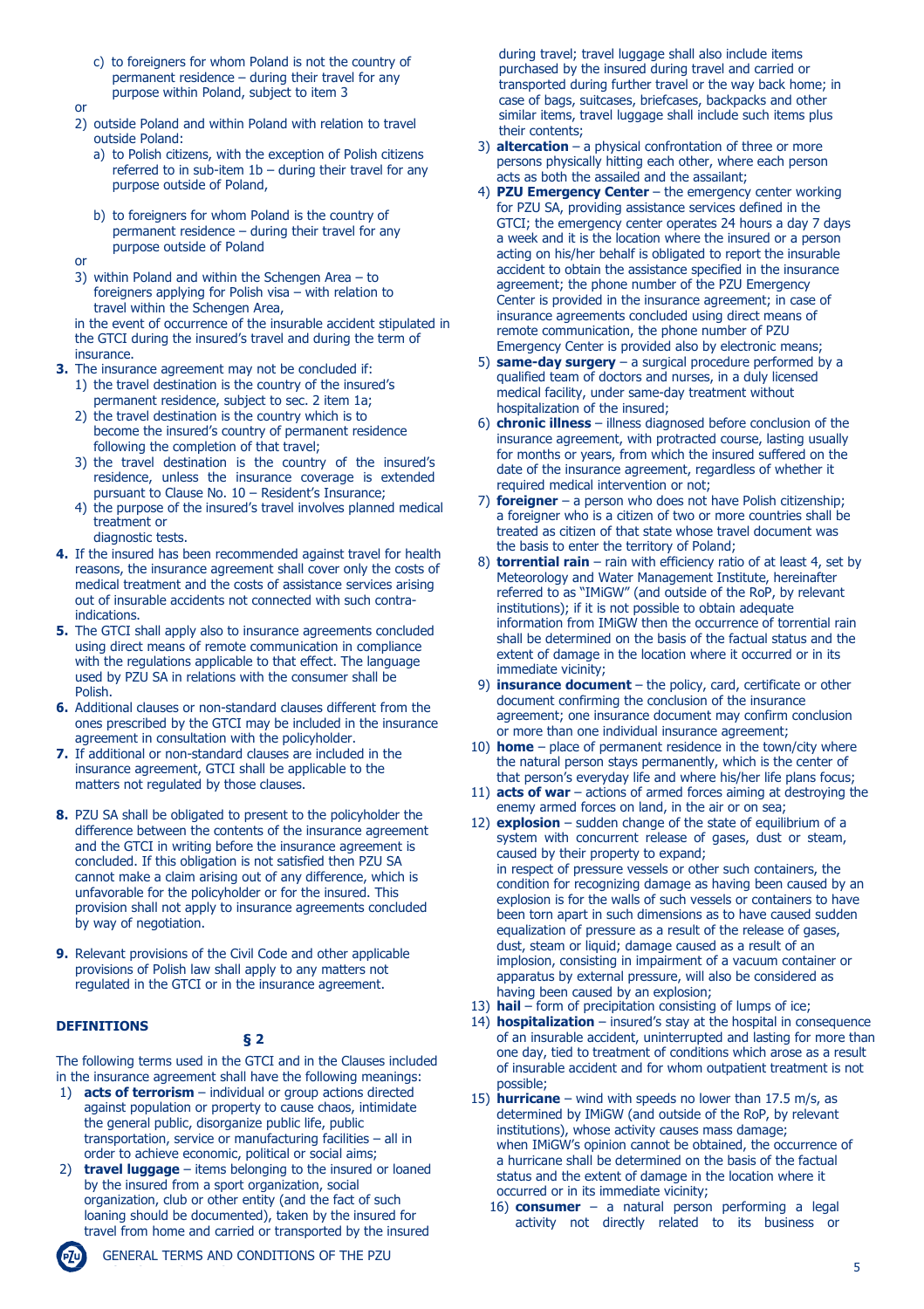professional activity;

- 17) **hotel costs**  costs of overnight accommodation in a hotel, hotel near the hospital, hostel, motel, private accommodation or other place of accommodation;
- 18) **treatment costs**  costs of medical assistance provided to the insured in the scope necessary to restore his/her health condition to a state enabling return or transport home, to a medical center at the country of permanent residence, or continuation of travel;
- 19) **treatment costs tied to aggravation or complication of a chronic illness or an illness that had been the reason for hospitalization during 12 months preceding the conclusion of insurance agreement** – the costs of emergency medical assistance provided to the insured in order to save his/her life or health, which are necessary to stabilize the insured's health condition or to restore the health condition preceding such sudden aggravation or complication of a chronic illness or an illness that had been the reason for hospitalization during 12 months preceding the conclusion of the insurance agreement; these costs shall not include the basic treatment of a chronic illness, treatment recommended post-hospitalization and costs of treatment of consequences, aggravation or complication of injuries occurring prior to conclusion of insurance agreement;
- 20) **costs of treating complications tied to a same-day surgery performed within 30 days preceding the conclusion of insurance agreement** – the costs of emergency medical assistance provided to the insured in order to save his/her life or health, which are necessary to stabilize the health condition of the insured or to restore the health condition from before the complications of the same-day surgery procedure; these costs shall not include the basic treatment of disease which was the reason for same-day surgery procedure or the treatment recommended following that procedure;
- 21) **theft with burglary**  taking or attempted taking of somebody else's property for the purpose of its appropriation after removal, using force or tools, of the existing safeguards or security measures, leaving tracks on such safeguards or security measures constituting the evidence for usage of force or tools, or opening of the safeguards with the key or other opening device which the perpetrator acquired through theft with burglary from another facility or as a result of robbery;
- 22) **country of permanent residence** country in which the person – who is a citizen of that country – has his/her place of permanent residence (home), or country in which the person – who is not a citizen of that country – resides based on residential permit or certificate of residence;
- 23) **country of residence** a country other than country of permanent residence where the person in question resides permanently or temporarily for a period longer than one year but not longer than five years, and this stay shall be an uninterrupted stay (i.e. no interruption shall last longer than 6 months), such place being the center of that person's professional and personal life; the country of residence shall not include a country where the person in question stays for educational purposes or has been seconded to perform work; travel to the given location for the purpose of education or work secondment should be confirmed by a relevant document (tuition fee, student ID, employer's certification of secondment);
- 24) **avalanche** sudden slide or fall of snow, ice, earth, mud, rocks or stones down a mountainside or hillside;
- 25) **outpatient treatment**  treatment other than hospitalization;
- 26) **sudden illness** a life- or health-threatening health disorder occurring suddenly that requires medical attention;
- 27) **accident** a sudden event resulting from an external cause, due to which the insured, notwithstanding his/her will, suffered bodily injury, health disorder or death;
- 28) **NBP** National Bank of Poland;
- 29) **fire** operation of fire, which spreads outside of a fireplace or originates without a fire-place and propagates spontaneously;
- 30) **term of insurance**  duration of PZU SA's liability set forth in the insurance agreement;
- 31) **emergency or urgent surgery** a surgical procedure performed under such circumstances that due to the type or degree of advancement of the pathology being the reason for surgical treatment the procedure needs to be performed urgently and its unjustified delay would result in a direct and foreseeable threat or serious aggravation of the health condition, or serious dismemberment or death;
- 32) **leaving home**  if the place of the insured's permanent residence is:
	- a) single-family house leaving the real property on which such house is located,
	- b) multi-family house leaving that house through the entrance door to that house;
- 33) **organizer of leisure** a natural person conducting business activity, a legal entity or organizational entity without legal personality which provides organized leisure, especially a travel agency, a work establishment, school;
- 34) **relative** a spouse, partner, ascendant, descendant, brother, sister, nephew, niece, step-father, step-mother, step-child, father-in-law, mother-in-law, son-in-law, daughter-in-law, brother-in-law, sister-in-law, adopted child, adopted parent, person remaining in custody or accepted for rearing to a step-family as defined by the provisions of the family law;
- 35) **man-days**  number of persons planned by the policyholder to be covered by insurance in the given term of insurance multiplied by the planned number of days of insurance coverage;
- 36) **country located in the region of the world at risk of acts of terrorism, acts of war, martial law or state of emergency** – country which, as at the date of the insurance agreement, is entered in the list of countries to which travel is not advised due to threats of acts of terrorism, acts of war, martial law or state of emergency, published on the official website of the Ministry of Foreign Affairs of the Republic of Poland, with "Do not travel" or "Leave immediately" advisories;
- 37) **planned treatment** undergoing diagnostics tests, procedures, treatment or rehabilitation recommended by a doctor, regardless of whether hospitalization is required or not;
- 38) **travel** travel comprising the following periods, occurring in a direct sequence:
	- a) the time from ultimately leaving home, understood as leaving home in order to directly commence travel to a place of stay outside the insured's home, as defined in sub-item b (such period shall not include any returns home after leaving home for the first time before ultimately starting the travel),
	- b) the period of stay out of home, in particular for tourism, leisure, recreation, training, scientific, professional and sports purposes,
	- c) the time of return back home, directly from the place of stay defined in sub-item b), until the moment of entering home;
- 39) **open policy**  form of insurance agreement under which the insurance premium is calculated depending on the number of man-days declared by the policyholder, and – unless agreed otherwise – the insurance premium paid by the policyholder upon conclusion of the agreement is an advance premium;
- 40) **return home**  if the place of the insured's permanent residence is:
	- a) single-family house crossing the boundary of the real property on which such house is located.
	- b) multi-family house entering that house through the entrance door to that house;
- 41) **physical labor**  performance of the following activities by the insured during travel:
	- a) construction works, renovation and construction works, carpentry works, work in transport sector (including the work of a driver), in
		- mining, metallurgical industry,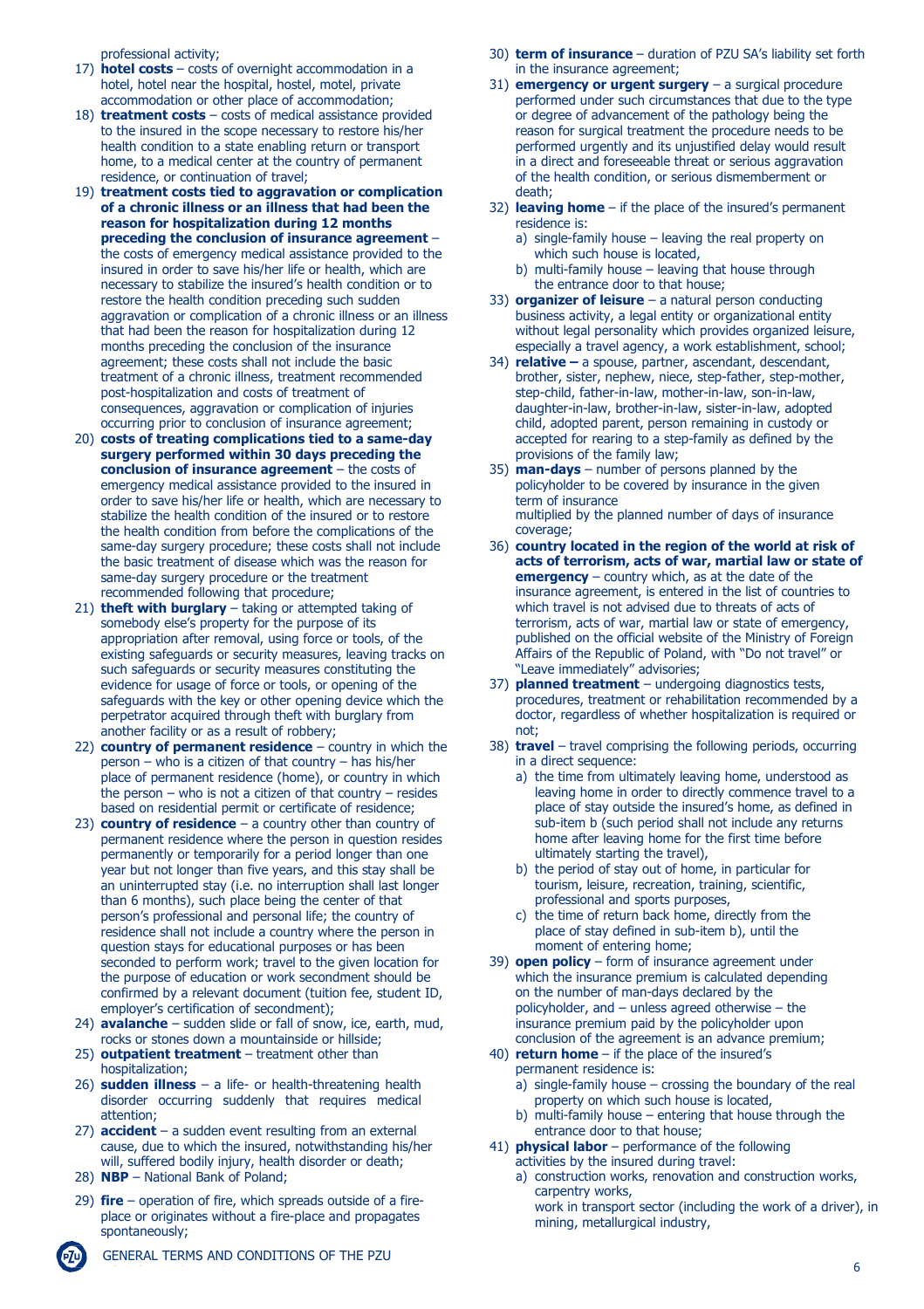in the power sector on high voltage equipment, in the petroleum sector, in security of property, work involving explosives, work in mountain rescue services, in the agriculture sector, in the food service sector,

- b) apprenticeship in a workshop, factory, in the food service sector, at a construction site,
- c) nursing work and work in assisted living facility
- d) work at heights,
- e) work with the use of hazardous tools such as: power saws, pneumatic hammers, machine saws and grinding machines, machine tools, planing machines, axes, pickaxes, chain saws, jackhammers, cranes and machinery, road construction machinery,
- f) work involving the use of paints, varnishes, liquid fuels and solvents, technical gases and exhaust fumes, hot technical oils or technical liquids,
- g) work on watercraft or aircraft, including during vocational training and apprenticeship,
- h) work of a stuntman or acrobat;

the foregoing activities, if performed by the insured on his/her own account, shall not be considered to be physical labor;

- 42) **flood**  flooding of lands after the level of lotic or lentic water raises above its banks, or inundation of the area as a result of torrential rain or flow of water down mountainsides, hillsides or scarps;
- 43) **robbery**  appropriation of property:
	- a) using physical violence or threatening to immediately use such violence, or causing the person to become unconscious or defenseless – to overcome his/her resistance to give away the property, or
	- b) by a perpetrator who, using physical violence or threats of immediate physical violence, brought a person holding keys to the premises and forced him/her to open them, or
	- c) through appropriation or acting under false pretenses in order to deceive minors or the infirm who are elderly or not fully able-bodied;
- 44) **Rules and regulations**  relevant rules and regulations governing electronic service provision;
- 45) **recreational sport activity**  form of physical activity, excluding practice of extreme sports, whose purpose is leisure or restoration of psychophysical strength, practiced during time-off work or school; recreational sport activity shall also include working as a skiing instructor; recreational sport activity shall not include extreme sports unless PZU SA's liability is extended to include such activities;
- 46) **Poland** Republic of Poland;
- 47) **advance premium** insurance premium calculated on the basis of the number of man-days in the term of insurance declared by the policyholder, constituting an advance for the premium due;
- 48) **high-risk sports** the following sports activities which require above-average skills, courage and ability to act under high-risk conditions, often risking one's life: a) motor sports, ATV riding,
	-
	- b) water motor sports, including water skiing,
	- c) gliding, hot air ballooning, parachuting, BASE jumping, hang-gliding, paragliding, motor gliding, aircraft piloting,
	- d) mountain climbing, boulder and rock climbing, spelunking using safety equipment or where use of such equipment is required,
	- e) rafting and any varieties thereof,
	- f) canyoning (travelling upstream using a variety of techniques, including rock climbing, swimming, scuba diving),
	- g) diving with use of specialist equipment (scuba diving), diving without specialist equipment (free diving), shipwreck diving and cave diving,
	- h) ocean sailing, inland sailing, ocean fishing,
	- i) surfing, windsurfing, kitesurfing, wakeboarding,
	- j) off-piste skiing or snowboarding,
- k) extreme skiing: ski-touring, extreme downhill skiing, freestyle skiing,
- l) snowmobile riding and riding other vehicles or devices, airboarding, snake gliss, snowtrikke,
- m) icesurfing,
- n) extreme snowboarding: freeride, alpine snowboarding, speed snowboarding, snowboarding jumps and aerial tricks, snowkite, snowcross, boardercross, snowscooting,
- o) bungee jumping,
- p) martial arts and defense sports,
- q) horseback riding,
- r) marathon running,
- s) mountain biking, downhill biking (timed bicycle riding on steep natural slopes),
- t) parkour passing obstacles in the simplest and fastest way possible,
- u) participation in animal hunting with the use of firearms or pneumatic weapons,
- v) participation in survival-type expeditions or in expeditions to locations characterized by extreme climatic or natural conditions: desert, mountains higher than 2500 m above sea level (including trekking expeditions), the bush, polar and arctic regions, the jungle, glaciers or snow-covered areas, while in case of expeditions to glaciers or snow-covered areas – if such expeditions require special safety equipment;
- 49) **hospital**  a health care establishment which provides, using a qualified team of physicians and nurses, a 24/7 care over the patients with respect to diagnostics and treatment; this term shall not include nursing homes, hospices, care and treatment facilities, addiction treatment facilities, sanatoriums, spa clinics and sanatorium hospitals;
- 50) **policyholder** natural person, legal entity or organizational entity without legal personality which concluded an insurance agreement with PZU SA;
- 51) **insured** natural person for whose benefit the insurance agreement had been concluded; under TPL insurance – the natural person whose third party liability is covered;
- 52) **lightning strike** atmospheric discharge impacting directly the insured object, leaving marks of such event;
- 53) **direct agreement** insurance agreement concluded using direct means of remote electronic communication in compliance with the regulations applicable in this respect;
- 54) **remote agreement** insurance agreement concluded using direct means of remote communication through PZU SA's hotline in compliance with the regulations applicable in this respect;
- 55) **individual insurance agreement** insurance agreement concluded for the account of a natural person named in the insurance document;
- 56) **family insurance agreement** insurance agreement concluded for the account of at least two persons named in the insurance document, such persons being relatives;
- 57) **collective insurance agreement** insurance agreement, other than family insurance agreement, covering at least five persons, or an agreement concluded in the form of an open policy;
- 58) **fall of an aircraft**  a crash or forced landing of a motor aircraft, motorless aircraft or another flying object, as well as a fall of their parts or their cargo;
- 59) **beneficiary**  the person named by the insured as entitled to receive the benefit due on account of the insured's death;
- 60) **landslide** sliding of soil down a slope or scarp not caused by human activity;
- 61) **competitive sport activity** practicing of sports disciplines entailing regular participation in training sessions as part of sports club, association or society, coupled with participation in sports competitions (contests, matches, tournaments or other sports events), or participation in fitness or sports training camps for the purpose of education and perfecting the given sports discipline and in order to achieve better and better sports results in such discipline; this term shall include amateur and professional sport activity;
- 62) **release of water from water and sewage installations** – the release of water or steam from water, sewage or central heating pipes and installations, or backup of water or sewage from sewage installations;
- 63) **insurable accident**: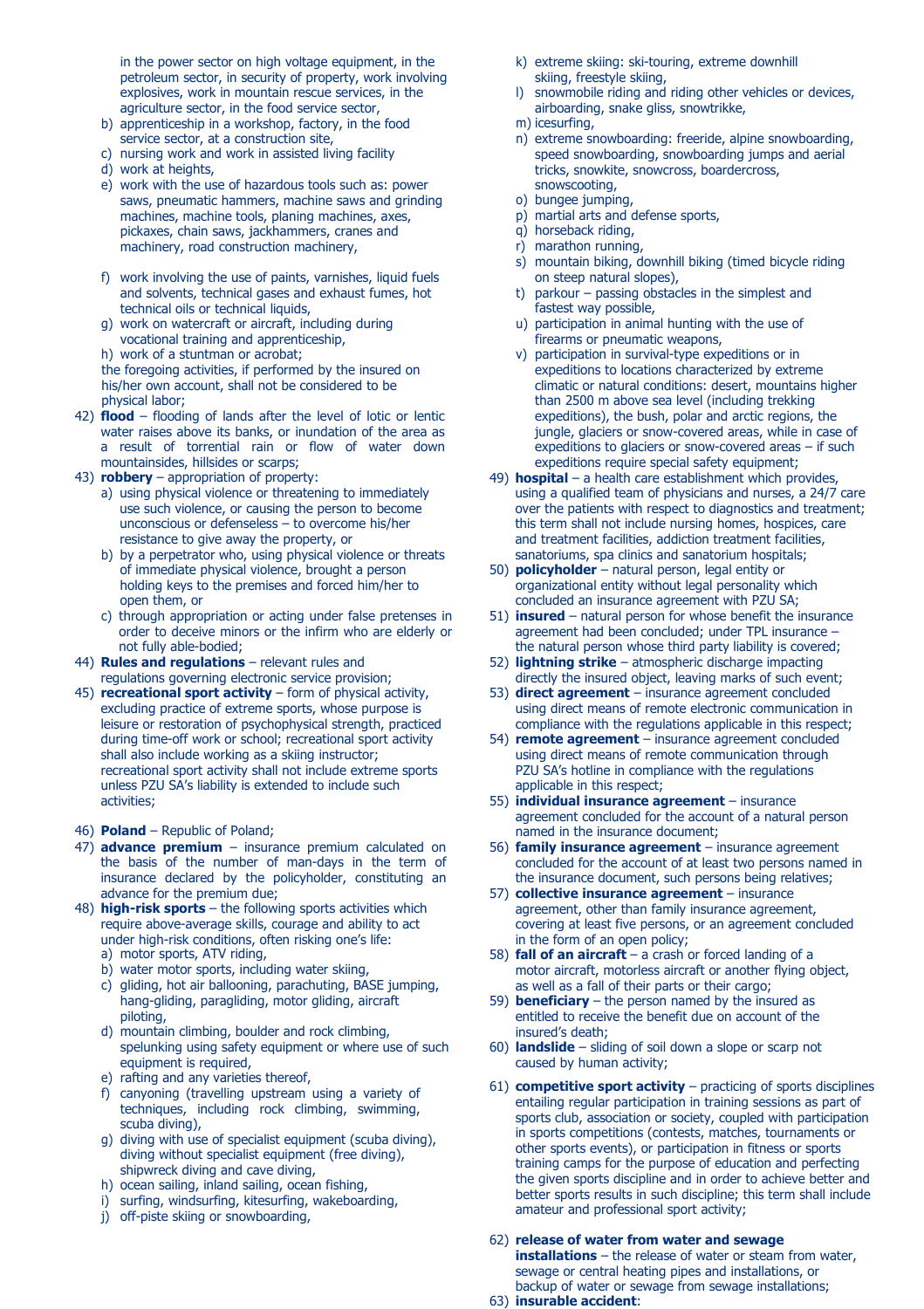- a) under treatment costs insurance sudden illness or accident,
- b) under assistance insurance an event which is the basis to organize assistance services,
- c) under accident insurance an accident, an epileptic seizure or fainting caused by unknown reason,
- d) under third party liability insurance of natural persons in private life – action or omission of the insured resulting in a loss,
- e) under travel luggage insurance loss, destruction of or damage to travel luggage,
- f) under insurance of the costs of cancelling participation or shortening participation in organized leisure – the events covered by PZU SA which are the basis for cancelling participation or shortening participation in organized leisure;
- 64) **aggravation or complication of a chronic illness or an illness which had been the reason for hospitalization during the 12 months preceding conclusion of the insurance agreement, or for a same-day surgery procedure performed during 30 days preceding conclusion of the insurance agreement** – sudden intensification of illness symptoms from the same or other organ or system, tied directly to that illness or treatment as part of same-day surgery, with acute (turbulent) course, requiring immediate medical assistance; this shall not include aggravation or complication of injuries occurring prior to conclusion of insurance agreement;
- 65) **subsidence of land** sinking of land caused by a collapse of underground voids;
- 66) **act of God**  the following accidental events, independent of human will, causing specific consequences: torrential rain, explosion, hail, hurricane, avalanche, fire, flood, lightning strike, fall of an aircraft, landslide, release of water from water and sewage installations, subsidence of land;
- 67) **organized leisure** an excursion, holiday, youth camp, including language-instruction camps but excluding sports training camps, environmental education camp, other leisure events or integration events organized by a leisure organizer: stay at a pension, holiday resort, holiday apartment, private quarters, hotel SPA center, confirmed by a contract, a booking confirmation or proof of payment.

#### **BASIC AND EXTENDED INSURANCE COVERAGE**

## **§ 3**

- **1.** Basic insurance coverage shall include Insurance of Treatment Costs and Assistance Insurance Basic Package specified in Chapter II.
- **2.** Upon policyholder's proposal and after payment of additional insurance premium, the basic insurance coverage may be extended to include additional assistance services or additional risks, through inclusion of the following Clauses in the insurance agreement:
	- 1) Clause No. 1 Assistance Insurance Extended Package;
- 2) Clause No. 2 Assistance Insurance Family Package;
- 3) Clause No. 3 Assistance Insurance Child/Dependent Person Package;
- 4) Clause No. 4 Assistance Insurance Business Package;
- 5) Clause No. 5 Assistance Insurance Sports Package;
- 6) Clause No. 6 Assistance Insurance Bicycle Rider Package;
- 7) Clause No. 7 Accident Insurance (ADD);
- 8) Clause No. 8 Third Party Liability (TPL) of Natural Persons in Private Life;
- 9) Clause No. 9 Travel Luggage Insurance;
- 10) Clause No. 10 Resident's Insurance.
- **3.** Extension of the insurance coverage pursuant to clauses listed in sec. 2 may occur only if the agreement for basic insurance coverage is simultaneously concluded, at any moment of its term, and for the term ending at the end of the term of the insurance agreement for basic insurance coverage.
- **4.** A separate insurance agreement shall be concluded for insurance of the costs of cancelling participation or shortening participation in organized leisure (Clause No. 11) (agreement for insurance of the costs of cancelling participation or shortening participation in organized leisure).

## **§ 4**

- **1.** In exchange for payment of additional insurance premium, PZU SA's liability may be extended to include:
	- 1) under the insurance of treatment costs and assistance insurance – costs of treatment tied to aggravation or complication of a chronic illness or an illness which had been the reason for hospitalization during the 12 months preceding conclusion of the insurance agreement, or for a same-day surgery procedure performed during 30 days preceding conclusion of the insurance agreement, and assistance services provided for under the given assistance package (Basic Package and Clauses 1–6) in the case of sudden aggravation or complication of the abovementioned illnesses or procedures;
	- 2) under insurance of treatment costs, assistance insurance, ADD insurance and TPL insurance – to include risks resulting from:
		- a) recreational skiing or snowboarding on marked ski trails;
		- b) competitive sport activity.
		- c) the practice of high-risk sports;
	- 3) under insurance of treatment costs, assistance insurance and ADD insurance – to include risks resulting from performance of physical labor;
	- 4) under insurance of treatment costs, assistance insurance, ADD insurance and travel luggage insurance – to include risks resulting from acts of terrorism, acts of war, martial law or state of emergency which occur or may occur in the territory of countries located in the regions of the world at risk of such acts.
- **2.** Extension of PZU SA's liability to include the risks mentioned in sec. 1 shall apply to all types of insurance covered under the insurance agreement at the policyholder's proposal, which pursuant to sec. 1 can be extended to include such risks.

## **CONCLUSION OF AN INSURANCE AGREEMENT**

- **1.** Insurance agreement may be concluded if both parties to the agreement are present in person or using direct means of remote communication (direct agreement or remote agreement).
- **2.** The insurance agreement shall be concluded on the basis of the policyholder's proposal containing the information necessary to carry out underwriting and determine the insurance premium due.
- **3.** The conditions for concluding the direct agreement shall be as follows:
	- 1) the policyholder familiarizes itself with and accepts the Rules and Regulations and the GTCI;
	- 2) PZU SA confirms the acceptance of the policyholder's proposal;
	- 3) insurance premium is paid by the deadline set forth in the insurance agreement.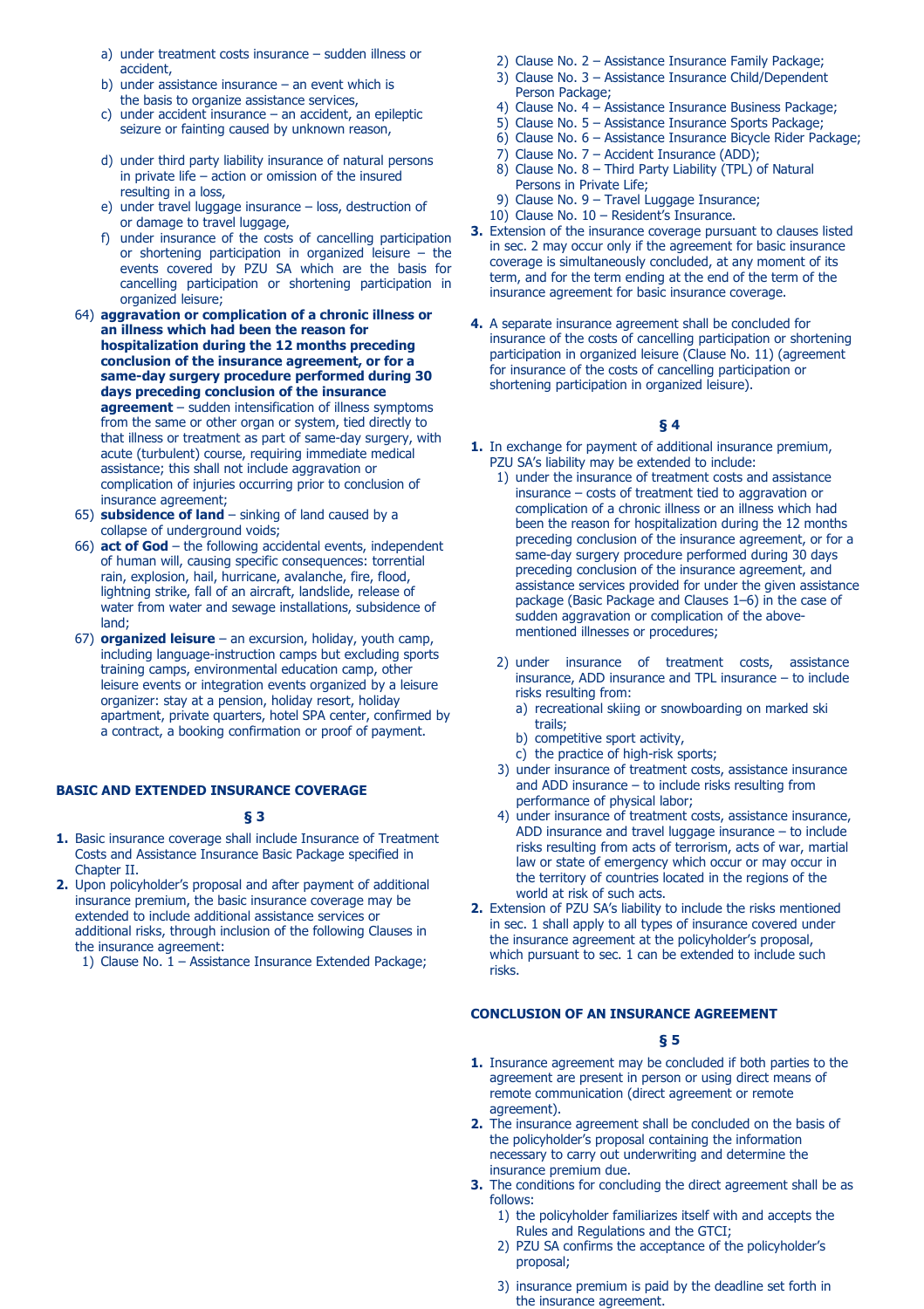- **4.** Direct agreement shall be concluded upon payment of insurance premium.
- **5.** Remote agreement shall be concluded upon PZU SA's confirmation of acceptance of the policyholder's proposal and policyholder's familiarization with and acceptance of the GTCI.
- **6.** The policyholder may conclude an insurance agreement for the benefit of another person (for the benefit of the insured). In such a case, the policyholder shall be obligated to inform the insured of the rights and duties resulting from the insurance agreement that was concluded for his/her benefit.
- **7.** If the insurance agreement is concluded for the benefit of another person, the insured may demand information from PZU SA on the provisions of the concluded insurance agreement and the GTCI to the extent to which they apply to the insured's rights and duties.
- **8.** The policyholder shall be obligated to inform PZU SA about all circumstances known to him/her about which PZU SA has inquired in the offer (proposal) form or in other letters before conclusion of the insurance agreement.

 If the policyholder concludes the insurance agreement through a representative then this obligation shall also bear upon the representative and shall also include the circumstances known to him/her. If PZU SA concludes the insurance agreement despite the absence of answers to some of the questions, the omitted circumstances shall be deemed to have been irrelevant.

- **9.** During the term of the insurance agreement, the policyholder shall be obligated to report any changes in the circumstances referred to in sec. 8. The policyholder shall be obligated to notify PZU SA of such changes promptly after learning of them.
- **10.** If the insurance agreement is concluded for the benefit of another person, the obligations specified in sec. 8 and 9 shall rest with both the policyholder and the insured unless the insured had no knowledge of the insurance agreement being concluded to his/her benefit.
- **11.** PZU SA shall not be liable for consequences of the circumstances about which it has not been informed in breach of sec. 8-10. If sec. 8-10 are breached due to willful misconduct then in case of doubt it shall be presumed that the insurable accident envisaged in the insurance agreement and its consequences are the result of the circumstances described in the preceding sentence.

#### **§ 6**

- **1.** PZU SA shall confirm conclusion of the insurance agreement with an insurance document.
- **2.** If in response to the submitted offer PZU SA delivers to the policyholder an insurance document containing provisions which deviate, to the disadvantage of the policyholder or the insured, from the contents of the offer submitted by the policyholder, PZU SA shall be obligated to point out that fact to the policyholder in writing at the time of delivering the said document, and give the policyholder at least a 7-day period to lodge an objection.

 If such obligation is not complied with, the changes introduced to the disadvantage of the policyholder or the insured shall be ineffective, and the insurance agreement shall be concluded according to terms of the offer.

**3.** If there are no objections, the insurance agreement shall go into effect in accordance with the wording of the insurance document on the day following the expiration of the deadline for lodging an objection.

### **§ 7**

- **1.** Subject to sec. 2, the insurance agreement shall be concluded for a definite term from 1 day to 1 year.
- **2.** In case of policyholders with permanent place of residence or registered office in a European Union member state other than Poland, the insurance agreement may be concluded for a term not exceeding 4 months, unless PZU SA conducts insurance activity in that member state.

 European Union member states shall be also presumed to include the member states of the European Free Trade Agreement (EFTA) – signatories of the agreement on the European Economic Area.

#### **§ 8**

**1.** An insurance agreement may be concluded as an individual insurance agreement, family insurance agreement or collective insurance agreement.

- **2.** A collective insurance agreement may either name the insureds, or it may be concluded without naming them.
- **3.** When concluding an insurance agreement naming the insureds, the policyholder shall be obligated to deliver the list of insureds' names to PZU SA. In such a case, the insurance shall only cover the persons named on that list. If an insurance agreement is concluded using direct means of remote communication, the policyholder shall be obligated to deliver to PZU SA the list referred to above in the manner agreed upon by the parties.
- **4.** The collective insurance agreement may be concluded on exceptional basis without naming the insureds only if it is not possible to identify the insureds by names at the time of concluding the insurance agreement and cover all the persons belonging to a group defined in the insurance agreement.
- **5.** In the collective insurance agreement referred to in sec. 4, the policyholder shall be obligated to state the number of insureds or, in case of open policy, the number of insureds and the number of man-days to be used during the term of insurance. It shall also be obligated to maintain records of the insureds' names and provide it to PZU SA for examination upon each demand of PZU SA. Such records should contain first name, last name, PESEL number or date of birth and travel dates. If collective insurance agreement is concluded, the policyholder shall be obligated to provide to PZU SA the first name, last name and phone number of the person keeping the records referred to in sec. 3.

### **§ 9**

The agreement for insurance of the costs of cancelling participation or shortening participation in organized leisure (Clause No. 11) may be concluded no later than within 3 business days from:

- 1) the date of concluding the agreement for participation in organized leisure, or
- 2) the date of paying the costs or making an advance payment on that account,

whichever of those dates occurs earlier.

# **BEGINNING AND END DATE OF PZU SA'S LIABILITY**

## **§ 10**

- **1.** Subject to sec. 2 and 3, PZU SA's liability shall begin on the day following the date of the insurance agreement, but no earlier than on the day following the payment of the insurance premium or its first installment, unless agreed otherwise, and no earlier than:
	- 1) in case of the insureds who begin travel in Poland, at the time the insured begins travel in Poland (ultimately leaves home located in Poland for the purpose of directly commencing the travel), or
	- 2) in case of the insureds entering Poland, at the time of crossing the Polish border upon entry.
- **2.** If the insurance agreement stipulates the beginning date of the insurance term as falling before the payment deadline of the insurance premium or its first installment then PZU SA's liability shall begin on the date specified in the insurance agreement as the beginning date of the insurance term.
- **3.** If the insurance agreement stipulates the beginning date of the insurance term as falling after the payment deadline of the insurance premium or its first installment and the insurance premium or its first installment is not paid by the date preceding the first day of the term of insurance then the insurance agreement shall be terminated as of that date.
- **4.** In the agreement for insurance of the costs of cancelling participation or shortening participation in organized leisure (Clause No. 11), PZU SA's liability shall begin on the date following the date of the insurance agreement.

- **1.** The insurance coverage shall expire:
	- 1) upon elapse of the term of insurance specified in the insurance document, but no later than:
		- a) in the case of insureds commencing their travel from home located in Poland – at the time of returning from travel to their home or to a medical center located in Poland, subject to § 26 item 4–7,
		- b) in the case of foreigners or Polish citizens residing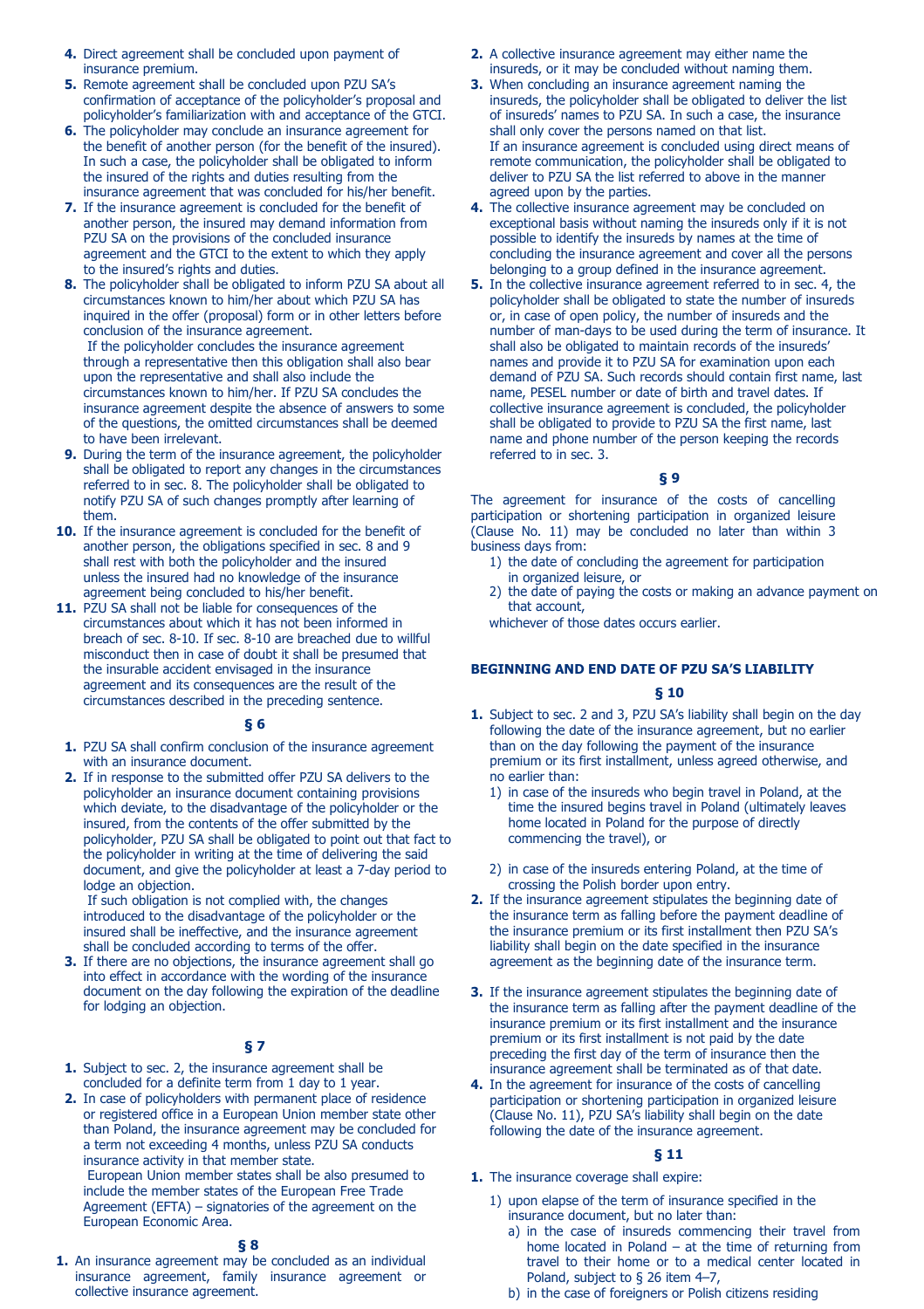permanently outside of Poland and travelling within Poland – at the time of crossing the border when leaving Poland,

- c) in the case of foreigners travelling on the basis of the Polish Schengen visa – at the time of crossing the border of the Schengen Area when returning home;
- 2) as of the date of delivery of the statement on termination of the insurance agreement in the case referred to in § 18;
- 3) as of the date of delivery to the policyholder of PZU SA's statement of termination of the insurance agreement with immediate effect in case where PZU SA is liable before payment of insurance premium or its first installment and the insurance premium or its first installment was not paid on time;
- 4) upon elapse of 7 days after the policyholder is served with a demand for payment of the next insurance premium installment, sent after expiration of its payment deadline with a warning that a failure to make the payment within 7 days of its service shall result in expiration of liability;
- 5) as of the date of delivery to PZU SA of the policyholder's statement on termination of the insurance agreement with immediate effect in the case referred to in sec. 3;
- 6) as of the date of termination of the insurance agreement by mutual consent of the parties;
- 7) with respect to the given insured:
	- a) as of the date the insured loses its status of the member of the group indicated in the collective insurance agreement,
	- b) at the time of his/her death.
- **2.** The insurance agreement may be terminated at any time by mutual consent of the parties.
- **3.** The policyholder may terminate the insurance agreement at any time with immediate effect by submitting a statement to that effect.

## **§ 12**

**1.** If the insurance agreement is concluded for a term longer than 6 months, the policyholder shall have the right to withdraw from the insurance agreement within 30 days, and if the policyholder is an entrepreneur – within 7 days of the date of conclusion of the insurance agreement, by giving notice to this effect, subject to sec. 2.

 If upon concluding the agreement at the latest PZU SA did not inform the policyholder who is a consumer about the right to withdraw from the insurance agreement, the term of 30 days shall run from the date on which the policyholder who is a consumer found out about this right.

 A withdrawal from the insurance agreement shall not release the policyholder from the duty to pay the insurance premium for the period during which PZU SA provided insurance coverage.

**2.** If the insurance agreement is concluded through direct means of remote communication where the policyholder is a consumer, the deadline by which he/she may withdraw from the insurance agreement by giving a written statement to that effect shall be 30 days from the date of notifying him/her about conclusion of the insurance agreement or the date of being served with a notice which should be sent to the consumer under the regulations applicable to agreements concluded remotely – if it falls on a later date.

 The deadline shall be deemed kept if the statement is mailed before its elapse.

 The policyholder who is a consumer shall not have the right to withdraw from the insurance agreement if the insurance agreement was concluded for a period shorter than 30 days.

### **GEOGRAPHIC COVERAGE OF INSURANCE**

#### **§ 13**

- **1.** Based on the GTCI and to the extent defined in the insurance agreement, PZU SA shall provide insurance coverage:
	- 1) solely within Poland, hereinafter referred to as **"Voyager Poland"** zone, in relation to travel referred to in § 1 sec. 2 item 1, subject to sec. 2 and 3;
	- 2) within the territory, which includes: a) all European countries, including Poland,
- b) the European part of Russia,
- c) Canary Islands,
- d) non-European countries of the Mediterranean region: Algeria, Morocco, Egypt, Syria, Lebanon, Israel, Gaza Strip, Libya, Tunisia and Turkey, hereinafter referred to as **"Voyager Europe"** zone, in relation to travel referred to in § 1 sec. 2 item 2 or 3;
- 3) all over the world, including Poland, hereinafter referred to as **"Voyager World"** zone, in relation to travel referred to in § 1 sec. 2 item 2, subject to sec. 4.
- **2.** In the case of organized leisure travel to the Polish border zone, with the intention of mixed stay – both in Poland and outside of Poland, where the policyholder requests insurance coverage both in Poland and outside of Poland, the insurance agreement shall be concluded with the geographic coverage of the "Voyager Europe" zone.
- **3.** In the case of foreigners who, upon entering Poland, are obligated to hold insurance with the geographic coverage for the Schengen states, the insurance agreement shall be concluded with the geographic coverage of the "Voyager Europe" zone.
- **4.** In the case of an insurance agreement concluded with the geographic coverage of the "Voyager World" zone, the basic insurance coverage may not be extended to include additional assistance service Bicycle Rider Package (Clause No. 6).
- **5.** The geographic coverage of insurance is defined by the policyholder in the insurance agreement.

## **SUM INSURED AND GUARANTEED AMOUNT**

## **§ 14**

- **1.** The sums insured and guaranteed amounts constitute the upper limit of PZU SA's liability. The sum insured or guaranteed amount defined in the insurance agreement shall be set separately for every insured.
- **2.** Sums insured and guaranteed amounts shall be set in consultation with the policyholder.

### **INSURANCE PREMIUM**

- **1.** The insurance premium shall be calculated for the duration of PZU SA's liability based on the premium tariff in effect on the date of the insurance agreement.
- **2.** The insurance premium for the selected insurance coverage shall be the sum of premiums for basic insurance, insurance extended through inclusion of selected Clauses referred to in § 3 sec. 2, and premium increases for additional risks referred to in § 4 sec. 1. In the case of simultaneous coverage for additional risks listed in § 4 sec. 1 item 2a–c, only the largest increase shall be used to calculate premium for all of such risks.
- **3.** The insurance premium amount shall be set depending on:
	- 1) sum insured or guaranteed amount;
	- 2) term of insurance;
	- 3) insurance coverage;
	- 4) geographic insurance coverage;
	- 5) type of insurance agreement;
	- 6) premium decreases and increases, referred to in sec. 4;
- 7) the number of insureds or the number of man-days. **4.** The following insurance premium decreases and
	- increases shall apply to insurance agreements:
	- 1) premium decreases due to:
		- a) conclusion of the insurance agreement in the form of family insurance or collective insurance agreement,
		- b) covering under the individual insurance agreement a child who has turned 6 on the first day of the insurance term, or a student who on the first day of the insurance term has not yet turned 26,
	- c) length of insurance term; 2) premium increases due to:
		- a) inclusion in the insurance agreement of the Clauses referred to in § 3 sec. 2 and 4,
		- b) inclusion of additional risks, referred to in § 4 sec. 1, while with regard to the risk referred to in  $\S$  4 sec. 1 item 2b, the following two risk class are set up for sports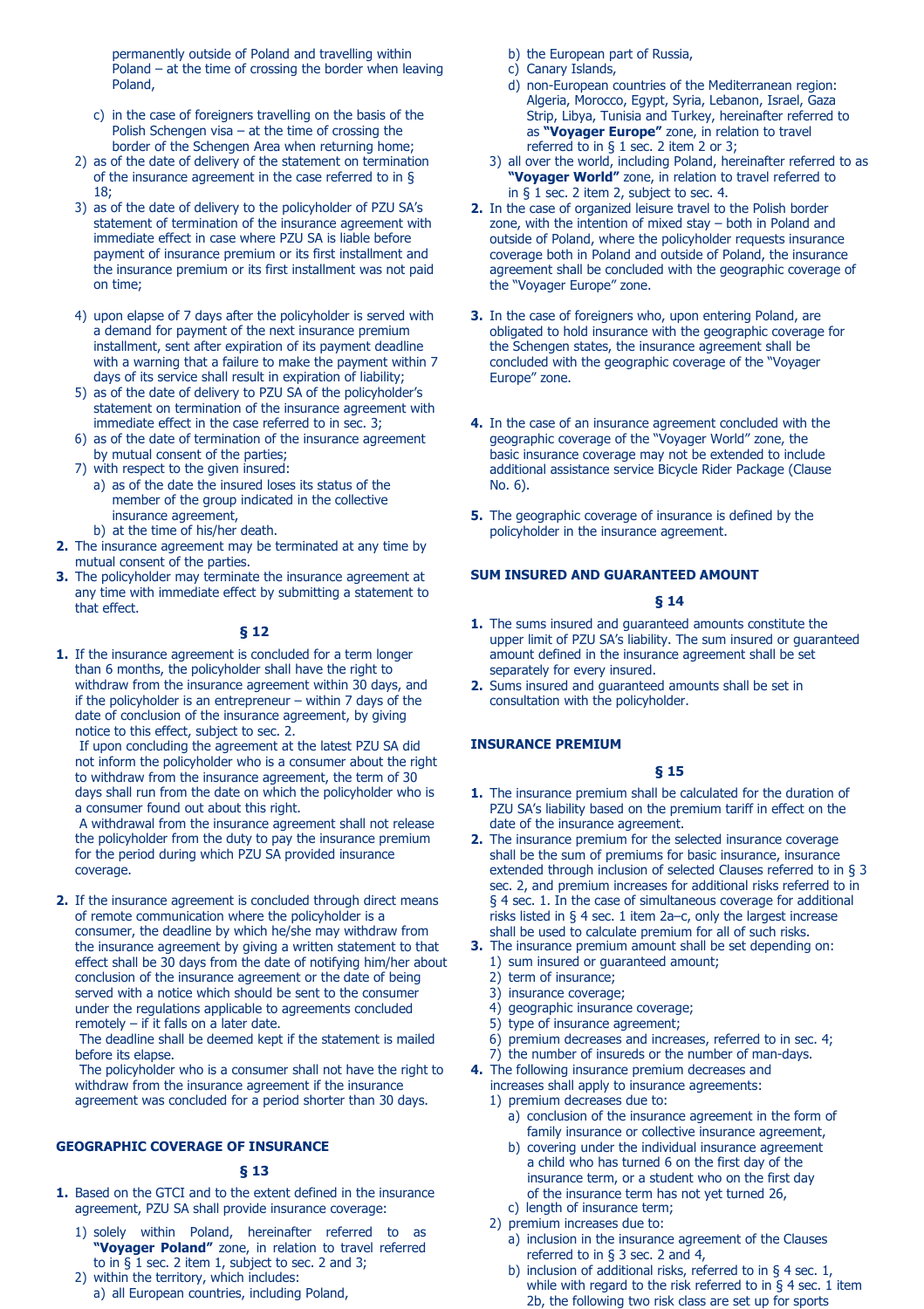disciplines:

class 1 – sports bridge, checkers, angling, chess, model making, participation in amateur sports competitions and tournaments of children, school youths and students up to 26 years of age,

class 2 – other sports disciplines practiced on a competitive basis, not listed in class 1, the increase shall not apply in the case of inclusion of risk tied to competitive practice of sports listed in class 1.

If the insured practices several sports disciplines included in different risk classes, the premium shall be calculated on the basis of that risk class which is tied to a bigger premium increase.

#### **§ 16**

- **1.** Subject to sec. 2, unless agreed otherwise, the policyholder shall be obligated to pay the insurance premium upon conclusion of the insurance agreement. PZU SA shall confirm conclusion of the insurance agreement with issuance of an insurance document.
- **2.** In case of a direct agreement, the deadline for payment of insurance premium shall be set at the latest on the day before the beginning date of the insurance term specified in that agreement.
- **3.** In the case of insurance agreements concluded for a term of one year, at the proposal of the policyholder, the insurance premium may be paid in installments, subject to sec. 4. The deadlines for payment of individual premium installments shall be determined starting from the date of the insurance agreement.
- **4.** In case of insurance agreements concluded using direct means of remote communication, the insurance premium may only be paid in a single installment.
- **5.** Insurance premium shall be paid in cash or in consultation with PZU SA – in a cashless form.
- **6.** If the insurance premium or insurance premium installment is paid in a cashless form, the date on which PZU SA's bank account is credited with full amount of the insurance premium or premium installment shall be deemed to be date of payment.
- **7.** The premium shall not be subject to indexation.

## **§ 17**

- **1.** In the case of insurance agreements concluded in the form of an open policy where insurance premium is calculated depending on the number of man-days, the policyholder shall pay an advance premium upon conclusion of the insurance agreement.
- **2.** The minimum advance premium referred to in sec. 1 shall be equal to the premium for 150 man-days. The final settlement of the advance premium shall occur after the elapse of the insurance term, subject to sec. 3.
- **3.** Upon policyholder's proposal, the insurance premium may be settled gradually during the term of the insurance agreement concluded in the form of open policy. The insurance premium shall be settled based on the number of man-days actually used during the term of insurance.
- **4.** If the number of used man-days is higher than the number of declared man-days and the advance premium paid, PZU SA shall ask the policyholder to pay additional insurance premium by a set deadline.
- **5.** If the number of used man-days is smaller than declared, PZU SA shall refund the overpaid advance premium.

#### **§ 18**

Upon discovery of a fact entailing a significant change in the probability of an insurable accident, each party may demand an appropriate change in the insurance premium amount from the moment the fact occurred but not before the beginning of the current term of insurance.

 If such demand is made, the other party may terminate the insurance agreement within 14 days with immediate effect, by giving notice to this effect.

> **§ 19**

- **1.** If insurance coverage expires before the end of the term for which the insurance agreement was concluded, the policyholder shall be entitled to a refund of insurance premium for the unused insurance coverage period.
- **2.** In case of foreigners or Polish citizens residing permanently outside of Poland, insurance premium for the unused insurance coverage period shall be refunded after conversion into a given foreign currency, according to the average NBP rate for that currency prevailing on the date of determining the amount to be refunded.

## **GENERAL PRINCIPLES OF CALCULATION AND PAYOUT OF BENEFITS**

- **1.** PZU SA shall be obligated to pay the benefit within 30 days of the date of receipt of notification of the insurable accident.
- **2.** If the circumstances needed to establish liability of PZU SA or the benefit amount cannot be clarified within the period defined in sec. 1 then the benefit shall be paid within 14 days of the date when clarification of such circumstances was possible had the standards of due care been applied. However, PZU SA should pay out the indisputable part of the benefit by the deadline set forth in sec. 1.
- **3.** PZU SA shall be obligated:
	- 1) after receiving a notification of occurrence of an insurable accident, within 7 days of the notification receipt date - to notify the policyholder or the insured about that fact, provided they are not the persons giving such a notice, and launch proceedings to determine the factual circumstances of the insurable accident, whether the claims submitted are justified and the amount of benefit, and also to inform the person submitting the claim, in writing or by other means to which such person has agreed, of the documents required to establish PZU SA's liability or the amount of benefit, if necessary for continuation of the proceedings; in the event of an insurance agreement concluded for the benefit of another person, the notice of occurrence of the insurable accident may be also given by the insured or his/her heirs; in such a case, the heir shall be treated as a person entitled under the insurance agreement;
	- 2) if it fails to pay out the benefit within the time limits specified in sec. 1 and 2, to notify, in writing:
		- a) the person filing the claim, and
		- b) the insured in the case of an insurance agreement concluded for the benefit of another person, if he/she is not the person filing the claim – about why their claims cannot be satisfied, fully or partially, and pay out the indisputable part of the benefit;
	- 3) if the benefit is not due or is due in an amount different from the one specified in the notified claim - to inform the following persons in writing about this fact: a) the person filing the claim, and
		- b) the insured in the case of an insurance agreement concluded for the benefit of another person, if he/she is not the person filing the claim – citing the circumstances and the legal basis justifying the full or partial refusal to pay the benefit and to instruct that person on the possibility of pursuing the claims in court;
	- 4) to make available to the policyholder, the insured, the person filing the claim or the person entitled under the insurance agreement, information and documents collected to establish PZU SA's liability or the benefit amount; these persons may demand a written confirmation of the information provided by PZU SA, and they may want to make photocopies of the documents at their own expense and have PZU SA certify them as true copies of the original documents;
	- 5) to make available to the persons specified in item 4 the information and documents mentioned in item 4, upon their request, in an electronic form;
	- 6) upon demand of the insured or the person entitled under the insurance agreement - to make available any information it holds relating to the insurable accident, forming the basis for establishing PZU SA's liability and for determining the circumstances of the insurable accident and the amount of benefit;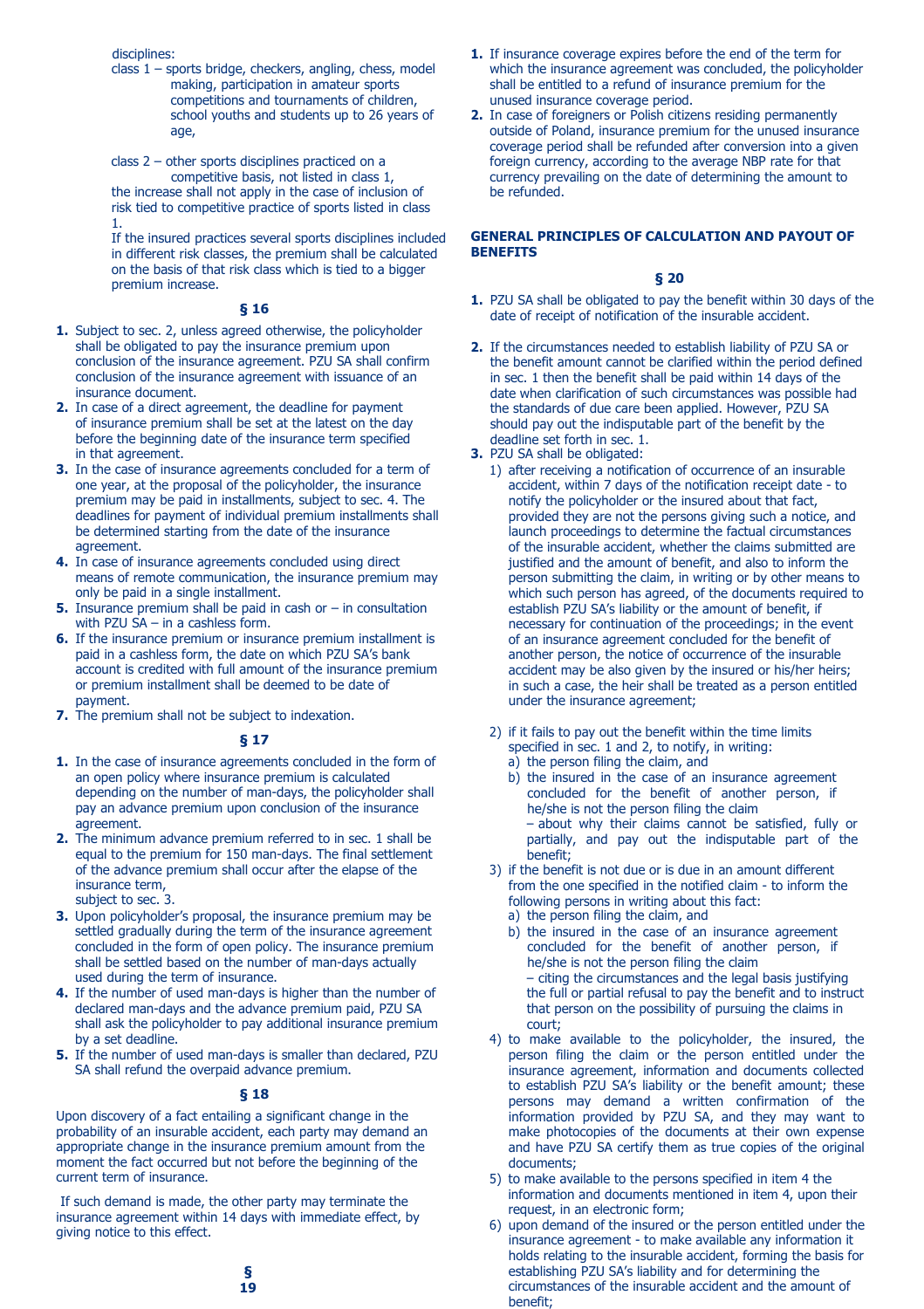part.

7) at the request of the policyholder or the insured - to provide information on the statements made by them for underwriting purposes at the stage of concluding the insurance agreement, or copies of the documents prepared at that stage.

#### **§ 21**

- **1.** Subject to sec. 2 and 3, the payment of the due benefits or indemnities shall be made in Poland and in Polish zloty, with the exception of costs refunded directly to foreign entities which issued bills.
- **2.** Subject to sec. 3, the refund of costs incurred outside Poland shall be made in Poland and in Polish zloty after conversion according to the average exchange rate of the NBP as at the date of determining the amount of costs to be refunded.
- **3.** In case of foreigners or Polish citizens residing permanently outside of Poland, the benefit or indemnity shall be paid out in a manner agreed upon with such persons.

 If the benefit or indemnity is paid in a currency other than the Polish zloty, the conversion shall be made according to the average exchange rate of the NBP for that currency as at the date of determining the amount of benefit or indemnity.

## **§ 22**

PZU SA shall be obligated to redress the damage resulting from failure to perform or improper performance of the insurance agreement, unless the failure to perform or improper performance is the consequence of circumstances for which PZU SA is not liable.

#### **OBLIGATIONS OF THE POLICYHOLDER AND THE INSURED IN THE EVENT OF OCCURRENCE OF INSURABLE ACCIDENT**

#### **§ 23**

- **1.** In the event of occurrence of an accident, the policyholder or the insured shall be obligated to:
	- 1) use all available means to rescue the insured object and prevent or reduce loss;
	- 2) secure the capacity to pursue indemnity claims against the persons responsible for the loss.
- **2.** If the policyholder or the insured fails to implement the means specified in sec. 1 item 1 due to willful misconduct or gross negligence then PZU SA shall be released from its liability for the resulting losses.
- **3.** PZU SA shall reimburse, within, respectively, the sum insured or guaranteed amount, the costs related to the implementation of the means specified in sec. 1 item 1, if such means were justified, even if they turned out to be ineffective.

# **TRANSFER OF CLAIMS TO PZU SA**

#### **§ 24**

**1.** On the date PZU SA pays out the indemnity, the insured's claims against the third party responsible for the loss shall be transferred by virtue of law to PZU SA up to the amount of indemnity paid out, subject to sec.  $\mathcal{L}$ 

 If PZU SA covered part of the loss only then with respect to the remaining part, the insured shall have a priority to pursue his/her claims before PZU SA's claims.

- **2.** The insured's claims against the persons with whom the insured remains in the same household shall not be transferred to PZU  $S_A$
- **3.** Upon PZU SA's request, the insured shall be obligated to provide the assistance necessary to pursue claims against third parties by providing information and documents necessary to pursue the claim.
- **4.** If the insured has abandoned a claim against the third party responsible for the loss or reduced it without PZU SA's consent then PZU SA may refuse to pay out the indemnity or reduce its amount accordingly.
- **5.** If the fact of abandoning or reducing a claim is disclosed after the indemnity is paid out, PZU SA may demand that the insured returns the disbursed indemnity in full or in

## **CHAPTER II**

#### **INSURANCE OF TREATMENT COSTS AND ASSISTANCE INSURANCE BASIC PACKAGE**

# **SUBJECT MATTER AND SCOPE OF INSURANCE COVERAGE**

#### **§ 25**

**1.** The treatment costs insurance shall cover the risk of sudden illness or accident occurring during the term of insurance and during the insured's travel.

The treatment costs insurance shall cover the organization – during travel – of medical assistance necessitated by the insured's health condition until the day when the insured's health condition allows for his/her return home or transport home or to a medical center at the place of residence, or for the continuation of travel, plus the coverage of costs of such assistance which include:

- 1) hospitalization and outpatient treatment:
	- a) hospitalization and hospital treatment, including emergency or urgent procedures and surgeries,
	- b) doctor's visits,
	- c) auxiliary tests ordered by the doctor (X-Ray, ECG, ultrasound, magnetic resonance, computer tomography, basic laboratory tests) necessary to diagnose or treat the disease,
	- d) outpatient procedures;
- 2) transport:
	- a) medical transport to an appropriate medical center from the location of the insured's stay or the accident location,
	- b) between medical centers where subsequent phases of medical assistance were provided,
	- c) to another hospital, if the medical center where the insured is being hospitalized does not guarantee appropriate care for the insured's condition,
	- d) to the insured's place of stay after providing medical assistance, if according to the instructions of the attending physician the insured should not use own transport means or local public transportation;
- 3) the use of hyperbaric chamber in medically justified cases, provided that the scope of cover was extended to include additional risks referred to in § 4 sec. 1 item 2b–c;
- 4) dental treatment in the case of sudden illness, in the form of acute inflammation or pain and if the need to provide such treatment results from an accident covered by PZU SA's liability;
- 5) treatment tied to pregnancy and childbirth (including costs of transport to medical center), but not later than until the end of the 32nd week of gestation.
- **2.** The treatment costs insurance shall also cover:
	- 1) the costs of purchase of medications and dressings prescribed by a doctor with relation to treatment referred to in sec. 1 item 1;
	- 2) the costs of repair or purchase of prostheses (including dentures), corrective glasses and auxiliary materials, whose destruction or the need for use by the insured results from the accident or sudden illness covered by PZU SA, provided that the need to purchase or repair such prostheses and auxiliary materials occurred not later than within 1 year from the date of the insurable accident.
- **3.** Organization of medical assistance referred to in sec. 1 shall involve the organization – during travel – of doctor's visit or the insured's admission to an adequate medical center nearest his/her place of stay and appropriate for the type of his/her illness or injury, and the manner of hospital admission and the treatment shall be decided by the physician working at the facility providing medical assistance. PZU SA shall cover the costs of medical assistance provided directly in the medical center or it shall refund to the insured, according to the rules prescribed in § 31 sec. 3–5, the costs of medical assistance incurred by the insured, depending on the settlement method adopted by the given medical facility.

#### **§ 26**

The Basic Package of the Assistance Insurance shall cover the organization – during travel – of assistance services tied to insurable accidents which occurred within the term of insurance and during the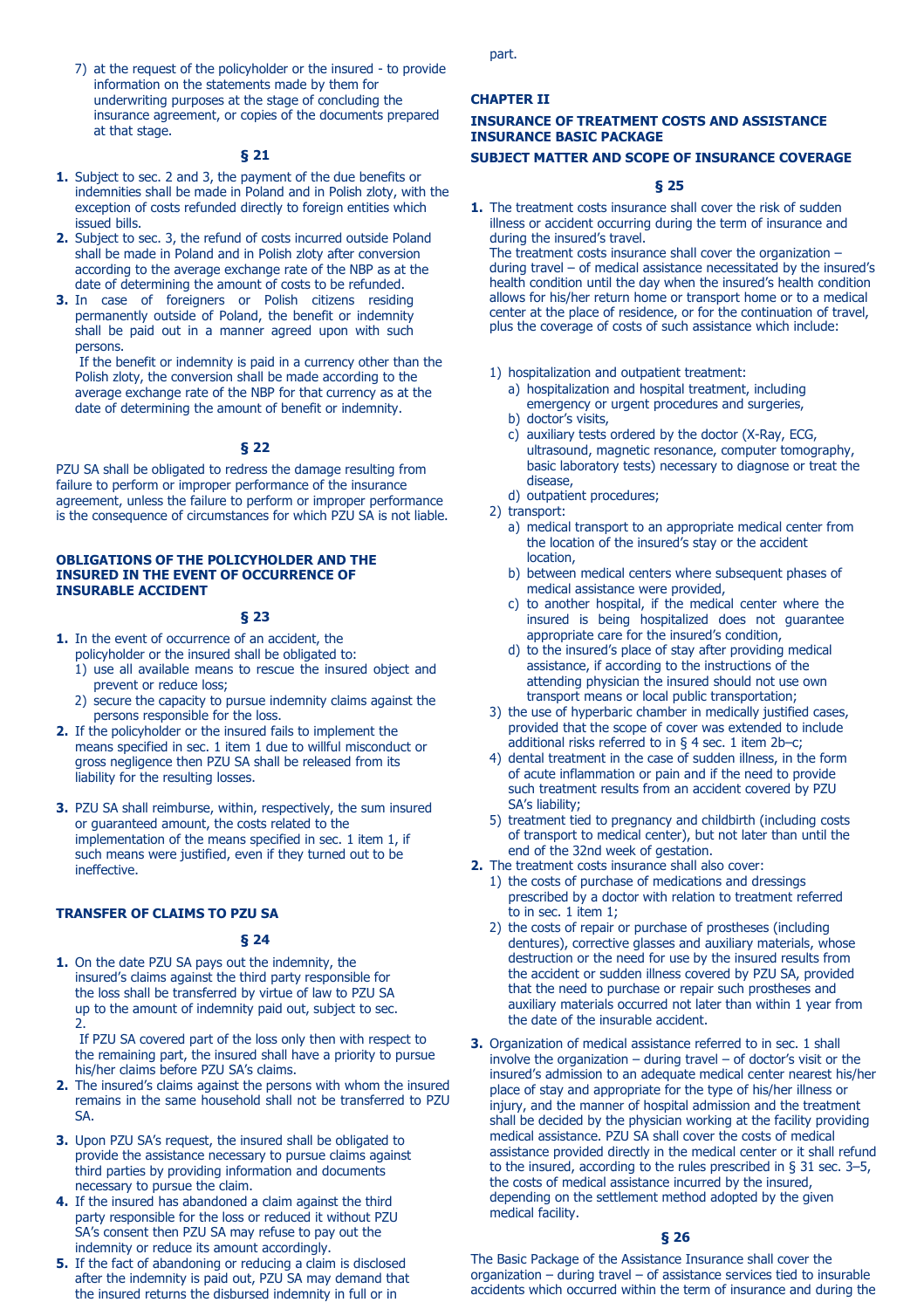## insured's travel, and their costs.

 The Basic Package of the Assistance Insurance shall cover the following assistance services:

#### 1) **Transport of the insured to the country of permanent residence**

If the insured's health condition after an accident or sudden illness covered by PZU SA's liability does not allow the insured to use the previously planned means of transport, PZU SA shall organize and cover the costs of transporting the insured to his/her home or to a medical center in the country of permanent residence.

Transport shall be provided after the insured receives medical assistance, and it shall be performed using means of transport adequate to his/her health condition.

 The justification for, the date and manner of the insured's transport shall be agreed by the doctor of the PZU Emergency Center with the insured's attending physician. If the insured does not agree to return to his/her country of permanent residence, then as of the moment of such refusal the insured shall be no longer covered for costs of treatment and assistance services tied to that insurable accident.

 If the person to be transported is a child or a dependent person then PZU SA shall additionally cover – after the doctor of the PZU Emergency Center and the insured's attending physician agree that such person needs to be provided with the care of parent or legal guardian during transport – the costs of transport for that parent or legal guardian from the country of his/her permanent residence to the place where the child is staying. Such costs shall include the costs of train or bus ticket, or if the travel by train or by bus takes more than 12 hours – the costs of economy class airline ticket. Return transport to the country of permanent residence shall take place in the means of transport in which the child or dependent person is transported;

#### 2) **Transport of the insured's remains to the burial location**

If as a result of an accident or sudden illness covered by PZU SA's liability the insured dies during travel during the term of insurance, PZU SA shall organize and cover the costs of transporting the insured's remains to the burial location in the country of permanent residence. PZU SA shall also cover the costs of coffin purchase up to PLN 5,000.

If the remains are cremated in the country where the insurable accident occurred, PZU SA shall cover the costs of cremation and transport of the cremains to the burial location up to the same amount as would be covered by PZU SA in the case of transport of the remains;

#### 3) **Coverage of search and rescue costs**

PZU SA shall cover the costs of search for the insured in the mountains, on land and on water, conducted by specialized units (search costs), as well as the costs of providing emergency medical assistance (rescue costs), provided that the insured goes missing during travel during the term of insurance.

The period of search for the insured shall be defined as the period from the time the insured is reported as missing to a specialized search unit by his/her relatives or by third parties, until the time of finding the insured or discontinuing the search operation. Rescue shall be defined as the provision of emergency medical assistance from the time of finding the insured until transporting him/her to the nearest hospital or other medical center.

PZU SA shall cover the costs of search and rescue up to the total amount of PLN 50,000;

#### 4) **Organization of continued treatment after the insured returns to his/her home located in Poland, provided that the need to use such service is reported to the PZU Emergency Center within 14 days of the date of returning home**

If as a result of an accident or sudden illness covered by PZU SA's liability PZU SA organized medical assistance during travel, PZU SA shall organize and cover the costs of the following assistance services tied to the aforementioned insurable accident:

a) **doctor's visit at the insured's home** – organizing one

doctor's visit at the insured's home and covering the doctor's fee and commute costs up to the total amount of PLN 500. This limit shall not include the costs of additional diagnostic tests ordered during such visit; or

- b) **medical consultations of the insured at a medical center** – organizing a single doctor's visit for the insured at a medical facility designated by the PZU Emergency Center and covering the doctor's fee. At the insured's proposal, PZU SA shall organize his/her transport to the medical facility and cover its costs. PZU SA shall cover the costs of doctor's fee and transportation of the insured up to the total amount of PLN 500. This limit shall not include the costs of additional diagnostic tests ordered during such visit;
- c) **nurse's home care** if the insured's health condition requires a nurse's visit at the insured's home, PZU SA shall organize and cover the costs of the nurse's commute to the insured's home and her fees up to the total amount of PLN 500; this service shall include the performance of medical procedures ordered by the insured's attending physician;

#### 5) **Organization and coverage of costs of rehabilitation assistance in Poland after the insured returns to his/her home, provided that the need to use such service is reported to the PZU Emergency Center within 14 days of the date of returning home**

If as a result of an accident or sudden illness covered by PZU SA's liability PZU SA organized the medical transport for the insured to the insured's home in Poland, in relation to the aforementioned insurable accident, PZU SA shall provide:

- a) **organization of the rehabilitation process** if the insured's attending physician has ordered rehabilitation procedures, PZU SA shall organize and cover the cost of a physical therapist's visits (therapist's fee and costs of commute) at the insured's home, or it shall organize and cover the costs of transporting the insured to a rehabilitation outpatient clinic and the costs of rehabilitation procedures performed at that outpatient clinic; this benefit shall be provided up to the total amount of PLN 500, and the location where the procedures are performed shall be determined by the insured's attending physician,
- b) **delivery of small rehabilitation or medical equipment** – if the insured, according to recommendations of the insured's attending physician, should use certain rehabilitation or medical equipment at home, PZU SA shall organize and cover the costs of an information service regarding the stores or rental outlets offering rehabilitation equipment. PZU SA shall also organize and cover the cost of transporting small rehabilitation equipment to the insured's home; this benefit shall be provided up to the total amount of PLN 300, and the costs of renting or purchasing the equipment shall be covered by the insured,
- c) **delivery of medications** if the insured, according to recommendations of the insured's attending physician, has to stay home, PZU SA shall organize and cover the costs of one-time delivery of the necessary medications prescribed by the doctor to the insured's home if they are available in Poland; if the insured also needs OTC medications which are available at the same location as the prescription drugs, PZU SA shall organize and cover the costs of delivery of OTC medications indicated by the insured; this service shall be provided up to the total amount of PLN 300, and the costs of the drugs shall be covered by the insured;

#### 6) **Post-trauma psychological counseling in Poland after the insured returns to his/her home, provided that the need to use such service is reported to the PZU Emergency Center within 30 days of the date of returning home**

If as a result of the accident covered by PZU SA's liability the insured suffers severe bodily injuries, or as a result of the accident in which the insured participated the following occurs:

- a) death of the insured's spouse, or
- b) death of the insured's child, or
- c) death of the insured's parents or parents-in-law,
- and the insured reports the need to use psychological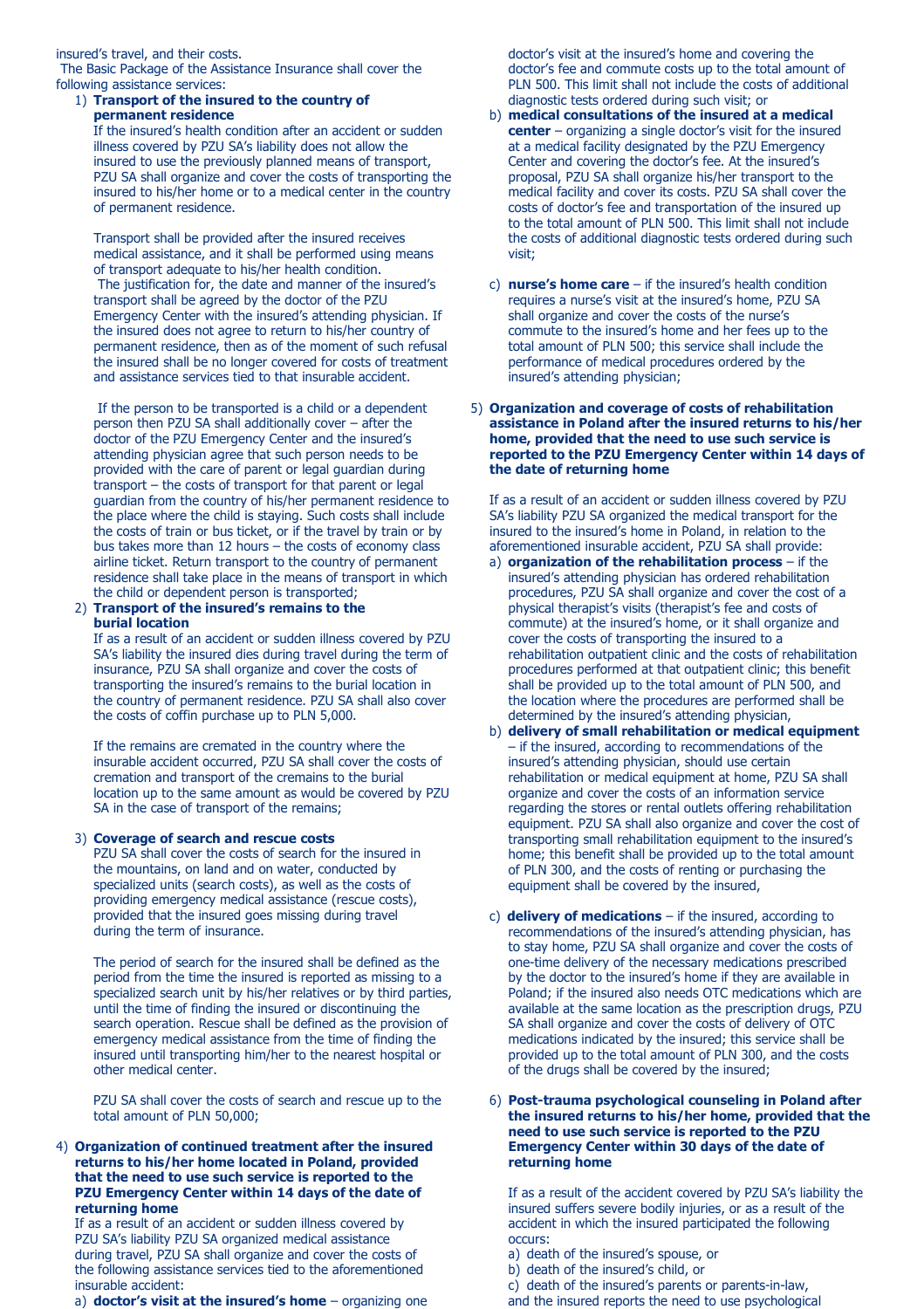counseling services, PZU SA shall organize and cover the costs of the insured's psychological counseling visits in the quantity recommended by a psychologist during the first such visit, up to the total amount of PLN 2,000. If as a result of the insurable accident covered by PZU SA's liability the insured dies, the insured's spouse, children and parents shall be entitled to received the psychological counseling services described above. PZU SA shall organize and cover the costs of such psychological counseling visits in the quantity recommended by a psychologist during the first such visit, up to the total amount of PLN 2,000 per each person;

#### 7) **Housekeeping assistance at the insured's home in Poland after the insured returns from travel – provided that the need to use such service is reported to the PZU Emergency Center within 30 days of the date of returning home**

If as a result of an accident or sudden illness covered by PZU SA's liability PZU SA organized the medical transport for the insured to the insured's home in Poland, and at the same time due to his/her health condition caused by the said insurable accident the insured requires housekeeping assistance, PZU SA shall organize and cover the costs of persons providing housekeeping assistance (costs of commute and fees), up to the total amount of PLN 500.

 Such service shall include assistance in preparing meals, small grocery shopping and keeping the house clean i.e. dry and wet cleaning of the floors, dusting the furniture and sills, dusting the carpets or fitted carpets, cleaning the bathroomware, washing the dishes, cleaning the sink, cleaning the hot plate, trash removal, watering plants using the products and equipment provided by the insured. The costs of shopping made at the insured's request shall be covered by the insured. The assistance shall be provided during 30 days since its commencement;

- 8) **Care for dogs and cats in Poland** If as a result of an accident or sudden illness covered by PZU SA's liability PZU SA organized the medical transport for the insured to the hospital in Poland and the insured's hospitalization lasts 2 days or more, PZU SA shall organize the transport of the insured's dogs or cats to a person designated by him/her to care for the pets, or to an appropriate institution providing round-the-clock care for animals, and it shall cover the costs of such transport. This service shall be provided up to the amount of PLN 300;
- 9) **Information services provided in Poland**:
	- a) **Medical hotline and telephone consultations with the physician of the PZU Emergency Center**

PZU SA shall provide access to the medical hotline consisting of a phone conversation with a physician of the PZU Emergency Center who shall provide the insured, as much as it shall be possible, with spoken information about the healthcare procedures. Such information shall not cover the issues related to

diagnosis and treatment.

b) **Providing information before and during the travel**

The PZU Emergency Center shall provide telephone information for the insured, regarding:

- documents required for the entry and stay in a given country,
- characteristic features of the country to which the insured travels,
- scope of medical assistance provided under the public healthcare system in the given European Union member state to which a person covered by medical insurance is entitled.

# c) **Transfer of messages**

If an unforeseeable event, including an accident, illness, strike or delay of an airplane cause a delay or changes the course of the insured's travel, PZU Emergency Center shall, at the insured's request, transfer the necessary messages to persons indicated by the insured, and it shall provide assistance with changing hotel booking, airline ticket booking or rental car reservation.

## **SUM INSURED AND LIMITS OF LIABILITY STATED AS AMOUNTS**

#### **§ 27**

- **1.** Under the treatment costs insurance, the sum insured shall be set in consultation with the policyholder.
- **2.** Costs of treatment shall be covered up to the set sum insured, subject to limits referred to in sec. 4–6. Limits of liability referred to in sec. 4–6 shall be set within the sum insured.
- **3.** Subject to sec. 4–6, the sum insured shall be set per each insurable accident occurring during the term of insurance.
- **4.** The limit of liability for costs of dental treatment, referred to in § 25 sec. 1 item 4 in the case of sudden illness in the form of acute inflammation or pain, shall amount to 10% of the sum insured but no more than PLN 1,000 for all insurable accidents occurring during the term of insurance.
- **5.** The limit of liability for costs of medical assistance provided with relation to pregnancy and childbirth, referred to in § 25 sec. 1 item 5, shall amount to 10% of the sum insured but no more than PLN 6,000 in total for all insurable accidents occurring during the term of insurance. In the case of childbirth, under the above-specified limit, medical assistance shall be provided to mother and child.
- **6.** The limit of liability for costs of repair or purchase of prostheses, corrective glasses and auxiliary means, referred to in § 25 sec. 2 item 2, shall amount to 10% of the sum insured but no more than PLN 2,000 in total for all insurable accidents occurring during the term of insurance.

## **§ 28**

- **1.** Under assistance insurance, the liability limits, stated as amounts, for individual assistance services shall be set per one insurable accident, understood as an event occurring during the insurance term and serving as the basis for providing the given assistance service.
- **2.** Liability limits, stated as amounts, for the individual assistance services shall be determined separately from the sum insured set for the treatment costs insurance.

## **EXCLUSIONS OF PZU SA'S LIABILITY**

#### **§ 29**

- **1.** Subject to sec. 2, PZU SA shall not be liable for costs incurred by the insured without the PZU Emergency Center's approval, unless contacting the PZU Emergency Center in the manner described in  $\frac{5}{9}$  31 sec. 1 item 1 and sec. 2 was not possible for reasons independent of the insured, in particular due to an act of God or force majeure.
- **2.** The insured shall not be required to contact the PZU Emergency Center if, during travel, the insured chooses a physician and covers the costs of a visit in the case of:
	- 1) a single visit to a dentist, for the purpose of treatment of an acute inflammation or pain limited to 1 tooth;

2) a single doctor's visit.

In the cases referred to in item 1 and 2, PZU SA shall refund the treatment costs on the basis of bills with a stated name and proofs of their payment, and on the basis of medical documentation confirming the occurrence of insurable accident covered by PZU SA's liability.

**3.** If the insured, due to the inability to contact the PZU Emergency Center referred to in sec. 1, organized and paid for the treatment and assistance services referred to in § 25 and 26, PZU SA shall refund the costs referred to above on the basis of submitted medical documentation confirming the occurrence of insurable accident covered by PZU SA's liability and on the basis of bills with a stated name and proofs of their payment.

 If the aforementioned costs have not been covered by the insured, the insured shall be obligated to notify PZU SA within the deadline referred to in § 31 sec. 2, of the need to cover such costs and to submit medical documentation confirming the occurrence of the insurable accident covered by PZU SA's liability and bills with a stated name which shall serve as the basis for PZU SA to make payments to issuers of such bills.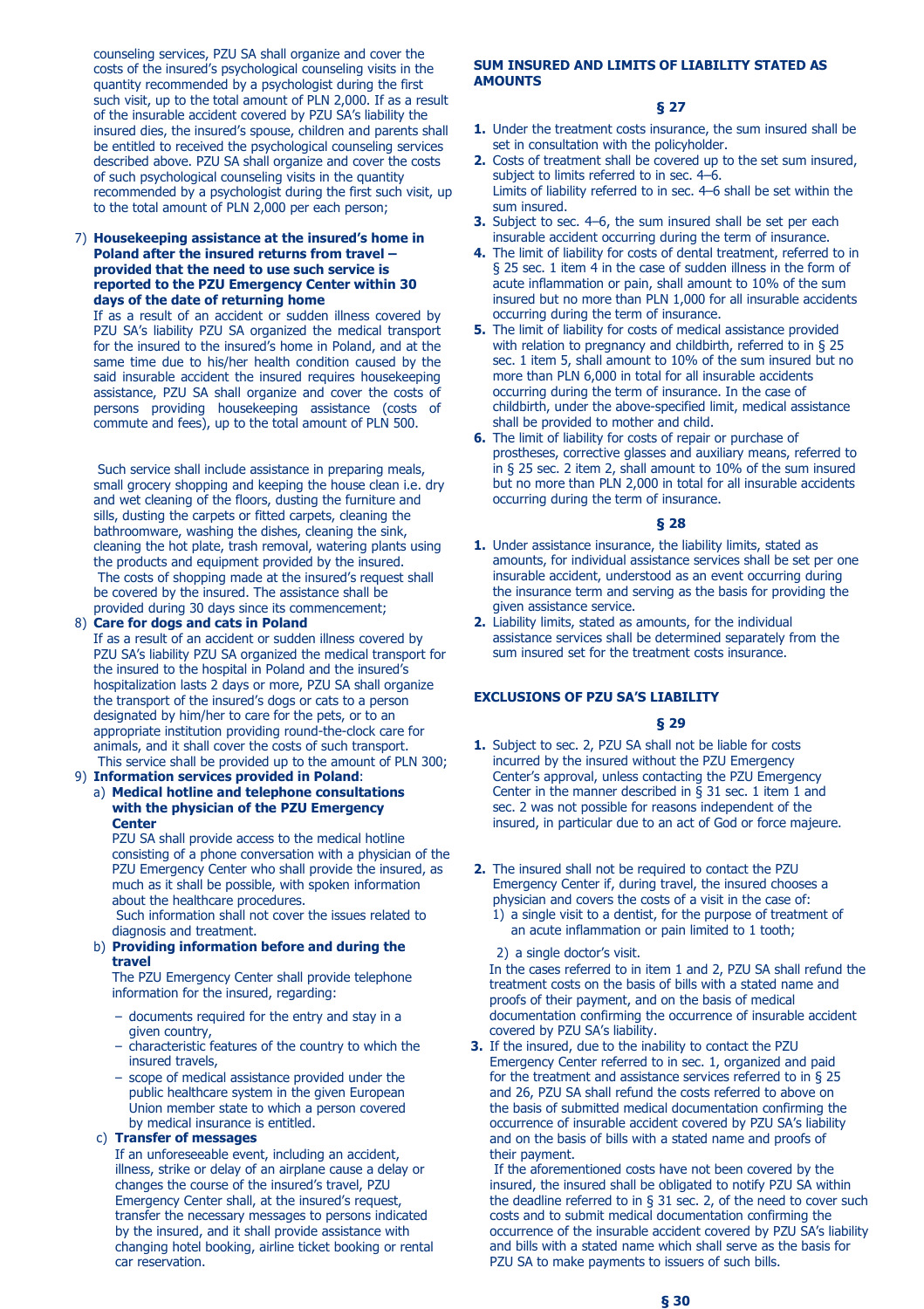- **1.** PZU SA's liability shall not include costs of treatment, which arose due to, or in consequence of:
	- 1) treatment exceeding the scope necessary to restore the insured's health condition to a state enabling his/her return or transport home or to a medical center in the country of permanent residence or continuation of travel;
	- 2) the insured driving a motor vehicle:
		- a) if the insured did not have the license to drive the given vehicle,
		- b) in a state of inebriation or under the influence of abusive substances, psychotropic substances or replacement drugs as defined by regulations on counteracting drug addiction, unless that had no effect on the occurrence of the
	- insurable accident; 3) in a state of inebriation or under the influence of abusive substances, psychotropic substances or replacement drugs as defined by regulations on counteracting drug addiction, unless that had no effect on the occurrence of the insurable accident;
	- 4) treatment not associated with a sudden illness or accident;
	- 5) treatment associated with a sudden illness or accident, which occurred during break between the insured's travels or during the insured's previous travels;
	- 6) treatment of chronic illnesses;
	- 7) treatment of illnesses, which were the reason for hospitalization during 12 months before concluding the insurance agreement;
	- 8) treatment of aggravation or complication of: a) chronic illnesses,
		- b) illnesses, which were the reason for hospitalization during 12 months before concluding the insurance agreement,
		- c) same-day surgery procedure performed during 30 days preceding the conclusion of the insurance agreement,
		- unless PZU SA's liability was extended to include such coverage for the payment of additional insurance premium;
	- 9) mental and behavioral disorders, including neuroses; 10) treatment of sexually transmitted diseases, AIDS,
	- treatment of conditions tied to HIV carrier state; 11) diseases resulting from alcoholism;
	- 12) sanatorium treatment, preventive treatment, heliotherapy, unconventional medicine and procedures performed for aesthetic reasons;
	- 13) physical therapy and rehabilitation, subject to § 26 item 5a;
	- 14) self-treatment or treatment by a doctor who is a member of the insured's immediate family, tests and medical services that are not performed by the hospital, a doctor or a nurse;
	- 15) tests that are not necessary to diagnose or treat the disease, preventive tests and vaccinations;
	- 16) termination of pregnancy, artificial insemination or any other treatment of infertility or reduced fertility, including costs of contraceptives and pregnancy tests;
	- 17) accidents or disturbances of health caused intentionally by the insured, including consequences of the insured's suicide or attempted suicide or self-mutilation;
	- 18) insured's participation in crimes or altercations, with the exception of acting in self-defense,
	- 19) practice of high-risk sports, unless PZU SA's liability was extended to include such coverage for the payment of additional insurance premium;
	- 20) practice of recreational skiing or snowboarding on marked downhill trails, unless PZU SA's liability was extended to include such coverage for the payment of additional insurance premium;
	- 21) competitive sport activity, unless PZU SA's liability was extended to include such coverage for the payment of additional insurance premium;
	- 22) performance of physical labor by the insured, unless PZU SA's liability was extended to include such coverage for the payment of additional insurance premium;
	- 23) an epidemics of which the authorities of the country of destination informed in mass media and about which the insured could have found out prior to departure and as at the date of the insurance agreement;
	- 24) catastrophes, which led to nuclear or chemical contamination, radioactive or ionizing radiation;
	- 25) acts of terrorism, acts of war, martial law or state of emergency, which occurred in the territory of the

country located in the region of the world threatened with such acts of terrorism, acts of war, martial law or state of emergency, unless PZU SA's liability was extended to include such coverage for the payment of additional insurance premium;

- 26) insured's participation in strikes, riots, civil commotion, protests, road blockages or sabotage;
- 27) non-adherence to recommendations of the insured's attending physician or the doctors of the PZU Emergency Center;
- 28) above-standard additional medical care.
- **2.** PZU SA's liability shall not include assistance services if the event being the basis for organization of such service arose with relation to or in consequence of circumstances referred to in sec. 1, or in connection with pregnancy and delivery after the completion of the

32nd week of pregnancy, with the reservation that in the cases referred to in sec. 1 item 8, 19–22 and 25, PZU SA's liability may be extended for the payment of additional insurance premium.

- **3.** PZU SA reserves the right to refer the insured to a medical center that it selects for the purpose of diagnostics.
- **4.** The fact of being in the state of inebriation or the fact of being under the influence of abusive substances, psychotropic substances or replacement drugs within the understanding of the regulations on counteracting drug addiction, as well as the driver's authorization to drive the vehicle shall be evaluated on the basis of the law of the state in which the insurable accident occurred.
- **5.** The liability of PZU SA shall not include compensation for pain, physical and moral suffering and damage consisting in loss, damage or destruction of property.

# **PROCEEDING IN CASE OF AN INSURABLE ACCIDENT**

# **§ 31**

- **1.** In case of occurrence of an insurable accident, the insured or the person acting on his/her behalf shall be obligated to:
	- 1) before undertaking any actions on his/her own immediately report by phone the request for assistance to the PZU Emergency Center;
	- 2) explain to the employee of the PZU Emergency Center the circumstances of the insured's current situation and details of requested assistance; state the first and last name of the insured or other information required for the insured's identification, as well as any information necessary to provide assistance; in the case of group insurance, provide also the first name and last name or business name of the policyholder;
	- 3) provide a telephone number at which the PZU Emergency Center can contact the insured or his/her representative;
	- 4) enable the doctors of the PZU Emergency Center access to any medical information;
	- 5) follow the recommendations of the PZU Emergency Center, and provide information and the necessary powers-of-attorney;
	- 6) allow the PZU Emergency Center to perform the activities necessary to establish the circumstances in which the loss occurred, whether the claim and its amount are justified, and provide assistance and explanations to that effect.
- **2.** If the insured or the person acting on his/her behalf were unable to contact the PZU Emergency Center in the manner described in sec. 1 for reasons beyond his/her control, including due to an act of God or force majeure, he/she shall be obligated to notify of the insurable accident within 7 days of the date on which contacting PZU Emergency Center became possible.

 In addition, the insured or the person acting on his/her behalf shall be obligated to state the reason for inability to contact the PZU Emergency Center.

- **3.** In cases in which, pursuant to the GTCI, PZU SA is obligated to refund the incurred costs of treatment or assistance services, PZU SA shall refund such costs:
	- 1) in treatment costs insurance up to the amount of actually incurred costs, but not exceeding the sum insured, subject to the limits referred to in § 27 sec. 4–6;
	- 2) in assistance insurance up to the amount of actually incurred costs, but not more than up to the amount of liability limit, stated as amount, set for the given assistance service, and if such limit was not defined – up to the amount corresponding to the average price of performing such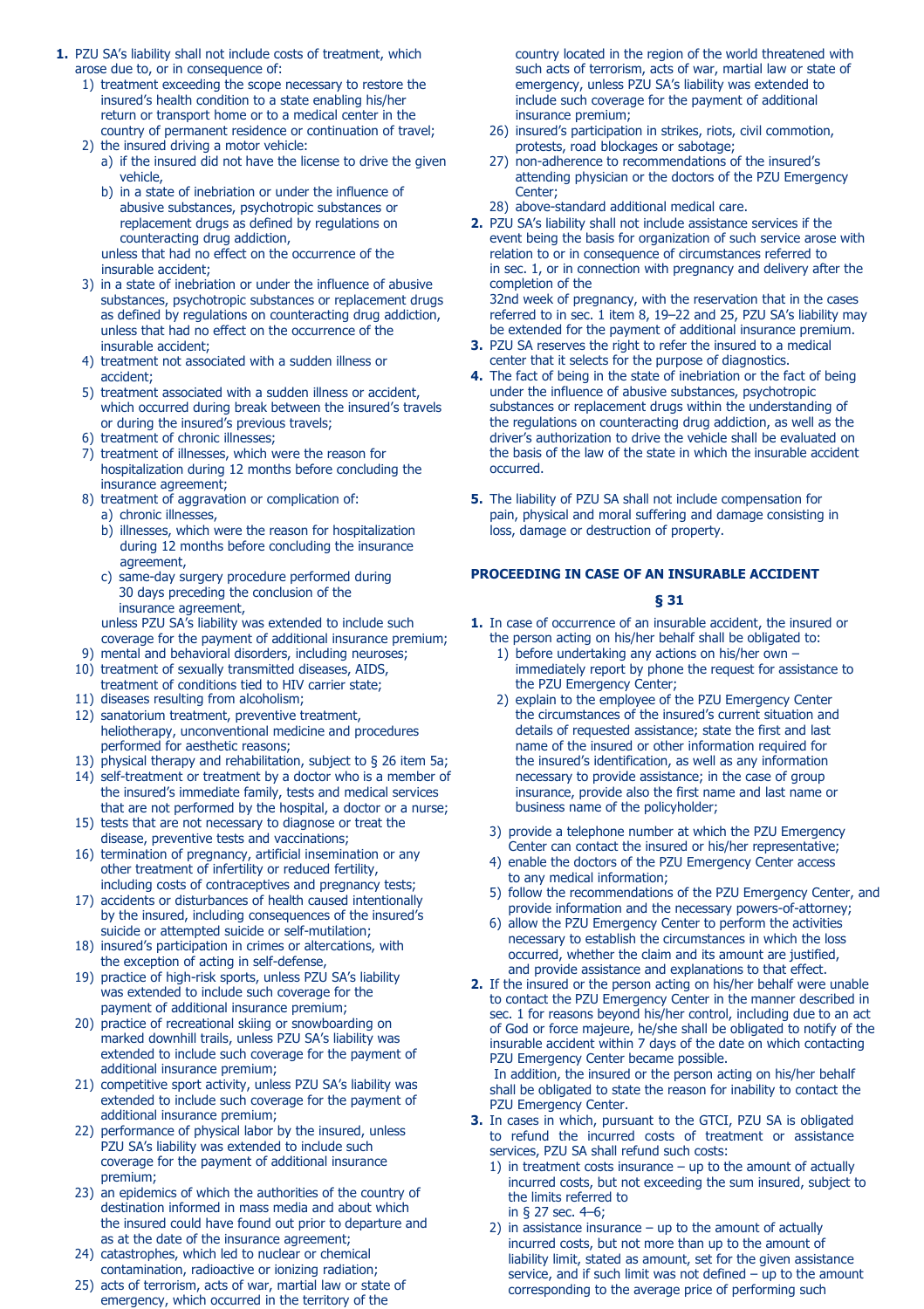service.

- **4.** The costs referred to in sec. 3, incurred by the insured or by another person at the insured's request, shall be refunded to the insured. In other cases, these costs shall be refunded to the person who incurred them.
- **5.** The basis for consideration of the submitted claim is the delivery of documentation necessary to establish whether the claim and the benefit amount are justified: medical documentation, documents referring to other costs covered by insurance, and if the costs were covered by the insured – presentation of bills and proofs of their payment.
- **6.** If the obligation to notify PZU SA about the insurable accident by the deadline specified in sec. 2 is not fulfilled due to willful misconduct or gross negligence and such failure has exacerbated the loss or prevented PZU SA from determining the circumstances and consequences of the insurable accident then PZU SA may reduce the benefit accordingly. There shall be no consequences of a failure to notify PZU SA of the occurrence of the insurable accident if PZU SA receives the notification on the circumstances, which should have been notified to it by the deadline set forth in sec. 2.

# **CHAPTER III MISCELLANEOUS**

#### **§ 32**

- **1.** The policyholder, insured, beneficiary and person entitled under the insurance agreement who is a natural person shall have the right to file a complaint within the meaning of the Act on Examination of Complaints by Financial Market Participants and on the Financial Ombudsman, i.e. the right of addressing a notice to PZU SA with concerns regarding any services provided by PZU SA.
- **2.** A complaint may be filed at any customer service unit of PZU SA.
- **3.** A complaint may be submitted in any of the following forms: 1) in writing – in person or sent by mail within the meaning of the Postal Law Act, for example by sending a letter to the following address: PZU SA ul. Postępu 18A, 02-676 Warsaw (mailing address only);
	- 2) in spoken form by telephone, for example by calling the hotline number at 801-102-102, or in person for the record during a visit of the person referred to in sec. 1 in the unit referred to in sec. 2;
	- 3) electronically by sending an e-mail to reklamacje@pzu.pl or by filling out an online form at www.pzu.pl.
- **4.** PZU SA shall review the complaint and reply to it without undue delay but no later than within 30 days of the date of receipt of the complaint, subject to sec. 5.
- **5.** In particularly difficult cases preventing the examination of

the complaint and the provision of a reply within the deadline referred to in sec. 4, PZU SA shall provide the person who has filed the complaint with information in which it shall:

- 1) explain the reason for the delay;
- 2) indicate the circumstances that must be ascertained to enable the examination of the case;
- 3) specify the anticipated date of examination of the complaint and provision of the reply, which date may not be later than 60 days after the date of receipt of the complaint.
- **6.** PZU SA's reply to the complaint shall be delivered to the person who has filed it on paper or through other durable carrier of information within the meaning of the Payment Services Act or by e-mail only at the request of such person.
- **7.** The client referred to in sec. 1 shall be entitled to file an application with the Financial Ombudsman concerning: 1) rejection of claims in the complaint examination procedure;
	- 2) failure to perform activities resulting from a complaint handled in accordance with such person's will within the deadline specified in the reply to the complaint.
- **8.** A complaint or grievance, which is not the complaint referred to in sec. 1 shall be submitted in writing through any PZU SA's organizational unit.
- **9.** Complaints and grievances shall be reviewed by the organizational unit specified in PZU SA's internal regulations prevailing as at the date of the complaint or grievance. The information in this respect shall be available in PZU SA's organizational units.
- **10.** PZU SA shall respond to written complaints or grievances within 30 days of the date of receipt of such a complaint or grievance.
- **11.** The policyholder, insured, beneficiary and person entitled under the insurance agreement who is a consumer shall have the right to request assistance from the Municipal and Regional Consumer Ombudsmen.
- **12.** PZU SA is supervised by the Polish Financial Supervision Authority (KNF).
- 13. Any litigation for claims under the insurance agreement may be initiated either pursuant to general jurisdiction regulations or before the court with jurisdiction over the place of residence or registered office of the policyholder, the insured or the person entitled under the insurance agreement.
- **14.** Any litigation for claims under the insurance agreement may be initiated either pursuant to general jurisdiction regulations or before the court with jurisdiction over the place of residence of the insured's heir or the heir of the person entitled under the insurance agreement.

# **6 801 102 102 pzu.pl PZU SA 7B00/II**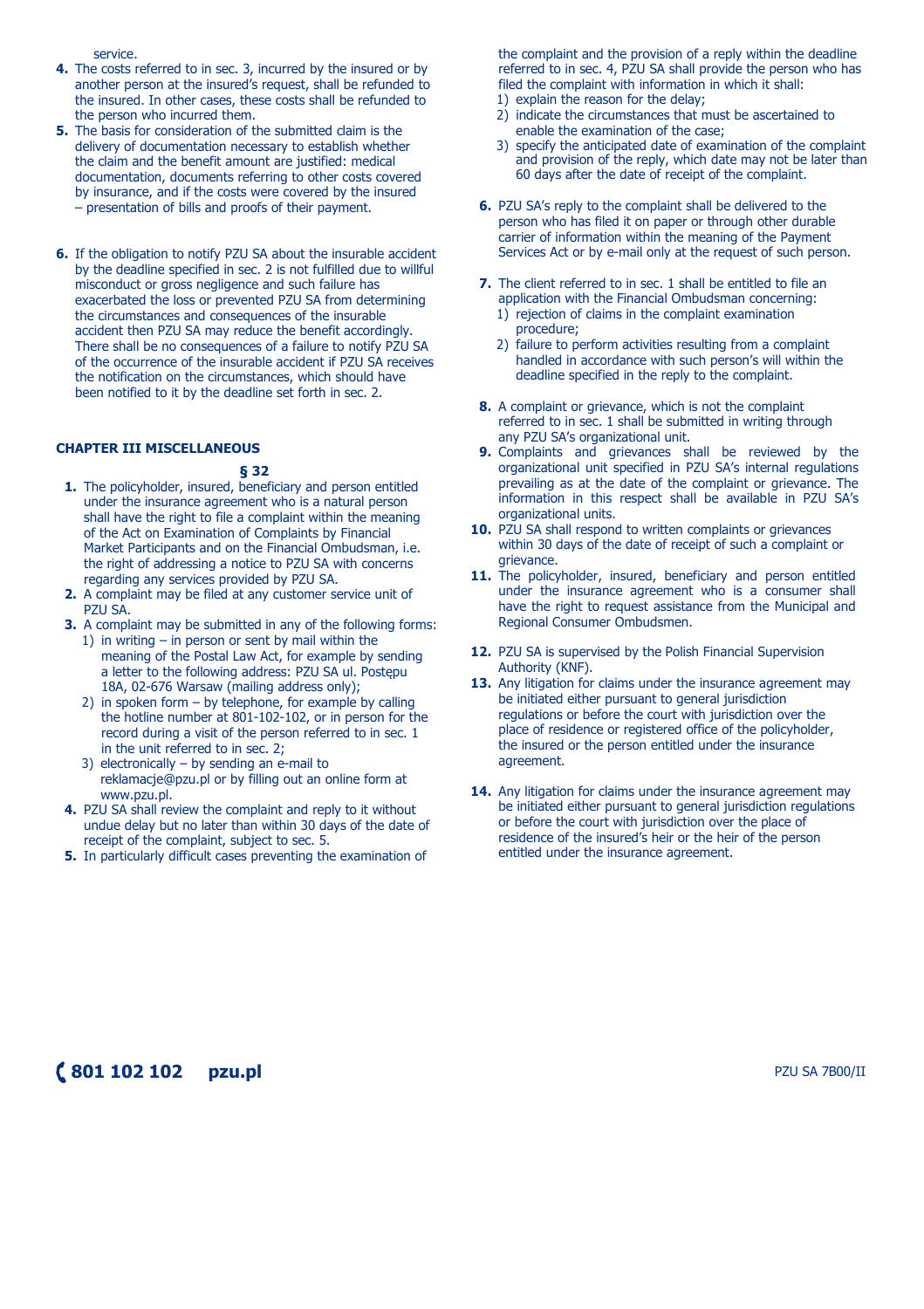# **CLAUSE NO. 1 TO THE GTCI OF THE PZU VOYAGER ASSISTANCE INSURANCE EXTENDED PACKAGE**



Attachment no. 1 to the GTCI of PZU Voyager introduced by resolution no. UZ/297/2015 adopted by the Management Board of Powszechny Zakład Ubezpieczeń Spółka Akcyjna on 28 September 2015 and resolution no. UZ/393/2015 of 17 December 2015.

## **§ 1**

Without prejudice to other provisions of the GTCI unaffected by this Clause and on the condition that the policyholder pays additional insurance premium, the PZU Voyager insurance shall be extended to include the Extended Package assistance services.

# **§ 2**

The term **"transport costs"** used in this Clause shall be understood as the costs of train or bus ticket, or if the travel by train or by bus takes more than 12 hours – the costs of economy class airline ticket.

## **§ 3**

**1.** If the insured travels within Poland or outside the territory of Poland then pursuant to this Clause PZU SA shall organize and cover the costs of the following assistance services:

1) **Sending the necessary personal items**

In the case of damage to, destruction or loss of the insured's personal items, which are required to continue travel, with the exception of all documents irrespective of their nature, PZU SA shall organize and cover the costs of sending replacement personal items to the location of the insured's stay. In the case of loss of medications taken permanently according to doctor's recommendations, PZU SA shall organize and cover the costs of sending the medications to the location of the insured's stay.

This service shall be performed on the condition that such items or medications are provided to the PZU Emergency Center;

2) **Accommodation for the period of convalescence** If as a result of an accident or sudden illness covered by PZU SA's liability the insured is hospitalized, and the insured's attending physician, in consultation with the doctor of the PZU Emergency Center, recommends further convalescence, PZU SA shall organize and cover the costs of hotel accommodation for the insured up to PLN 400 per day and for not more than 10 days;

#### 3) **The insured's earlier return home**

If the insured is forced to an earlier, sudden return to his/her home, and the originally planned means of transport cannot be used, PZU SA shall organize the transport for the insured and cover its costs.

- This service shall be provided only in the case of:
- a) an accident, critical illness or death of the insured's relative in the country of permanent residence,
- b) a loss arising at the insured's home, caused as a result of a theft with burglary or an act of God,

provided that such event occurred in Poland and that the legal and administrative actions required the insured to be present in person.

The need for the insured's earlier return home should be documented, depending on the reason for the return, with medical documentation, certificate from the administrator or a certificate from the Police;

# 4) **Visit of a relative**

If as a result of an accident or sudden illness covered by PZU SA's liability the insured is hospitalized during travel for a period exceeding 7 days, and during the travel he/she is not accompanied by any person of legal age, PZU SA shall organize and cover the costs of return travel for one relative indicated by the insured.

 In addition, PZU SA shall organize and cover the costs of hotel accommodation of such person, up to PLN 400 per day and for not more than 10 days.

#### 5) **Substitute driver**

If the insured's health condition, confirmed with a written certificate of the insured's attending physician, does not allow the insured to drive the car, motorcycle or moped in which he/she travelled, and none of the passengers holds a driver's license or is able to drive, PZU SA shall organize and cover the costs of travel for a substitute driver indicated by the insured to the place where the vehicle stopped, who shall drive the insured and the passengers, and in case of motorcycle or moped where the number of seats is limited – the insured or the passenger as indicated by the insured – back to the country of permanent residence.

 This benefit shall not include the costs of fuel, highway tolls, parking fees, accommodation and other costs incurred by the insured during the insured's return to the country of permanent residence;

- 6) **Information and financial assistance in the case of theft of documents**
	- a) If the insured's payment cards or checks issued by a bank with a registered office in Poland are stolen or lost during travel taking place during the term of insurance, PZU SA shall provide assistance with blocking the insured's checking and savings bank account, involving:
		- providing the insured with the correct telephone number to the bank keeping the insured's bank account, or
		- notifying the bank keeping the insured's bank account about the theft or loss of payment cards or checks, while PZU SA shall not be liable for the effectiveness or correctness of the process of blocking such cards or checks by the bank,
	- b) if, during travel taking place during the term of insurance, the documents necessary for the insured to continue to travel (passport, ID card, visa, driver's license, tickets) are stolen, lost or damaged, the PZU Emergency Center shall provide information on actions that must be taken to obtain substitute documents,
	- c) if the insured reports to the Police the crime referred to in sub-item a or b, PZU SA shall, after it is presented with confirmation for reporting the crime to the Police, pay the insured a one-time benefit of PLN 500.

**2.** If the insured travels outside the territory of Poland then pursuant to this Clause PZU SA shall additionally organize and cover the costs of the following assistance services:

# 1) **Assistance in delivering bail**

If the insured has been detained outside the territory of Poland with relation to an event (accident) for which he/she might be responsible, and in order to be released from arrest or another form of restriction or deprivation of freedom or in order to secure the coverage of costs of proceedings and financial penalties, the legislation of the given country requires payment of bail, PZU SA shall, upon the request of the insured, act as intermediary in the delivery of the bail amount, provided that the bail amount is first deposited by a person indicated by the insured into a bank account whose number is provided by PZU SA.

PZU SA shall not act as intermediary in the delivery of bail if the detention or another form of restriction or

Powszechny Zakład Ubezpieczeń Spółka Akcyjna, District Court for the Capital City of Warsaw, 12th Commercial Division, KRS 9831 NIP 526-025- 10-49, share capital: PLN 86,352,300.00 paid up in full, al. Jana Pawła II 24, 00-133 Warsaw, pzu.pl, hotline: 801 102 102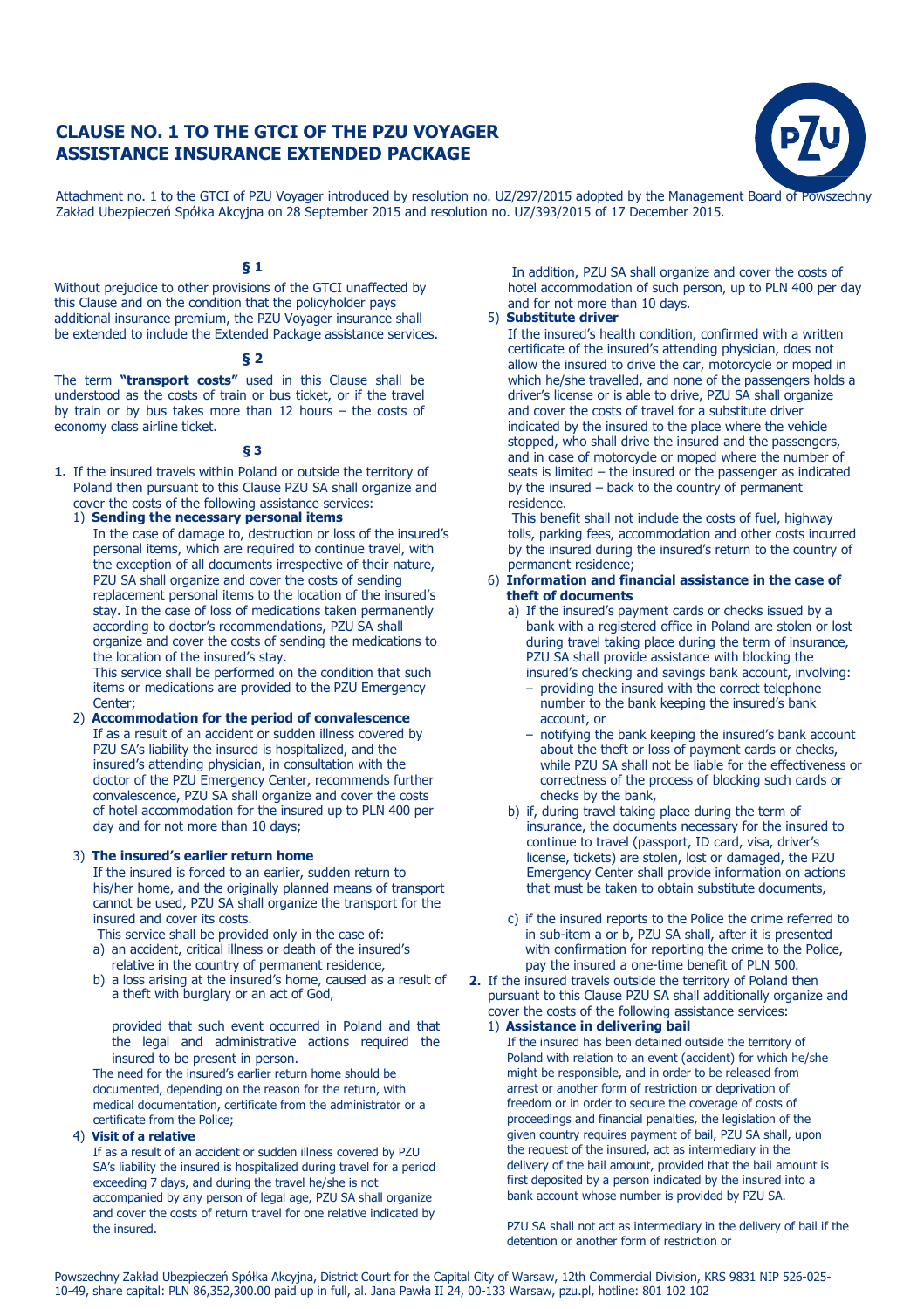deprivation of freedom of the insured is tied to smuggling, dealing in abusive substances, psychotropic substances or replacement drugs as defined by regulations on counteracting drug addiction, alcohol, weapons, or to the insured's participation in actions of political or terrorist nature;

#### 2) **Assistance of an interpreter in case of conflict with the justice system**

If the insured has come into conflict with the justice system of the country where he/she is located, PZU SA shall ensure the participation of an interpreter and cover the costs of interpreter's fees up to PLN 5,000. This benefit shall be due outside the territory of Poland, and in the case of a foreigner – also in Poland in the case of his/her conflict with the Polish justice system;

#### 3) **Legal assistance**

If the insured has come into conflict with the justice system of the country where he/she is located, PZU SA shall assure the participation of a lawyer representing the insured and shall cover the lawyer's fees up to PLN 10,000, on the condition that the acts the insured is alleged of doing refer only to the third party liability regulations of the country in which he/she is currently located. This benefit shall be due outside the territory of Poland, and in the case of a foreigner – also in Poland in the case of his/her conflict with<br>the Polish justice system. PZU SA shall not cover the the Polish justice system. costs of legal assistance if the insured's legal problem is tied to his/her professional activity or to the ownership or storage of vehicles.

 Should the proceedings pending against the insured demonstrate that the insured acted willfully, the insured shall be obligated to refund to PZU SA the costs of legal assistance incurred by PZU SA within 30 days from his/her return home;

## 4) **Continuation of travel**

If the health condition of the insured, participating in a tourist travel whose program includes changes of location of the participants' stay, has improved, PZU SA shall organize and cover the cost of transporting the insured from the location of falling ill or from the accident location to the next stage of the planned travel, in order to enable the insured to continue it.

#### 5) **Refund of costs incurred with relation to delay in travel**

If a documented delay of at least 6 hours affects the departure of a scheduled airplane, train, bus, or ferry during the insured's travel during the term of insurance, PZU SA shall, on the basis of bills and proofs of their payment, refund the insured the costs incurred for the purchase of necessary items, i.e., foodstuffs, meals, toiletries, up to PLN 300.

PZU SA's liability shall not include costs incurred with relation to delays in chartered travel.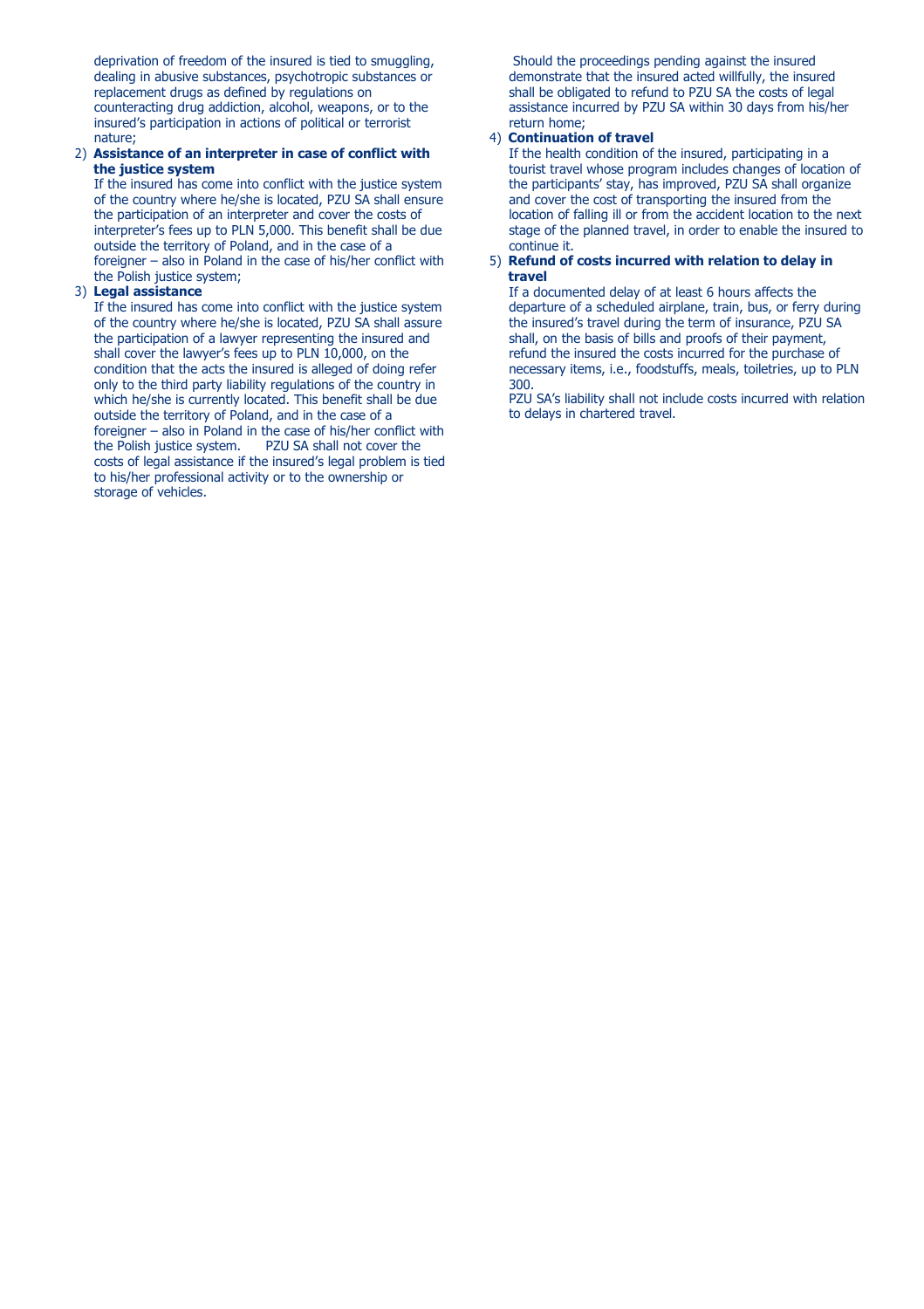(801 102 102 pzu.pl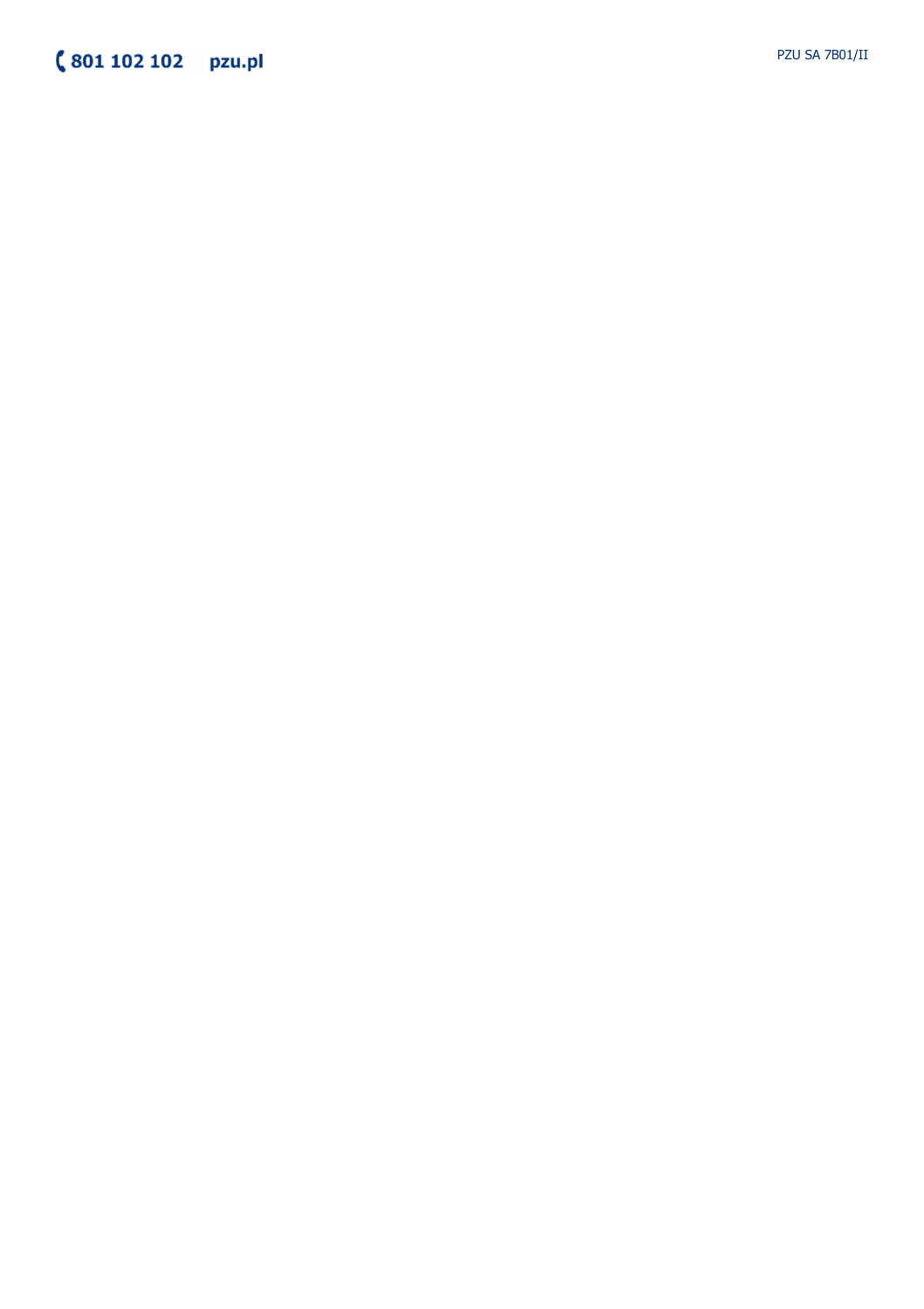# **CLAUSE NO. 2 TO THE GTCI OF THE PZU VOYAGER ASSISTANCE INSURANCE FAMILY PACKAGE**



Attachment no. 2 to the GTCI of PZU Voyager introduced by resolution no. UZ/297/2015 adopted by the Management Bo Zakład Ubezpieczeń Spółka Akcyjna on 28 September 2015 and resolution no. UZ/393/2015 of 17 December 2015.

## **§ 1**

Without prejudice to other provisions of the GTCI unaffected by this Clause and on the condition that the policyholder pays additional insurance premium, the PZU Voyager insurance shall be extended to include the Family Package assistance services.

# **§ 2**

The term **"transport costs"** used in this Clause shall be understood as the costs of train or bus ticket, or if the travel by train or by bus takes more than 12 hours – the costs of economy class airline ticket.

# **§ 3**

Pursuant to this Clause, PZU SA shall organize and cover the costs of the following assistance services:

1) **Transport home for the relatives covered under family insurance agreement or one other person accompanying the insured during travel:**

#### a) **in the case of transporting the insured home due to health condition**

If as a result of an accident or sudden illness covered by PZU SA's liability the insured is transported home, PZU SA shall organize and cover the costs of transport for his/her relatives accompanying the insured during travel who are covered by insurance together with the insured under the same family insurance agreement, or one other person accompanying the insured during travel,

# b) **in the case of the insured's death**

If as a result of an accident or sudden illness covered by PZU SA's liability the insured died during travel, PZU SA shall organize and cover the costs of transport for his/her relatives who are covered by insurance together with the insured under the same family insurance agreement, or one other person accompanying the insured during travel.

The costs shall be covered on the condition that the originally planned means of transport could not have been used;

#### 2) **Coverage of the hotel costs for the relatives covered under family insurance agreement or one other person accompanying the insured during travel**

If as a result of an accident or sudden illness covered by PZU SA's liability the insured is hospitalized past the date of expected return home, and such event takes place during the term of insurance, PZU SA shall organize and cover the costs of hotel up to PLN 400 for one day for one person for the insured's relatives who are covered by insurance together with the insured under the same family insurance agreement, or one other person accompanying the insured during travel, who shall accompany the ill person until the time transport is possible, however not longer than for 10 days.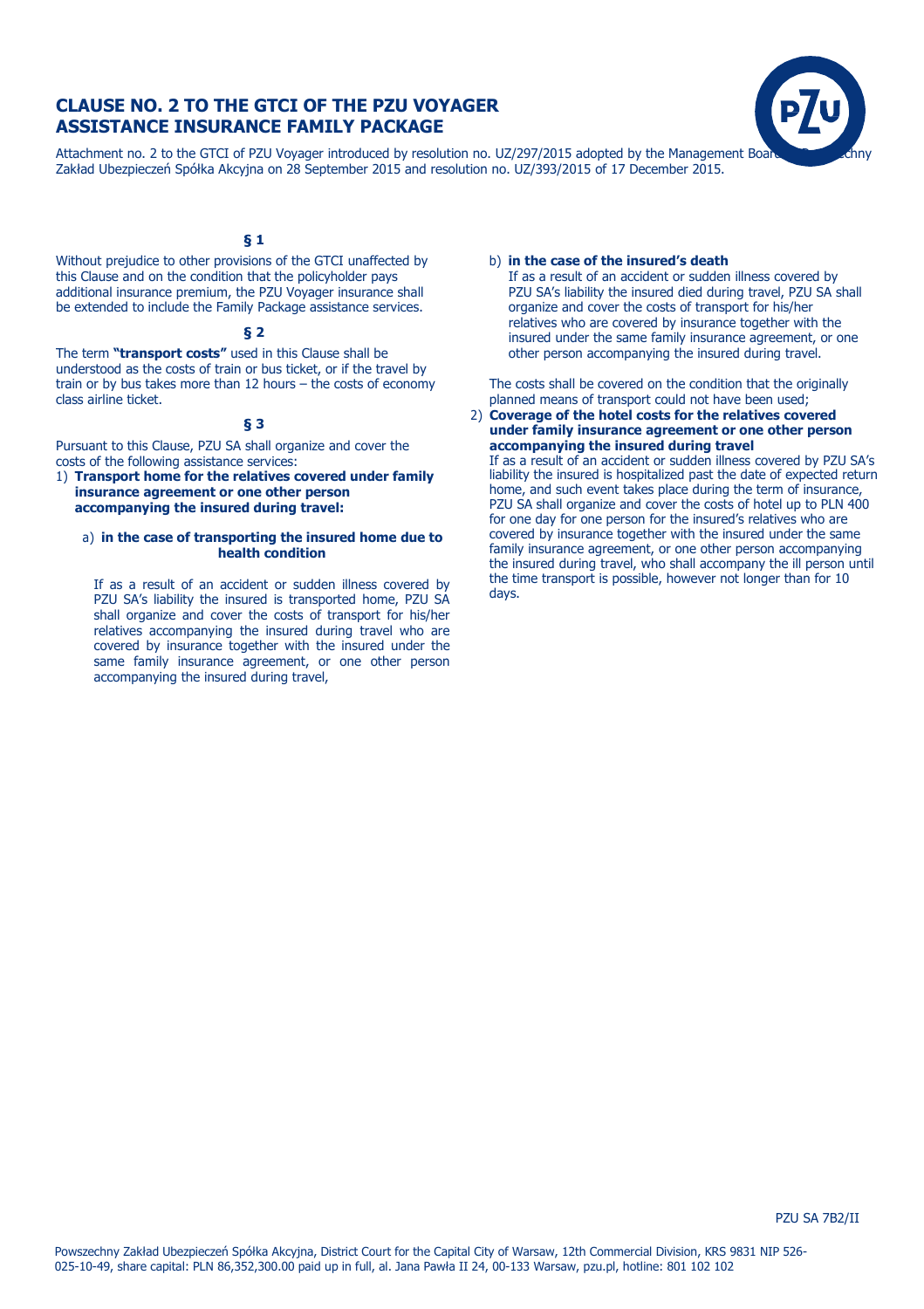# **CLAUSE NO. 3 TO THE GTCI OF THE PZU VOYAGER ASSISTANCE INSURANCE CHILD/DEPENDENT PERSON PACKAGE**



Attachment no. 3 to the GTCI of PZU Voyager introduced by resolution no. UZ/297/2015 adopted by the Management Board of Powszechny Zakład Ubezpieczeń Spółka Akcyjna on 28 September 2015 and resolution no. UZ/393/2015 of 17 December 2015.

# **§ 1**

Without prejudice to other provisions of the GTCI unaffected by this Clause and on the condition that the policyholder pays additional insurance premium, the PZU Voyager insurance shall be extended to include the Child/Dependent Person Package assistance services.

## **§ 2**

The terms used in this Clause shall have the following meanings:

- 1) **child** a minor who on the date of the insurable accident has not yet turned 18;
- 2) **dependent person** a relative who due to his/her old age, poor health condition or congenital defects is incapable of caring for his/her needs independently and requires permanent care;
- 3) **transport costs** costs of train or bus ticket, or if the travel by train or by bus takes more than 12 hours – the costs of economy class airline ticket.

## **§ 3**

Pursuant to this Clause, PZU SA shall organize and cover the costs of the following assistance services:

1) **Care for insured children or dependent persons in the case of hospitalization of parent or guardian travelling with them**

In the case of hospitalization of a parent or guardian who travelled with the children or dependent persons who were not accompanied by any other adult relative, PZU SA shall organize and cover the costs of

- a) transport of the children or dependent persons to their home or to the place of residence of the person who was designated by the parent or guardian to care for the children or dependent persons, and care for them during such transport, provided that the parent or guardian gave his/her written consent to such transport, or
- b) return travel of the parent or guardian to collect the child or dependent person, including the costs of one overnight stay for the parent or guardian and the costs of travel of the child or dependent person with the parent or guardian, if the means of transport by which the child or dependent person travelled cannot be used.

If within 24 hours from the time of notifying the PZU Emergency Center of the need to organize this service, PZU SA was unable to contact the person designated by the parent or guardian to care for children and/or dependent persons, using such person's contact data provided by the parent or guardian, or the indicated person does not agree to provide such care and, accordingly, it is not possible to perform the benefits described in sub-items a or b, PZU SA shall organize and cover the costs of care for the children or dependent persons at the location of the insurable accident, for a maximum of 3 days and up to the total amount of PLN 1,500.

 If after that period it is necessary to prolong this care, PZU SA shall make diligent attempts to organize further care by other relatives or by the social services.

 This benefit shall be performed at the request of the parent or guardian and upon his/her written consent;

2) **Coverage of costs of visit of parent or guardian, or the costs of hotel accommodation for parent or guardian in the case of child's or dependent person's hospitalization**

If as a result of an accident or sudden illness covered by PZU SA's liability the child or dependent person is hospitalized, and the insured's attending physician in consultation with the PZU Emergency Center doctor believes that a constant presence of a parent or guardian of that child/dependent person is necessary at the hospital, PZU SA shall:

- a) organize and cover the costs of return travel and the costs of hotel accommodation for the parent or guardian, up to PLN 400 per day, until the time the child or dependent person is discharged from hospital, but not longer than for 10 days, or
- b) organize and cover the costs of hotel accommodation for the parent or guardian travelling together with the child or dependent person, up to PLN 400 per day, until the time the child or dependent person is discharged from hospital, but not longer than for 10 days.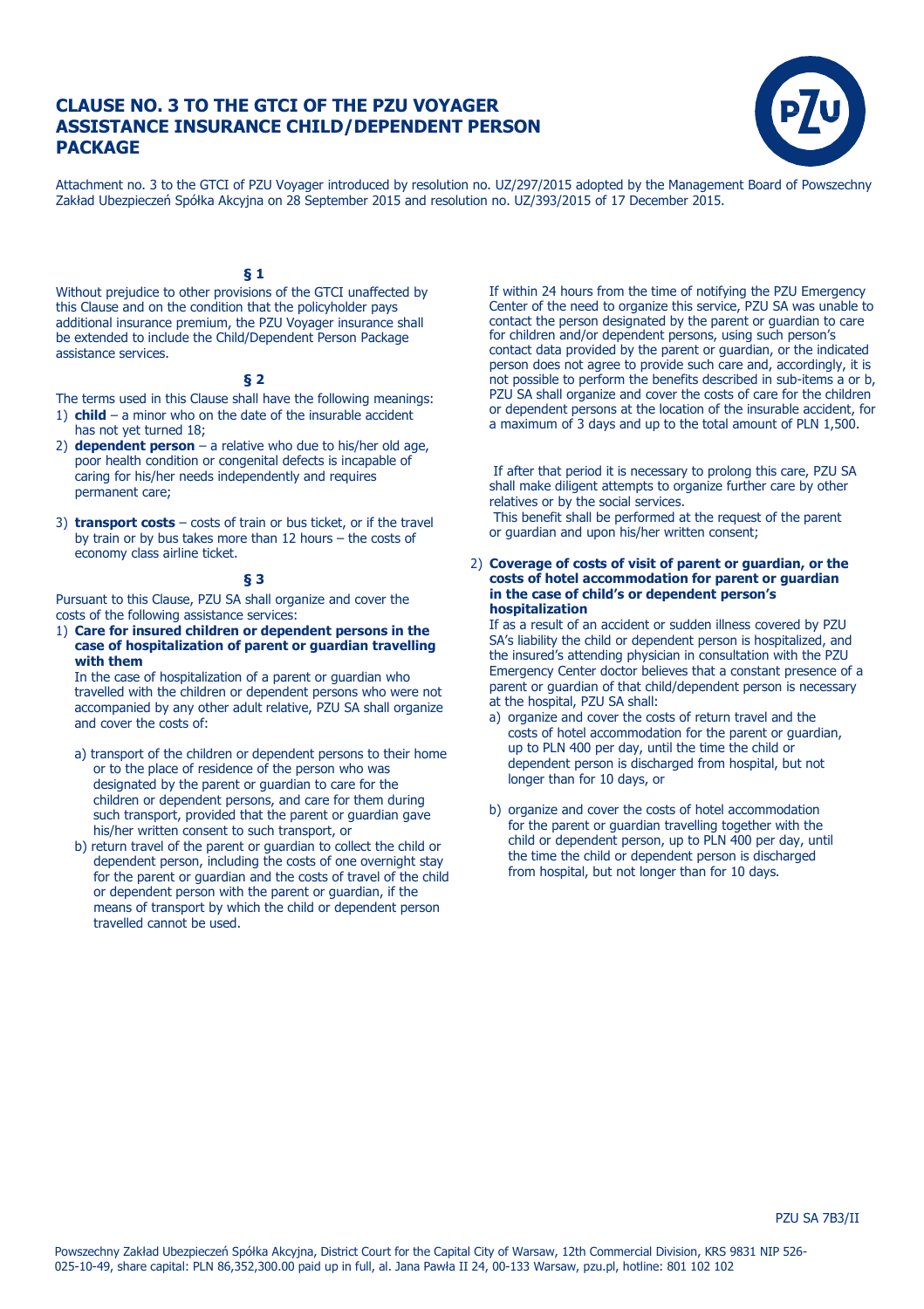# **CLAUSE NO. 4 TO THE GTCI OF THE PZU VOYAGER ASSISTANCE INSURANCE BUSINESS PACKAGE**



Attachment no. 4 to the GTCI of PZU Voyager introduced by resolution no. UZ/297/2015 adopted by the Management Board on Zakład Ubezpieczeń Spółka Akcyjna on 28 September 2015 and resolution no. UZ/393/2015 of 17 December 2015.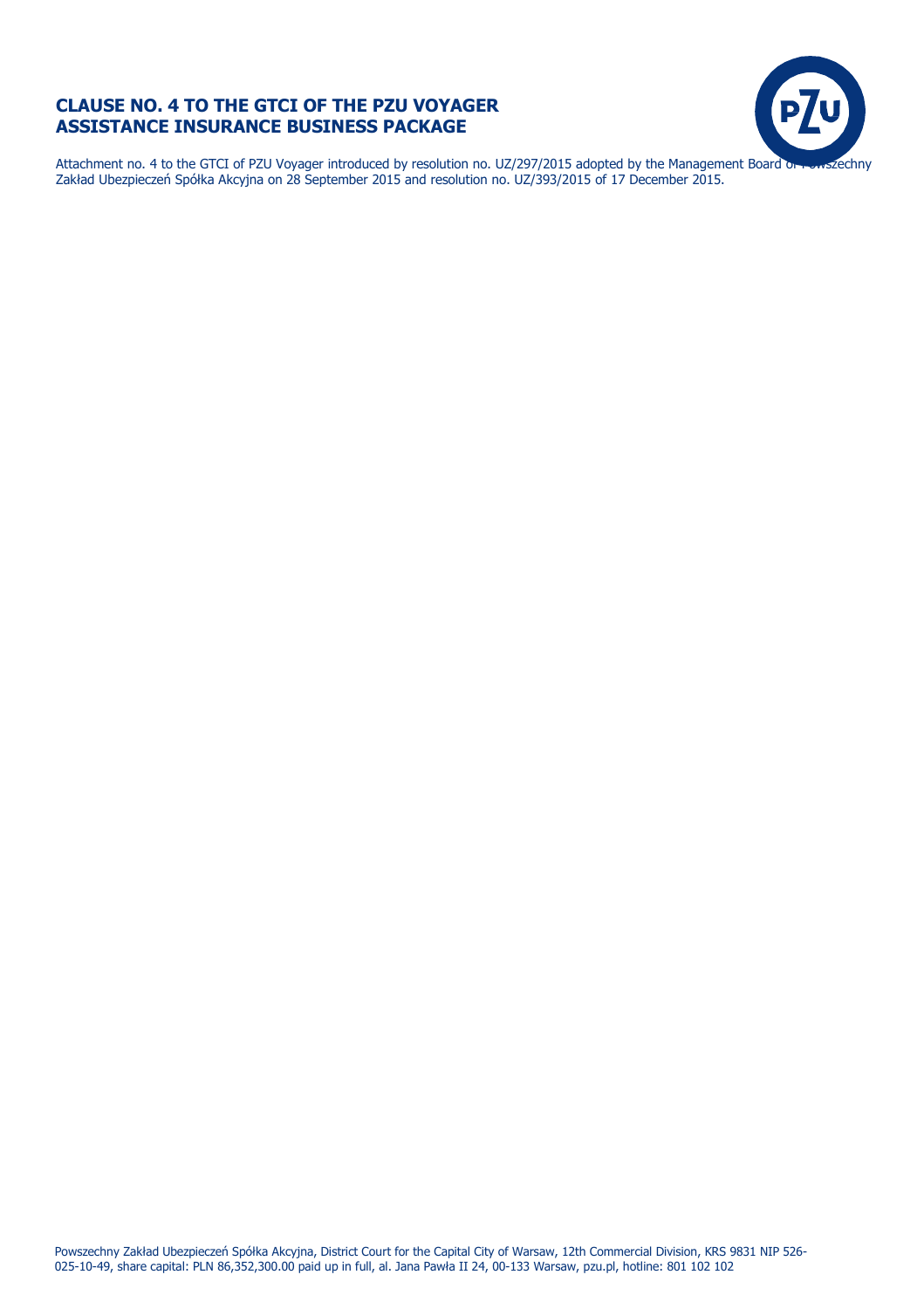Without prejudice to other provisions of the GTCI unaffected by this Clause and on the condition that the policyholder pays additional insurance premium, the PZU Voyager insurance shall be extended to include the Business Package assistance services.

> **§ 2**

The terms used in this Clause shall have the following meanings:

- 1) **transport costs** costs of train or bus ticket, or if the travel by train or by bus takes more than 12 hours – the costs of economy class airline ticket;
- 2) **business travel** travel comprising the following periods, occurring in a direct sequence:
	- a) the time from leaving the workplace or home in order to directly commence travel to a place of stay outside the workplace or home, as defined in sub-item b,
	- b) the period of stay at the location indicated by the employer as the location for performing official duties outside the workplace or home,
	- c) the period of return directly from the place of stay defined in sub-item b, until the moment of entering the workplace or home.

# **§ 3**

- **1.** If the insured travels for business within Poland or outside the territory of Poland then pursuant to this Clause PZU SA shall organize and cover the costs of the following assistance services:
	- 1) **Sending the necessary personal or business items** In the case of damage to, destruction or loss of the insured's personal or business items, which are required to continue business travel or perform official duties, with the exception of all documents irrespective of their nature, PZU SA shall organize and cover the costs of sending replacement personal or business items to the location of the insured's stay.

In the case of loss of medications taken permanently according to doctor's recommendations, PZU SA shall organize and cover the costs of sending the medications to the location of the insured's stay. This service shall be performed on the condition that such items or medications are provided to the PZU Emergency Center;

2) **Accommodation for the period of convalescence** If as a result of an accident or sudden illness covered by PZU SA's liability the insured is hospitalized, and the insured's attending physician, in consultation with the doctor of the PZU Emergency Center, recommends further convalescence, PZU SA shall organize and cover the costs of hotel accommodation for the insured up to PLN 400 per day and for not more than 10 days;

## 3) **The insured's earlier return to his/her home or the place of employment**

If the insured is forced to an earlier, sudden return to his/her home or place of employment, and the originally planned means of transport cannot be used, PZU SA shall organize the transport for the insured and cover its costs. This service shall be provided only in the case of:

- a) critical illness or death of the insured's relative in the country of permanent residence or country of residence,
- b) a loss arising at the insured's home, caused as a result of a theft with burglary or an act of God, provided that such event occurred in Poland and that the legal and administrative actions required the insured to be present in person,
- c) occurrence of an unexpected event at the place of employment: a fire, strike, death of a supervisor or another event affecting the business of the company where the insured is employed and forcing him/her to make unplanned return to the place of employment.

The need for the insured's earlier return home or to the place of employment should be documented, depending on the reason for the return, with: medical documentation, certificate from the building administrator, certificate from the Police or

correspondence from the place of employment;

## 4) **Visit of a relative**

If as a result of an accident or sudden illness covered by PZU SA's liability the insured is hospitalized during business travel for a period exceeding 7 days, and during the business travel he/she is not accompanied by any person of legal age, PZU SA shall organize and cover the costs of return travel for one relative indicated by the insured. In addition, PZU SA shall organize and cover the costs of hotel accommodation of such person, up to PLN 400 per day and for not more than 10 days.

## 5) **Information and financial assistance in the case of theft of documents**

- a) If the insured's payment cards or checks issued by a bank with a registered office in Poland are stolen or lost during business travel taking place during the term of insurance, PZU SA shall provide assistance with blocking the insured's checking and savings bank account, involving:
	- providing the insured with the correct telephone number to the bank keeping the insured's bank account, or
	- notifying the bank keeping the insured's bank account about the theft or loss of payment cards or checks, while PZU SA shall not be liable for the effectiveness or correctness of the process of blocking such cards or checks by the bank,
- b) If, during business travel taking place during the term of insurance, the documents necessary for the insured to continue business travel (passport, ID card, visa, driver's license, tickets) are stolen, lost or damaged, the PZU Emergency Center shall provide information on actions that must be taken to obtain substitute documents,
- c) If the insured reports to the Police the crime referred to in sub-item a or b, PZU SA shall, after it is presented with confirmation for reporting the crime to the Police, pay the insured a one-time benefit of PLN 500;

### 6) **Substitute driver**

If the insured's health condition, confirmed with a written certificate of the insured's attending physician, does not allow the insured to drive the car, motorcycle or moped in which he/she travelled for business, and none of the passengers holds a driver's license or is able to drive, PZU SA shall organize and cover the costs of travel for a substitute driver indicated by the insured to the place where the vehicle stopped, who shall drive the insured and the passengers, and in case of motorcycle or moped where the number of seats is limited – the insured or the passenger as indicated by the insured – back to the country of permanent residence.

This benefit shall not include the costs of fuel, highway tolls, parking fees, accommodation and other costs incurred by the insured during the insured's return to the country of permanent residence;

### 7) **Substitution during business travel**

In the case of insurance agreements concluded by employers for the benefit of their employees and in the case of insurance agreements concluded by sole proprietors, if as a result of an accident or sudden illness covered by PZU SA's liability the insured is no longer able to continue to perform his/her business duties, PZU SA shall organize and cover the costs of travel of an employee back home – if the originally planned means of transport cannot be used – and the costs of transport of the employee seconded to substitute the insured.

**2.** If the insured travels for business outside the territory of Poland then pursuant to this Clause PZU SA shall additionally organize and cover the costs of the following assistance services:

#### 1) **Assistance in delivering bail**

If the insured has been detained outside the territory of Poland with relation to an event (accident) for which he/she might be responsible, and in order to be released from arrest or another form of restriction or deprivation of freedom or in order to secure the coverage of costs of proceedings and financial penalties, the legislation of the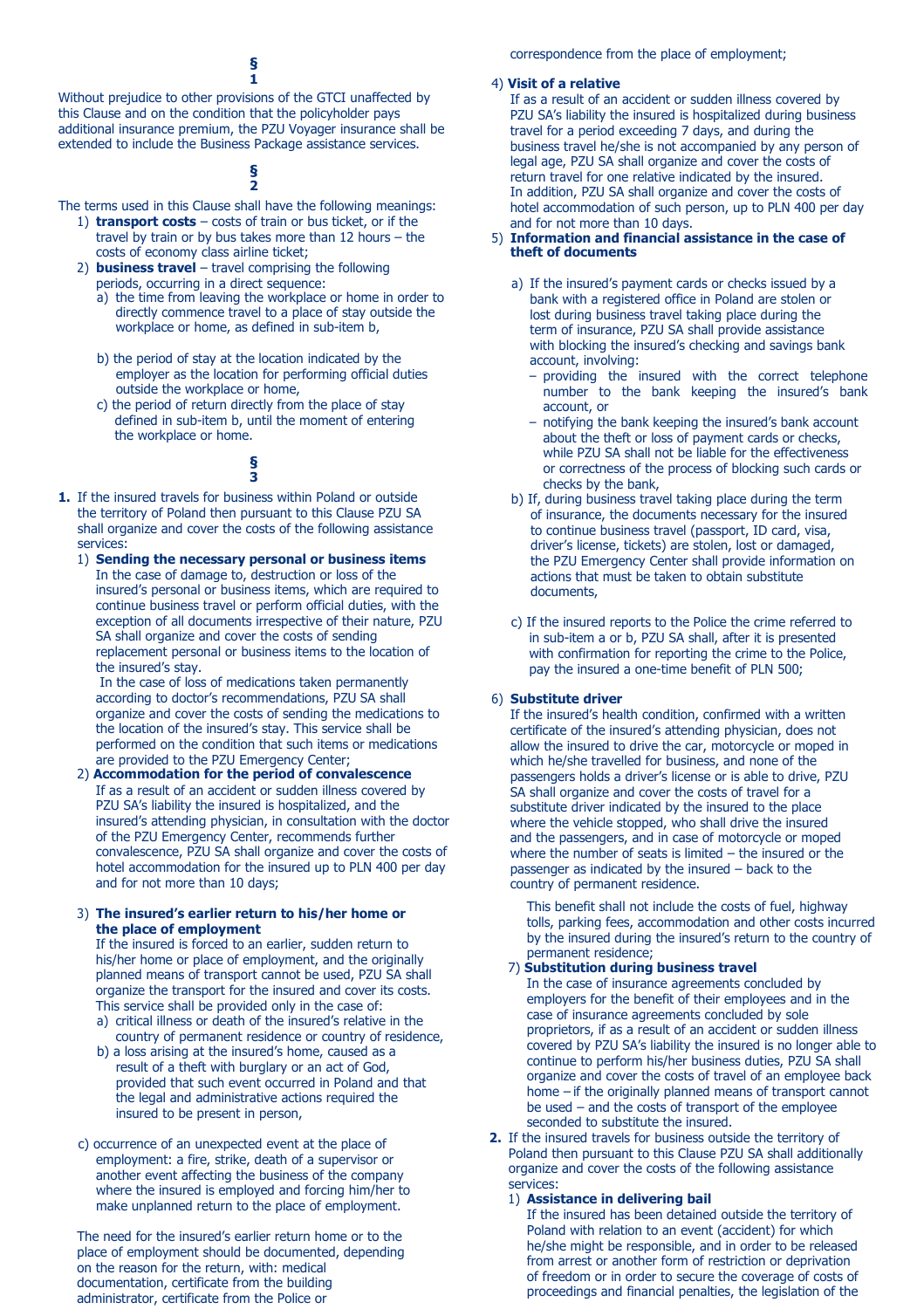given country requires payment of bail, PZU SA shall, upon the request of the insured, act as intermediary in the delivery of the bail amount, provided that the bail amount is first deposited by a person indicated by the insured into a bank account whose number is provided by PZU SA.

PZU SA shall not act as intermediary in the delivery of bail if the detention or another form of restriction or deprivation of freedom of the insured is tied to smuggling, dealing in abusive substances, psychotropic substances or replacement drugs as defined by regulations on counteracting drug addiction, alcohol, weapons, or to the insured's participation in actions of political or terrorist nature;

#### 2) **Assistance of an interpreter in case of conflict with the justice system**

If the insured has come into conflict with the justice system of the country where he/she is located, PZU SA shall ensure the participation of an interpreter and cover the costs of interpreter's fees up to PLN 5,000.

This benefit shall be due outside the territory of Poland, and in the case of a foreigner  $-$  also in Poland in the case of his/her conflict with the Polish justice system;

### 3) **Legal assistance**

If the insured has come into conflict with the justice system of the country where he/she is located, PZU SA shall assure the participation of a lawyer representing the insured and shall cover the lawyer's fees up to PLN 10,000, on the condition that the acts the insured is alleged of doing refer only to the third party liability regulations of the country in which he/she is currently located.

This benefit shall be due outside the territory of Poland,

and in the case of a foreigner – also in Poland in the case of his/her conflict with the Polish justice system.

PZU SA shall not cover the costs of legal assistance if the insured's legal problem is tied to his/her professional activity or to the ownership or storage of vehicles. Should the proceedings pending against the insured demonstrate that the insured acted willfully, the insured shall be obligated to refund to PZU SA the costs of legal assistance incurred by PZU SA within 30 days from his/her return home;

## 4) **Continuation of business travel**

If the health condition of the insured participating in business travel has improved, PZU SA shall organize and cover the cost of transporting the insured from the location of falling ill or from the accident location to the next stage of the planned business travel, in order to enable the insured to continue it;

#### 5) **Refund of costs incurred with relation to delay in business travel**

If a documented delay of at least 6 hours affects the departure of a scheduled airplane, train, bus, or ferry during the insured's business travel during the term of insurance, PZU SA shall, on the basis of bills and proofs of their payment, refund the insured the costs incurred for the purchase of necessary items, i.e., foodstuffs, meals, toiletries, (x-ray, ECG, ultrasound, magnetic resonance, computer tomography, basic lab tests) up to PLN 300.

PZU SA's liability shall not include costs incurred with relation to delays in chartered travel.

# $801102102$  pzu.pl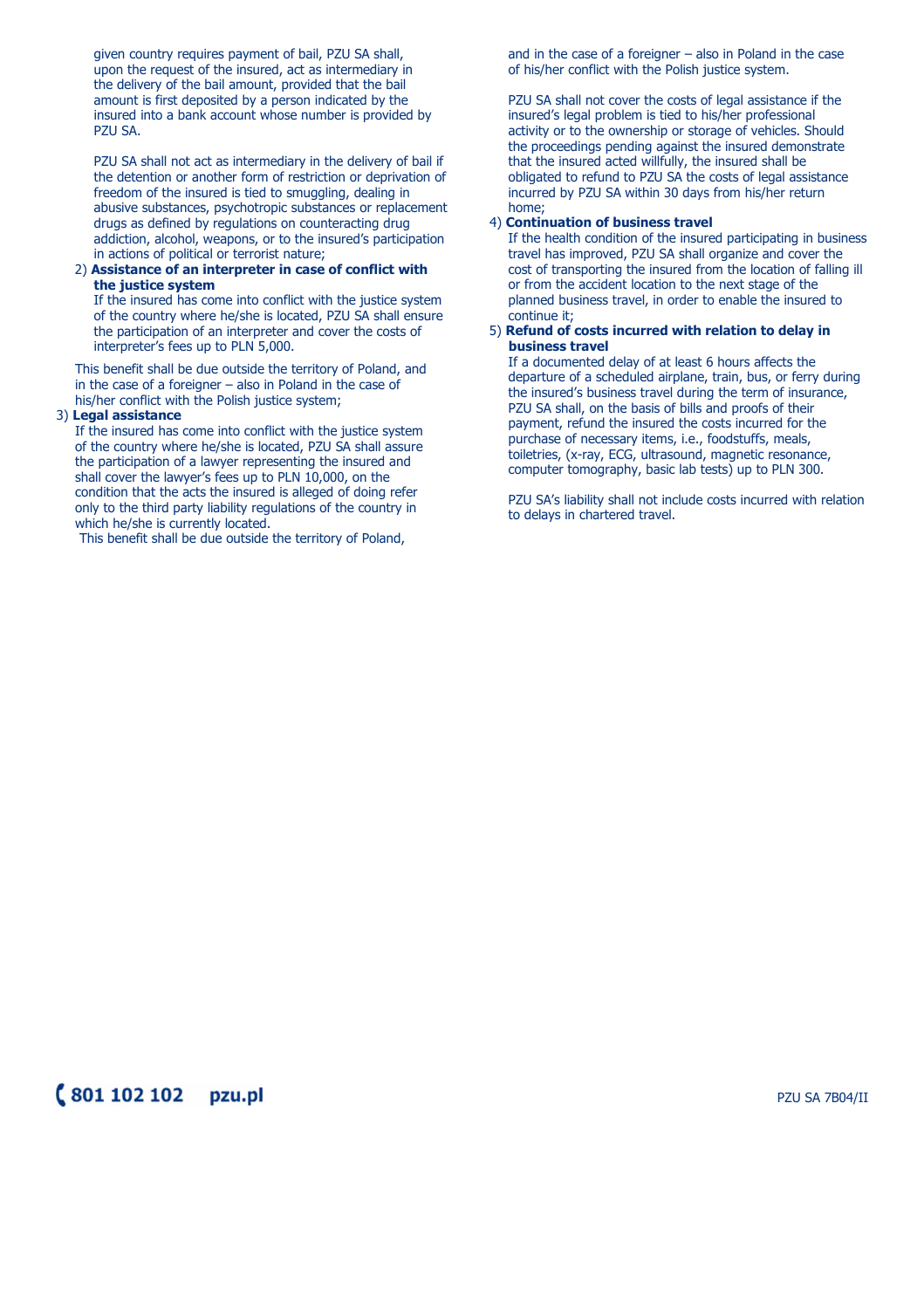# **CLAUSE NO. 5 TO THE GTCI OF THE PZU VOYAGER ASSISTANCE INSURANCE SPORTS PACKAGE**



Attachment no. 5 to the GTCI of PZU Voyager introduced by resolution no. UZ/297/2015 adopted by the Management Board Zakład Ubezpieczeń Spółka Akcyjna on 28 September 2015 and resolution no. UZ/393/2015 of 17 December 2015.

## **§ 1**

- **1.** Without prejudice to other provisions of the GTCI unaffected by this Clause and on the condition that the policyholder pays additional insurance premium, the PZU Voyager insurance shall be extended to include the Sports Package assistance services.
- **2.** This Clause can apply solely to the PZU Voyager insurance where the coverage has been extended to include risks resulting from:
	- 1) recreational skiing or snowboarding on marked ski trails, or
	- 2) competitive sport activity, or
	- 3) the practice of high-risk sports.

## **§ 2**

- **1.** The assistance service referred to in § 3 sec. 1 shall be performed within the limits of the sum insured set forth in the treatment costs insurance agreement.
- **2.** The assistance services referred to in § 3 items 2–4 shall be performed up to the liability limits, stated as amounts, set for the individual assistance services. Liability limits, stated as amounts, for the individual assistance services, referred to in § 3 items 2–4, shall be determined separately from the sum insured set for the treatment costs insurance.
- **3. Sports equipment** shall also include accessories to such equipment.

### **§ 3**

Pursuant to this Clause, PZU SA shall organize and cover the costs of the following assistance services:

1) **Organization and covering the costs of functional, motor and fitness tests**

If, as a result of an accident, which occurred during the sport activity and was covered by PZU SA's liability, the insured who is involved in competitive sport activity is obligated to undergo functional, motor and fitness tests, PZU SA shall, within the limits of the sum insured set for treatment costs insurance, organize and cover costs of such tests at the location of the insurable accident, and if it is not possible to perform such tests at that location, in another location in the country in which the insurable accident occurred, or in Poland;

2) **Search and rescue due to weather conditions or equipment failure**

If as a result of a sudden and unexpected worsening of the weather conditions or sudden failure of equipment in the course of practicing sports referred to in  $\frac{1}{5}$  1 sec. 2 the insured is unable to safely return to base or has found himself/herself in conditions not allowing him/her to independently reach the originally planned route or destination, PZU SA shall cover the costs of search for the insured and emergency medical care provided to the insured by specialist rescue teams.

The costs shall be covered up to PLN 50,000;

3) **Repair of destroyed sports equipment or rental of equipment**

In the case of loss or destruction of the sports equipment, which constituted part of the insured's travel luggage, as a result of an accident occurring during the term of insurance and defined as:

- a) collision of the insured with other persons, vehicles, animals or objects, or fall of the insured during the practicing of sport, resulting in an injury confirmed by medical documentation,
- b) theft with burglary or robbery, confirmed with a Police report,

c) an act of God confirmed by the rescue services, PZU SA shall refund the costs of repair of said equipment incurred by the insured during the term of insurance, or the costs of renting substitute equipment to replace the destroyed equipment, up to the amount of PLN 500. The costs shall be refunded on the basis of a bill issued in the insured's name and the proof of payment, as well as photographic documentation confirming the fact of destruction of the sports equipment as a result of accident, and the documentation referred to in sub-items a–c;

## 4) **Costs of unused ski-pass**

If the insured as a result of an accident or sudden illness covered by PZU SA's liability, confirmed by the medical documentation, is not able to use the ski-pass entitling him/her to use ski lifts and to participate in skiing or snowboarding classes, PZU SA shall refund to the insured the cost of the unused ski-pass up to the maximum amount of PLN 500.

 This refund shall be done pro rata to the unused part of the ski-pass, and it shall take place only if the insured cannot return the ski-pass to its seller;

- 5) **Information services on tourism, sports and leisure** The PZU Emergency Center shall provide telephone information for the insured, regarding:
	- a) regulations applicable to the practice of the following sports: recreational skiing or snowboarding, sailing, aviation sports, motor sports, water skiing, rock climbing,
	- b) climatic and natural conditions in the country to which the insured travels,
	- c) permits required for stay in the country to which the insured travels,
	- d) required preventive immunizations,
	- e) tourist attractions that are worth seeing when staying in the given country,
	- f) prices of museum, movie theater or theater tickets,
	- g) prices of local public transportation tickets.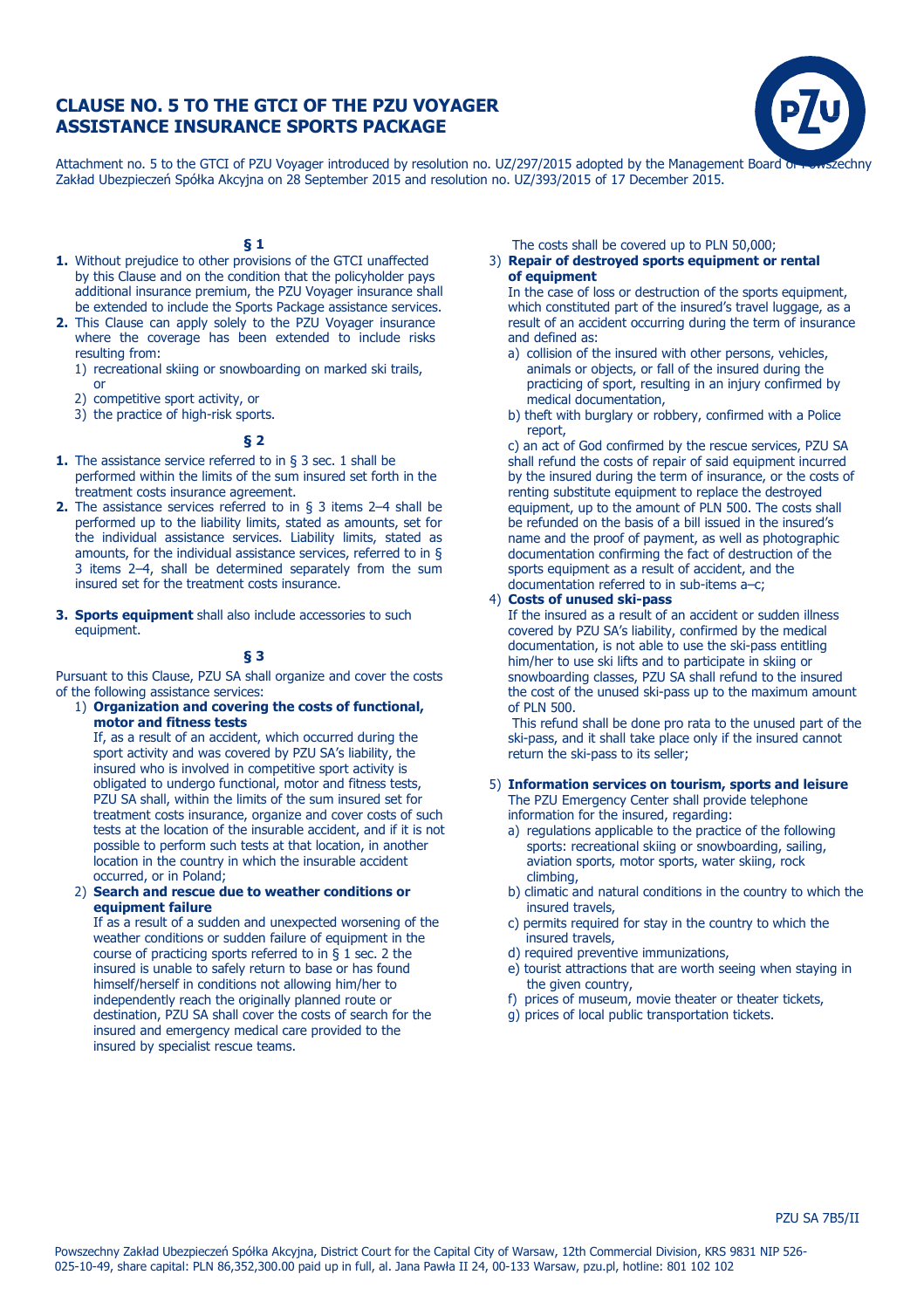# **CLAUSE NO. 6 TO THE GTCI OF THE PZU VOYAGER ASSISTANCE INSURANCE BICYCLE RIDER PACKAGE**



Attachment no. 6 to the GTCI of PZU Voyager introduced by resolution no. UZ/297/2015 adopted by the Management Board Zakład Ubezpieczeń Spółka Akcyjna on 28 September 2015 and resolution no. UZ/393/2015 of 17 December 2015.

## **§ 1**

- **1.** Without prejudice to other provisions of the GTCI unaffected by this Clause and on the condition that the policyholder pays additional insurance premium, the PZU Voyager insurance shall be extended to include the Bicycle Rider Package assistance services.
- **2.** This Clause can apply solely to insurance agreements concluded with the "Voyager Poland" or "Voyager Europe" geographic coverage.

# **§ 2**

- The terms used in this Clause shall have the following meanings:
	- 1) **bicycle** single-track or multi-track vehicle, propelled by the force of the bicycle rider's muscles;
	- 2) **accident** insured's collision while riding a bicycle with other vehicles, persons, animals or objects, as well as fall of the bicycle rider while riding the bicycle or inadvertent damage to the bicycle by third parties;
	- 3) **transport costs** costs of train or bus ticket, or if the travel by train or by bus takes more than 12 hours – the costs of economy class airline ticket.

#### **§ 3**

- **1.** In the case of damage to, destruction or loss of the bicycle due to an act of God, rescue action tied to such act of God, accident or robbery, the insured shall be entitled to one of the following benefits:
	- 1) refund of costs of bicycle rental for a period not longer than 7 days, but not longer than until the end of the insurance term, or
	- 2) refund of costs of transporting the insured together with the damaged or destroyed bicycle to the nearest repair shop or home, or
	- 3) refund of costs of transporting the insured (if the bicycle was stolen, or the insured decided to scrap it) to the next stage of travel or home, or
	- 4) refund of costs of bicycle repair performed during travel to enable continuation of travel.
- **2.** The benefit, selected by the insured, referred to
	- in sec. 1, shall be due up to the amount of:
	- 1) PLN 500 in case of "Voyager Poland" geographic coverage;
	- 2) PLN 1,000 in case of "Voyager Europe" geographic coverage.
- **3.** Refund of the costs of repair or rental of a bicycle shall be effected on the basis of the bills for repair or rental of a bicycle, issued in the insured's name, and proofs of their payment, photographic documentation specifying the date and confirming the fact of damage of the bicycle and the make of the bicycle, and in the case of robbery – also confirmation that this fact had been reported to the Police.
- **4.** The amount of the bicycle repair costs may not exceed the bicycle's value on the date of the loss.
- **5.** Refund of the costs of transport shall be effected on the basis of the bills for purchase of tickets, issued in the insured's name, and proofs of their payment, tickets, photographic documentation specifying the date and confirming the fact of robbery of the bicycle, and confirmation that this fact had been reported to the Police.
- **6.** The fact of being in the state of inebriation, the state following consumption of alcohol, being under the influence of abusive substances, psychotropic substances or replacement drugs within the understanding of the regulations on counteracting drug addiction and the license to ride a bicycle shall be evaluated based on the regulations of the state where the insurable accident occurred.
- **7.** PZU SA's liability shall not include compensation for pain, and physical and moral suffering.

### **§ 4**

Subject to § 30 of the GTCI, the assistance services shall not be due if the loss:

- 1) has been caused deliberately by or as a result of gross negligence of the insured, unless, in the case of gross negligence, under the given circumstances, the payment of benefit is consistent with the principles of fairness;
- 2) has been caused deliberately by a person with whom the insured remains in a joint household:
- 3) arose due to theft of the bicycle, its parts or accessories;
- 4) occurred to the tires, unless it occurred at the same time as damage to or destruction of other parts of the bicycle.

### **§ 5**

If the insured requests assistance services, the insured shall be obligated to:

- 1) in the case of rental or repair of the bicycle notify PZU SA of the accident immediately but not later than within 7 days from the date of the loss;
- 2) in the case of a traffic accident, record the data of the vehicles and persons participating in the accident, drivers of other vehicles, as well as the insurance policy number and the name and address of the insurance company, which provided the TPL insurance for the person responsible for the loss;
- 3) immediately notify the Police of a loss whose circumstances suggest that a crime might have been committed;
- 4) present the evidence regarding occurrence of the loss and the incurred costs, and in the case of repair of the bicycle – document the bicycle's value, and if no such proof is available, provide the make and year of purchase of the bicycle.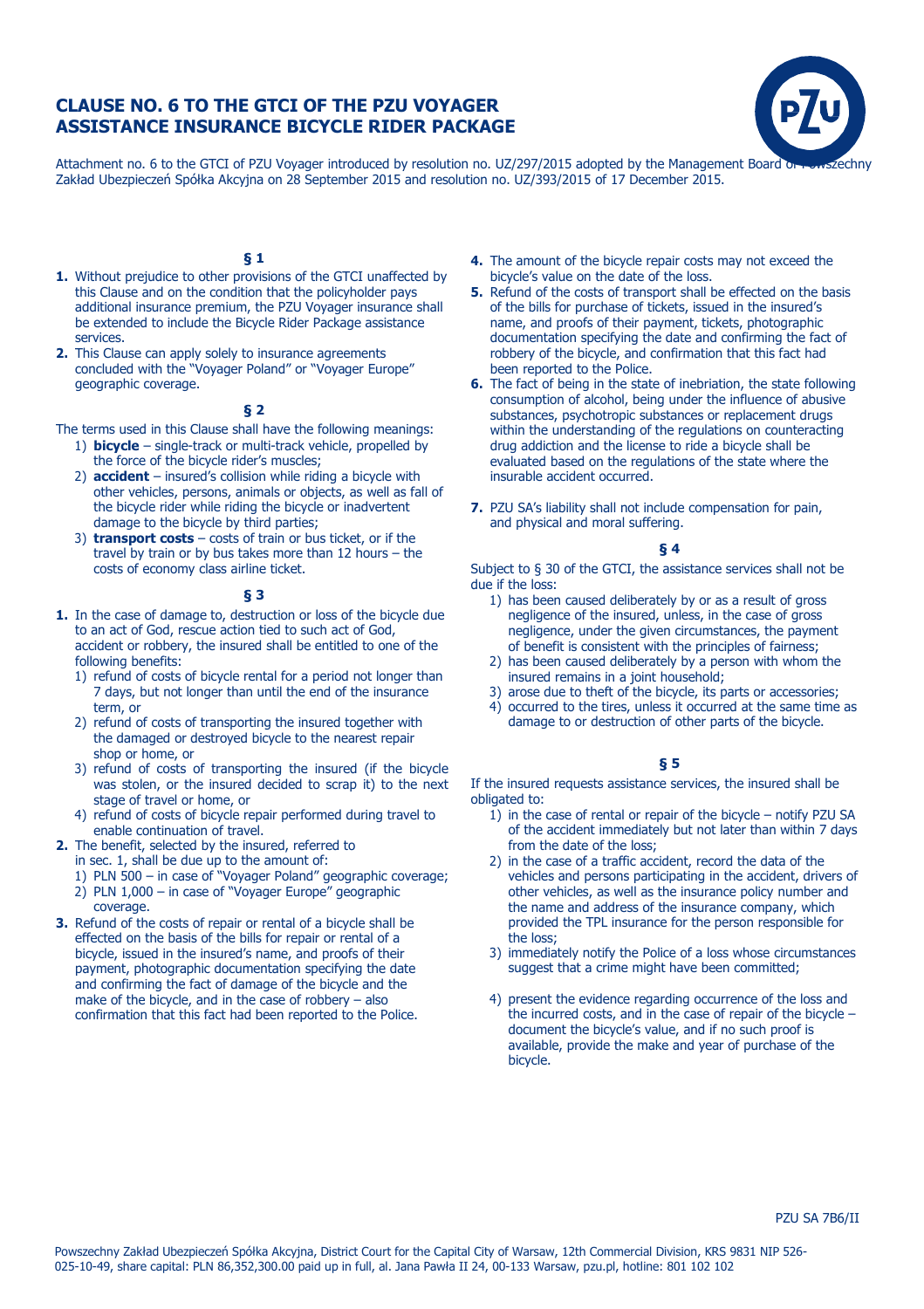# **CLAUSE NO. 7 TO THE GTCI OF THE PZU VOYAGER ACCIDENT INSURANCE (ADD)**



Attachment no. 7 to the GTCI of PZU Voyager introduced by resolution no. UZ/297/2015 adopted by the Management Board on Zakład Ubezpieczeń Spółka Akcyjna on 28 September 2015 and resolution no. UZ/393/2015 of 17 December 2015.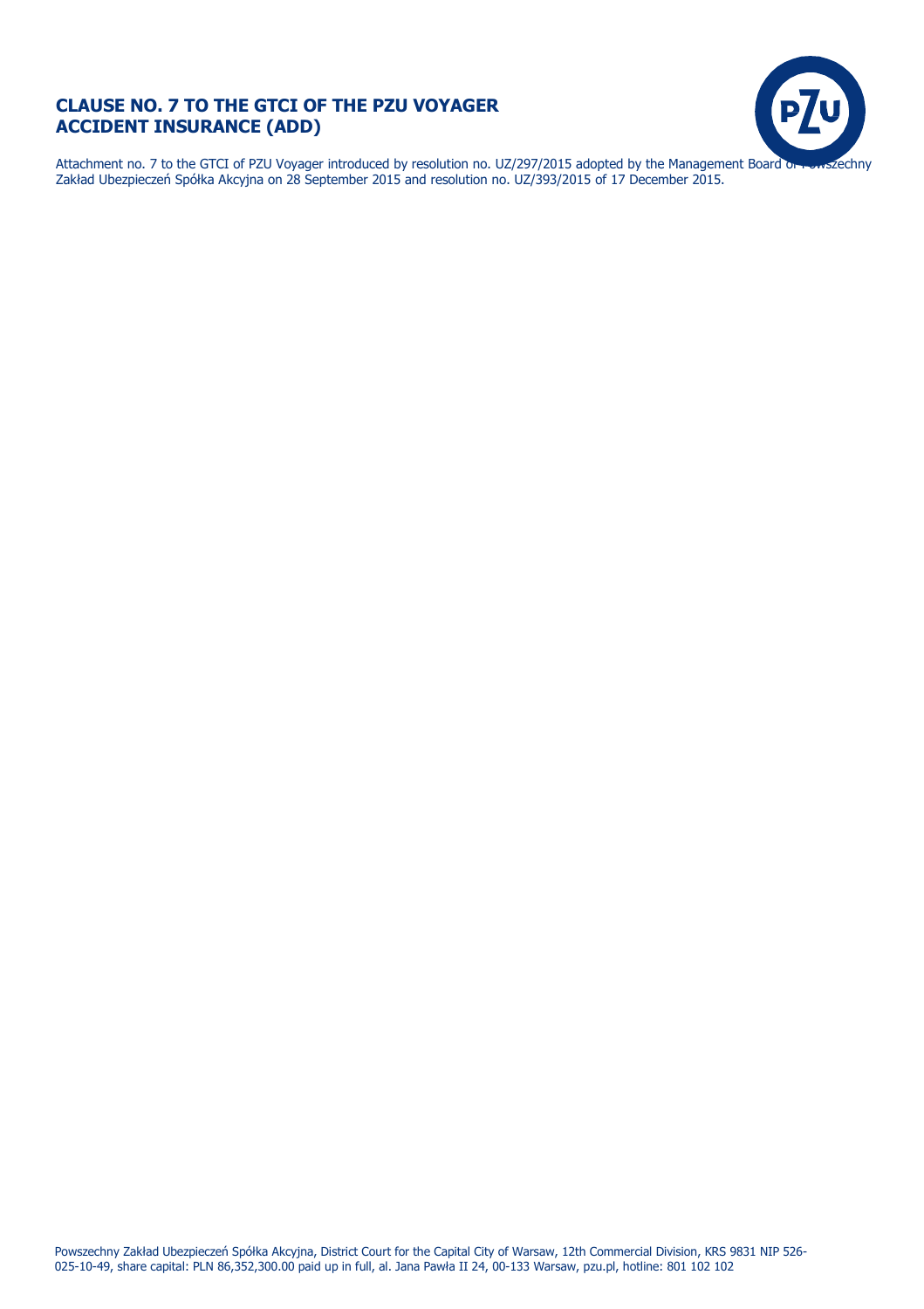Without prejudice to other provisions of the GTCI unaffected by this Clause and on the condition that the policyholder pays additional insurance premium, the PZU Voyager insurance shall be extended to include the accident insurance, hereinafter referred to as the "ADD insurance".

# **§ 2**

The terms used in this Clause shall have the following meanings:

- 1) **consequences of an accident**  dismemberment or death;
- 2) **permanent dismemberment**  permanent damage to an organ, system or an entire body with no prognosis of improvement.

## **SUBJECT MATTER AND SCOPE OF INSURANCE COVERAGE**

**§ 3**

- **1.** The subject matter of the ADD insurance shall include the following:
	- 1) consequences of an accident;
	- 2) permanent dismemberment caused by an epilepsy attack or fainting for unknown reason.
- **2.** PZU SA shall be liable for insurable accidents, which occurred within the term of insurance and during the insured's travel.
- **3.** Insurance coverage shall include the insured's permanent dismemberment or death, which occurred within 12 months of the date of occurrence of the insurable accident referred to in sec. 2.

# **EXCLUSIONS OF PZU SA'S LIABILITY**

#### **§ 4**

- **1.** PZU SA's liability shall not include the consequences of insurable accidents, which occurred:
	- 1) while the insured drove a motor vehicle:
		- a) if the insured did not have the license to drive the given vehicle,
		- b) in a state of inebriation or under the influence of abusive substances, psychotropic substances or replacement drugs as defined by regulations on counteracting drug addiction, unless that had no effect on the occurrence of the insurable accident;
	- 2) while the insured drove a vehicle other than a motor vehicle, if the insured did not have the license to drive such vehicle, unless that had no effect on the occurrence of the insurable accident;
	- 3) in a state of inebriation or under the influence of abusive substances, psychotropic substances or replacement drugs as defined by regulations on counteracting drug addiction, unless that had no effect on the occurrence of the insurable accident;
	- 4) as a result of poisoning caused by the consumption of alcohol or usage of abusive substances, psychotropic substances or replacement drugs as defined by regulations on counteracting drug addiction;
	- 5) as a result of the insured's participation in physical altercations, with the exception of acting in self-defense;
	- 6) in connection with the insured willfully committing or attempting to commit a crime, or the insured's purposeful self-mutilation;
	- 7) in connection with the insured committing or attempting to commit suicide;
	- 8) due to loss of consciousness caused by an illness, with the reservation that this exclusion shall not apply to loss of consciousness caused by epilepsy seizure or fainting for unknown reason;
	- 9) as a result of performance of medical procedures, irrespective of who performed them, unless the medical procedures were performed to treat direct consequences of an insurable accident;
- 10) as a result of practice of high-risk sports, unless PZU SA's liability was extended to include such coverage for the payment of additional insurance premium;
- 11) as a result of practice of recreational skiing or snowboarding on marked downhill trails, unless PZU SA's liability was extended to include such coverage for the payment of additional insurance premium;
- 12) as a result of competitive sport activity, unless PZU SA's liability was extended to include such coverage for the payment of additional insurance premium;
- 13) while performing physical labor, unless PZU SA's liability was extended to include such coverage for the payment of additional insurance premium;
- 14) as a result of acts of terrorism, acts of war, martial law or state of emergency, which occurred in the territory of the country located in the region of the world threatened with such acts of terrorism, acts of war, martial law or state of emergency, unless PZU SA's liability was extended to include such coverage for the payment of additional insurance premium;
- 15) as a result of insured's participation in strikes, riots, civil commotion, protests, road blockages or sabotage;
- 16) as a result of nuclear or chemical contamination, or irradiation.
- **2.** Consequences of illnesses or diseases, even those that occur suddenly or are only disclosed as a result of the insurable accident or are the reason for the occurrence of the accident, shall be excluded from PZU's liability, subject to § 3 sec. 1 item 2. If the illness or disease influenced the accident's occurrence, i.e. the reason for accident was both the illness and an external cause, PZU SA's liability shall cover permanent dismemberment or death occurring as a consequence of such external cause.
- **3.** The fact of being in the state of inebriation or the fact of being under the influence of abusive substances, psychotropic substances or replacement drugs within the understanding of the regulations on counteracting drug addiction, as well as the driver's authorization to drive the vehicle shall be evaluated on the basis of the law of the state in which the insurable accident occurred.
- **4.** The liability of PZU SA shall not include compensation for pain, physical and moral suffering and damage consisting in loss, damage or destruction of property.

#### **BENEFITS AND BENEFIT AMOUNTS**

## **§ 5**

Under the ADD insurance, the insured shall be entitled to the following benefits:

- 1) benefit for permanent dismemberment in an amount of the percentage of the sum insured equal to the percentage of the permanent dismemberment sustained by the insured, but not more than the sum insured defined in the insurance agreement;
- 2) benefit on account of death in the amount of 100% of the sum insured set forth in the insurance agreement.

## **SUM INSURED**

#### **§ 6**

- **1.** The sum insured shall be set in the insurance agreement in consultation with the policyholder.
- **2.** The sum insured shall be set per one insurable accident occurring during the insurance term.

## **PROCEEDING IN CASE OF AN INSURABLE ACCIDENT**

#### **§ 7**

**1.** In the event of an insurable accident, the insured shall be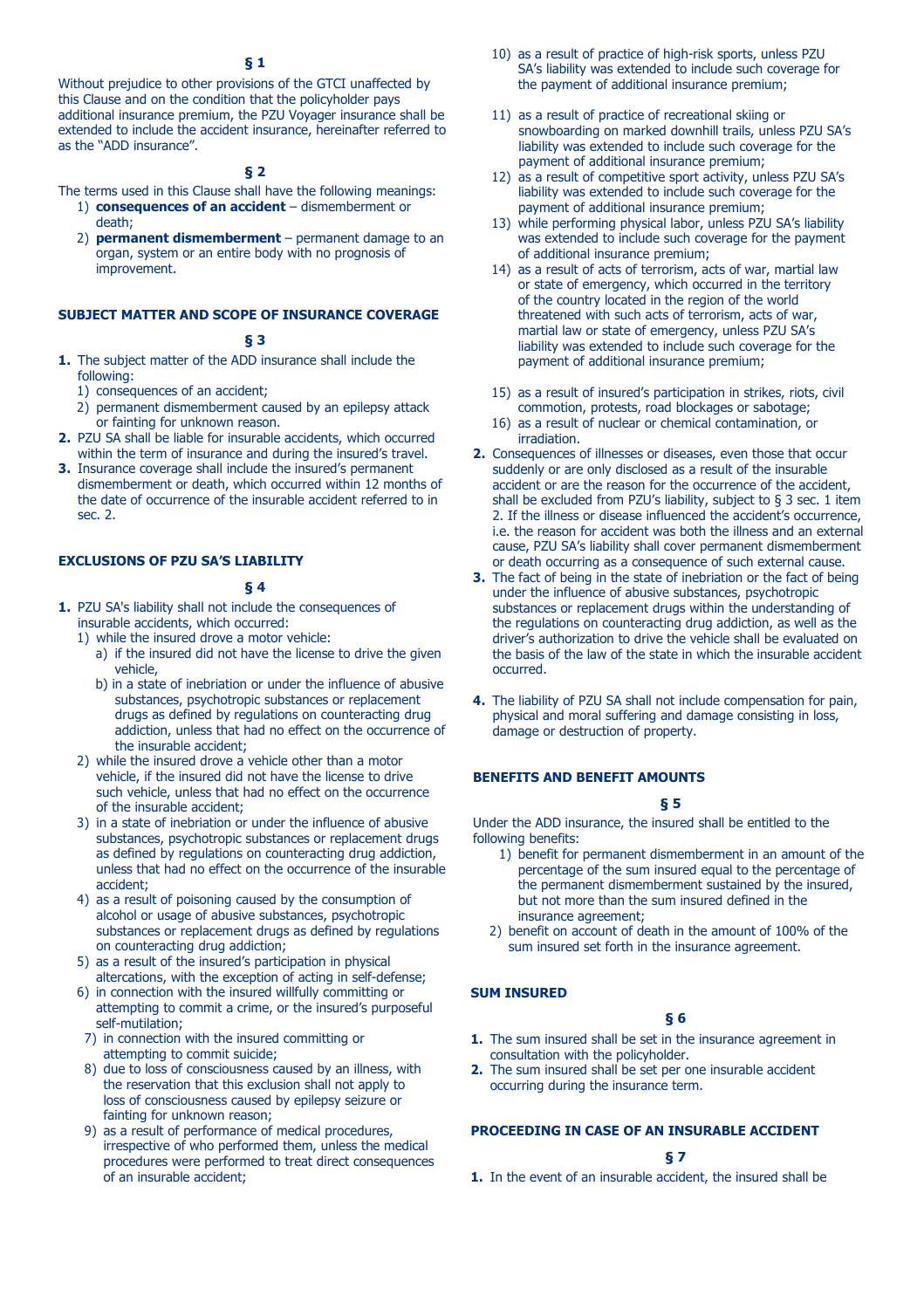obligated to:

- 1) attempt to mitigate its consequences by submitting to medical care and the recommended treatment without
- delay; 2) notify PZU SA of the occurrence of insurable accident and deliver:

a) detailed description of the reasons for and course of the accident,

- b) medical documentation confirming the bodily injury or dismemberment suffered by the insured in consequence of the insurable accident during the term of insurance,
- c) if the insured was driving a vehicle at the time of the accident – the insured's driver's license;
- 3) allow PZU SA to obtain information about the circumstances contemplated in the documents referred to in item 2, especially from the physicians who cared for the insured both before and after the insurable accident.
- **2.** In the event of the insured's death, the beneficiary shall be obligated to submit to PZU SA for examination: a copy of the death certificate and the statistical chart or medical documentation confirming the cause of death if he/she is authorized to receive such documents and a document confirming his/her identity.

If there is no beneficiary then the person requesting a benefit payment mentioned in § 9 sec. 2 shall be obligated to additionally submit marital status documents confirming the fact that the person is married or is related to the insured or documents confirming that that person cared for the insured as at the date of his/her death.

**3.** PZU SA reserves the right to verify any documents delivered and obtain opinions from specialist physicians.

## **DETERMINATION AND PAYMENT OF BENEFITS**

### **§ 8**

- **1.** The types and amount of due benefits shall be determined after finding a regular causal relationship between the insurable accident and the insured's death or permanent dismemberment.
- **2.** The regular causal relationship mentioned in sec. 1 and the degree (percentage) of dismemberment shall be determined based on the delivered documentation or information specified in § 7 and based on medical examination results.
- **3.** Upon PZU SA's order and on PZU SA's cost, the insured shall be obligated to undergo additional medical examination or examination by physicians indicated by PZU SA to determine whether the submitted claims are justified.
- **4.** Regardless of benefits contemplated in the GTCI, PZU SA shall refund the insured the documented costs of travel within Poland incurred for the purpose of performing the tests referred to in sec. 3.
- **5.** The degree (percentage) of permanent dismemberment should be determined immediately after the completion of treatment while taking into consideration the rehabilitation treatment recommended by the physician, and in the event of a longer treatment – in the 12th month after the date of the insurable accident at the latest.

No subsequent change of the degree of permanent dismemberment (improvement or deterioration) shall form grounds for changing the amount of the benefit.

- **6.** If the insured leaves the Polish territory before the degree (percentage) of permanent dismemberment is determined, the degree (percentage) of permanent dismemberment and the amount of benefit shall be determined on the basis of medical documentation provided by the insured.
- **7.** The degree (percentage) of permanent dismemberment shall be determined on the basis of

the "Permanent Dismemberment Percentage Assessment Table in effect in PZU SA" approved by a resolution adopted by the PZU SA Management Board and in force on the date of the insurance agreement, as made available in PZU SA's organizational units and on PZU SA's website.

- **8.** When determining the degree (percentage) of permanent dismemberment the type of work or activities performed by the insured shall not be taken into consideration.
- **9.** In the event of a loss of or damage to an organ or system whose functions prior to the insurable accident were already impeded as a result of an illness or accident, the degree (percentage) of permanent dismemberment shall be specified as the difference between the degree (percentage) of permanent dismemberment established for the condition of that organ or system after the insurable accident and the degree (percentage) of permanent dismemberment existing before the occurrence of the insurable accident covered by PZU SA's liability.
- **10.** If more than one bodily injury occurs as a result of an insurable accident then the amount of benefit due to permanent dismemberment shall be the sum of due benefits for each bodily injury, however no more than the sum insured specified in the insurance agreement.

#### **§ 9**

- **1.** The benefit on account of permanent dismemberment shall be paid out to the insured, and if the insured is a minor – to his/her statutory representative.
- **2.** The benefit on account of the insured's death shall be paid out to the beneficiary, and if there is no beneficiary – to the following persons in the following order:
	- 1) spouse;
	- 2) children in equal parts, and if one of the children died before the insured's death, the share that would be due to that child shall be due to the remaining children in equal parts;
	- 3) parents in equal parts or entirely to one of them if the other parent died before the insured's death or only one of the parents is a guardian; if no parent is a guardian or if the parents are unknown and legal guardians have been appointed for the insured – to the legal guardians on the same terms as for the parents;
	- 4) natural persons entitled to inheritance according to the statutory inheritance principles in parts ascribed to them by the provisions of the Civil Code pertaining to statutory inheritance.

Disbursement of benefit to the person(s) from higher category shall preclude the disbursement of benefit to the person(s) from lower category (the highest category is in item 1).

- **3.** The insured may name or change the beneficiary at any time.
- **4.** If there is no beneficiary then out of the death benefit due PZU SA shall reimburse, within the sum insured, the documented costs of funeral to the person who incurred such costs, while such costs shall be covered only if they have not been covered by a different insurance or otherwise.
- **5.** If PZU SA pays out a benefit for permanent dismemberment and then, within 12 months of the date of the insurable accident covered by PZU SA's liability the insured dies as a result of that insurable accident then PZU SA shall pay out a death benefit in the amount equal to the difference between the death benefit amount specified in the insurance agreement

CLAUSE NO. 7 TO THE GTCI OF THE PZU VOYAGER ACCIDENT INSURANCE (ADD)

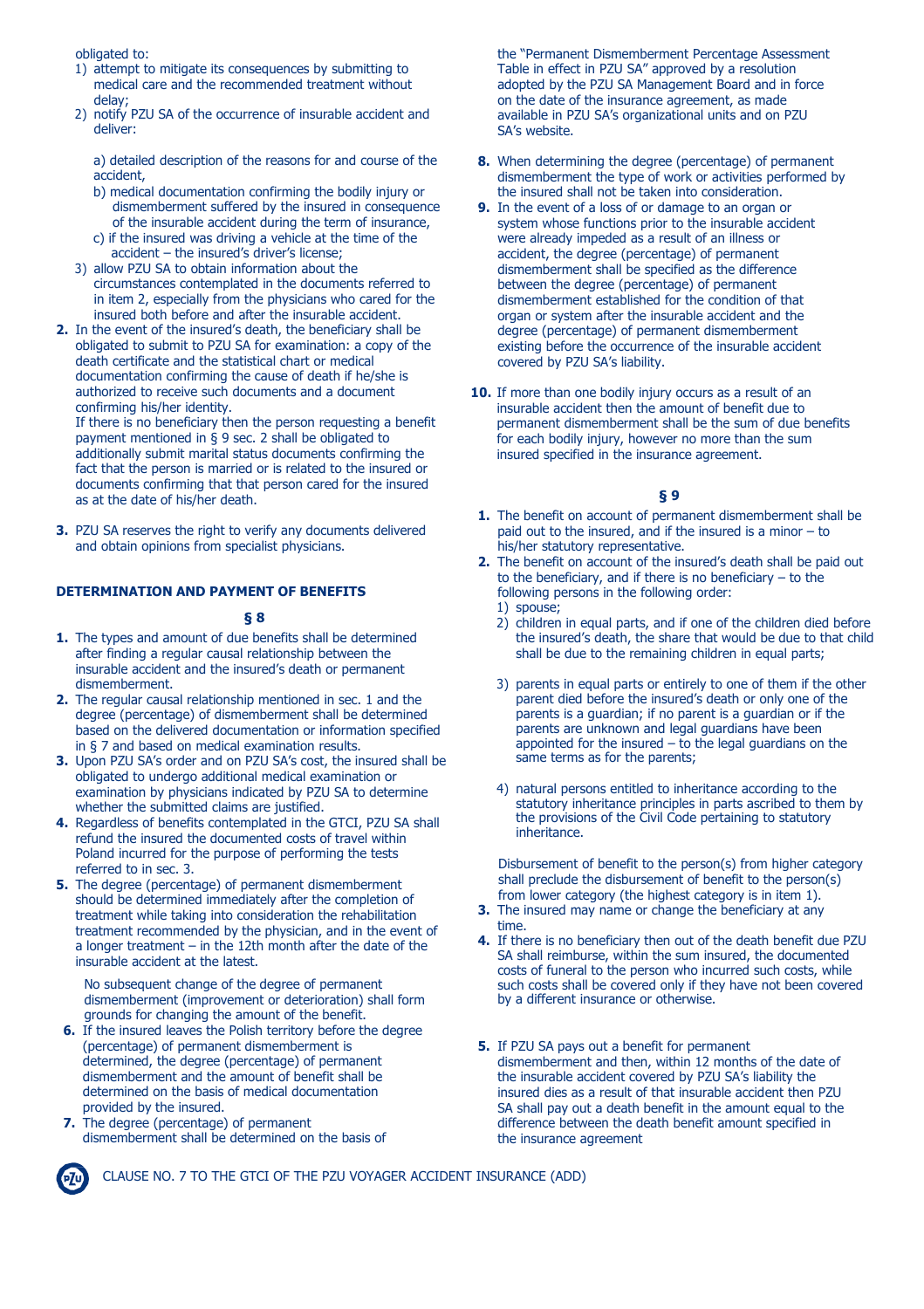and the benefit amount paid for permanent dismemberment.

**6.** In the event of the insured's death, which is not a consequence of an accident and before the insured receives a permanent dismemberment benefit, PZU SA shall pay out a permanent dismemberment benefit to the insured's heirs.

 If permanent dismemberment is not determined before the insured's death then the probable degree of permanent dismemberment, determined by decision-making physicians indicated by PZU SA, shall be assumed, based on the submitted medical documentation.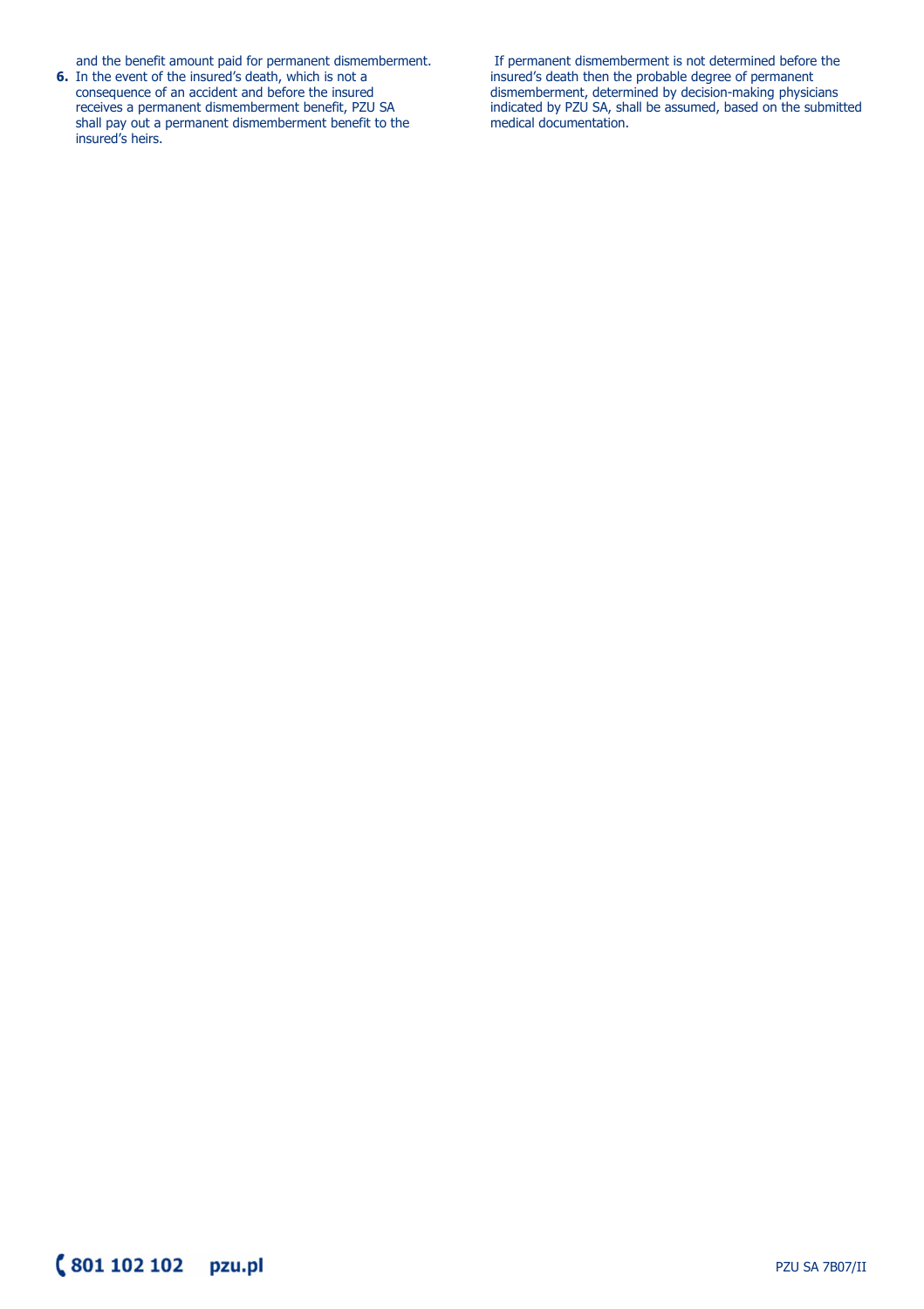# **CLAUSE NO. 8 TO THE GTCI OF THE PZU VOYAGER THIRD PARTY LIABILITY (TPL) INSURANCE OF NATURAL PERSONS IN PRIVATE LIFE**



Attachment no. 8 to the GTCI of PZU Voyager introduced by resolution no. UZ/297/2015 adopted by the Management Board of Powszechny Zakład Ubezpieczeń Spółka Akcyjna on 28 September 2015 and resolution no. UZ/393/2015 of 17 December 2015.

# **§ 1**

Without prejudice to other provisions of the GTCI unaffected by this Clause and on the condition that the policyholder pays additional insurance premium, the PZU Voyager insurance shall be extended to include the Third Party Liability Insurance of Natural Persons in Private Life.

## **§ 2**

- The terms used in this Clause shall have the following meanings:
	- 1) **private life activities** activities concerning the private sphere, not associated with professional activity and not having any connection to performance of work duties, gainful employment or practical internship outside of school; private life activities shall not include performance of business activity, free trade, service, including honorary service in associations, unions, social or political organizations and volunteer work;
	- 2) **guaranteed amount**  an amount, specified in the insurance agreement, constituting an upper limit of PZU SA's liability under Third Party Liability (TPL) Insurance of Natural Persons in Private Life;
	- 3) **loss** personal injury or material loss;
	- 4) **personal injury** loss occurring as a result of death, bodily injury or health disorder, including lost benefits, which the injured party would achieve had he/she not suffered bodily injury or health disorder;
	- 5) **material loss** loss occurring as a result of loss of, damage to or destruction of material things, including lost benefits, which the injured party would achieve had the loss, destruction or damage to material things not occurred.

## **SUBJECT MATTER AND SCOPE OF INSURANCE COVERAGE**

## **§ 3**

- **1.** The subject of insurance is the insured's third party liability if, during travel, in connection with performance or private life activities or possession of property used in performance or private life activities, the insured is obligated to remedy a personal injury or material loss caused to a third party as a result of tort (liability in tort).
- **2.** The insurance coverage shall include losses caused by the insured and by persons and animals accompanying him/her during travel and for whom the insured is responsible during such travel.
- **3.** The insurance coverage shall also include losses caused due to gross negligence.
- **4.** PZU SA shall provide insurance coverage within the limits of statutory liability of the persons referred to in sec. 2.
- **5.** The condition of PZU SA's liability shall be that the insurable accident occurs during the term of insurance and that the claim on that account is reported before the prescription date.

# **EXCLUSIONS OF PZU SA'S LIABILITY**

### **§ 4**

**1.** PZU SA shall not be liable for losses: 1) caused intentionally;

- 2) caused by the insured to the policyholder or to his/her relatives;
- 3) entailing the payment of the following financial receivables: financial penalties, liquidated damages, court fines, administrative fines, taxes or other public law receivables, excluding rental car deposits or deposits for rental of aircraft or watercraft with motor propulsion, in case of extension of liability referred to in item 13;
- 4) caused in a state of inebriation or after consumption of alcohol or under the influence of abusive substances, psychotropic substances or replacement drugs as defined by regulations on counteracting drug addiction, unless that had no effect on the occurrence of the insurable accident;
- 5) resulting from performance of a profession or conduct of business activity;
- 6) caused by any flying or floating vehicle or device with motor propulsion, operated by the insured or belonging to the insured, unless PZU SA's liability was extended to include the risk resulting from the practicing of high-risk sports or the risk resulting from competitive sport activity and the loss arose in connection with practicing of such sports;
- 7) caused by any flying or floating vehicle or device with motor propulsion belonging to the insured;
- 8) arising in consequence of acts of war, martial law, state of emergency or resulting from the insured's participation in strikes, riots, civil commotion, protests, road blockades, acts of terrorism or sabotage;
- 9) covered by the system of mandatory insurance, which the insured is obligated to purchase;
- 10) caused to the environment by pollution or caused to the stand of forests and parks;
- 11) resulting from the interaction of nuclear energy, laser or maser beams, ionizing radiation, magnetic and electromagnetic field or radioactive contamination;
- 12) consisting in destruction of, damage to, loss or theft of cash, gift certificates, works of art, jewelry, items made from precious metals or gems, securities, documents, data carriers, collections or archives, and objects of historical or unique nature;
- 13) caused to property, including also any flying or floating vehicle or device with motor propulsion used by the insured by virtue of lease, leasehold, use, loan for use or leasing agreement or the agreement for performance of tourism services, unless PZU SA's liability was extended to include such losses for the payment of additional insurance premium, subject to sec. 2;
- 14) arising in stored property;
- 15) tied to the possession or use of firearms, pneumatic weapons or the ammunition for such weapons, unless the PZU SA's liability for losses arising with relation to the possession or use of firearms or pneumatic weapons during hunting for animals with the use of firearms or pneumatic weapons was extended for the payment of additional

Powszechny Zakład Ubezpieczeń Spółka Akcyjna, District Court for the Capital City of Warsaw, 12th Commercial Division, KRS 9831 NIP 526-025- 10-49, share capital: PLN 86,352,300.00 paid up in full, al. Jana Pawła II 24, 00-133 Warsaw, pzu.pl, hotline: 801 102 102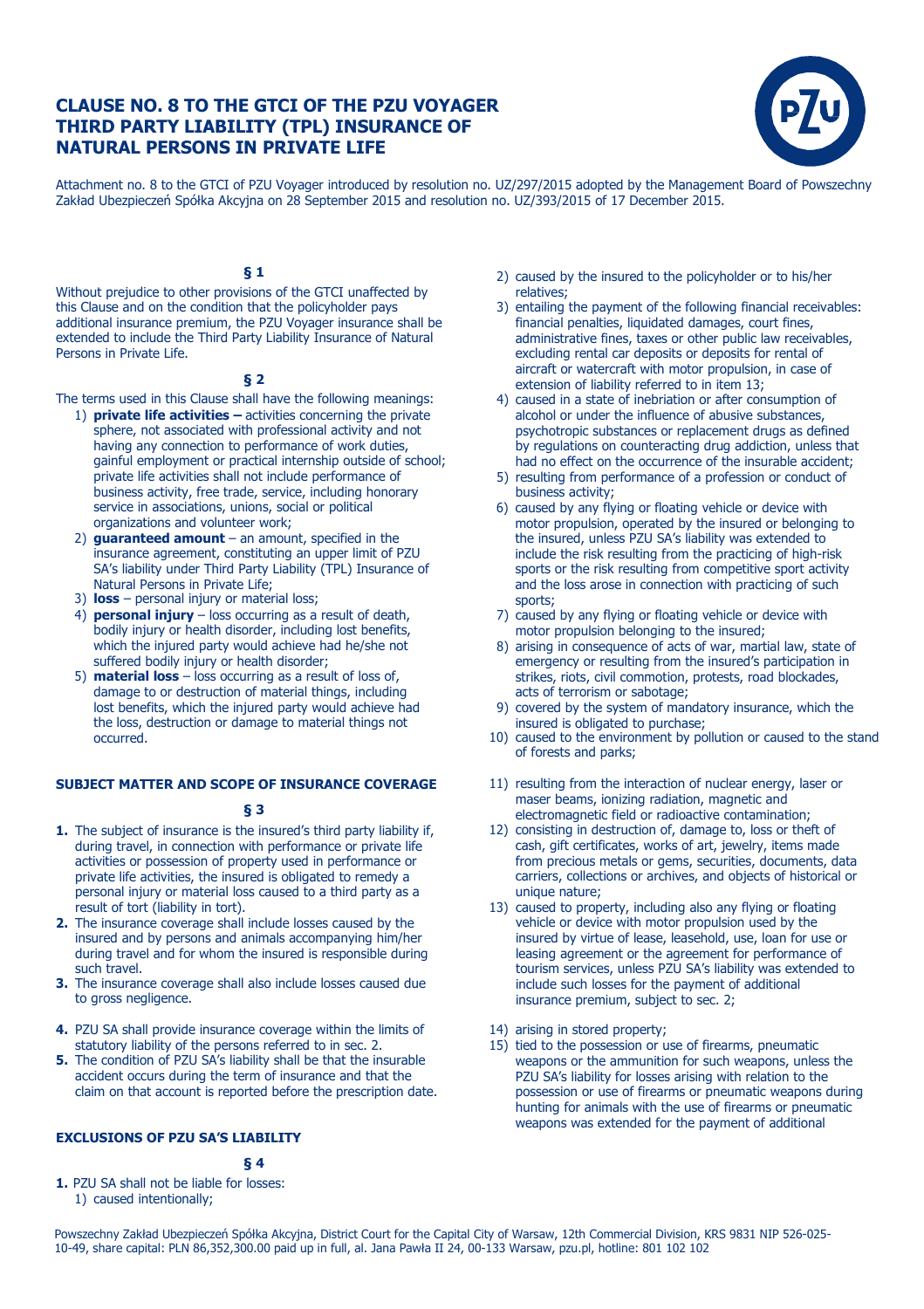insurance premium as part of the increase of premium for practicing high-risk sports;

- 16) resulting from the practicing of high-risk sports, unless PZU SA's liability was extended to include such coverage for the payment of additional insurance premium;
- 17) resulting from recreational practicing of skiing or snowboarding on marked downhill trails, unless PZU SA's liability was extended to include such coverage for the payment of additional insurance premium;
- 18) resulting from competitive sport activity, unless PZU SA's liability was extended to include such coverage for the payment of additional insurance premium;
- 19) caused by transmission of contagious diseases or infections of which the insured was aware or could have become aware had he/she acted with due diligence:
- 20) related to breach of personal rights, other than those covered by the scope of personal injury claim;
- 21) related to breach of intellectual property rights;
- 22) caused by animals not undergoing the required vaccinations or preventive examinations;
- 23) caused by animals in case where they were transported, carried or led in improperly secured devices used for the safety and protection of human life, health and property, of if they were transported, carried or led without the devices used for the safety and protection of human life, health and property;
- 24) entailing an obligation to refund the costs of remuneration for a proxy representing the injured party; 25) arising at home.
- **2.** If PZU SA's liability is extended as per sec. 1 item 13, the insurance coverage shall not include the losses:
	- 1) consisting in loss of property for reasons other than destruction or damage;
	- 2) resulting from normal wear and tear of the property;
	- 3) if the insured did not have the valid license to drive the given vehicle or device in the given state, provided that this had an effect on the occurrence of the insurable accident.
- **3.** If PZU SA's liability is extended as per sec. 1 item 15, the insurance coverage shall not include the losses caused:
	- 1) as a result of improperly securing hunting firearms during transport;
	- 2) while hunting on farm areas and in crops;
	- 3) with the use of firearms for which the insured did not have any licenses or permits as required by the regulations.
- **4.** The fact of being in the state of inebriation, the state following consumption of alcohol, being under the influence of abusive substances, psychotropic substances or replacement drugs within the understanding of the regulations on counteracting drug addiction and the license to drive a vehicle shall be evaluated based on the regulations of the state where the insurable accident occurred.

# **GUARANTEED AMOUNT**

# **§ 5**

- **1.** The guaranteed amount shall be set in the insurance agreement in consultation with the policyholder.
- **2.** The guaranteed amount shall be set per one insurable accident occurring during the term of insurance.
- **3.** Under the guaranteed amount, PZU SA shall be obligated to:
	- 1) cover the costs referred to in § 23 sec. 3 of the GTCI; 2) cover the costs of the fees of experts appointed by the insured or the injured party in consultation with PZU SA to establish the circumstances, causes and size of the loss;
	- 3) cover the following costs of defense in connection with claims for damages filed:
		- a) the necessary costs of defense in the court against a claim of an injured party or an entitled party in a dispute conducted in consultation with PZU SA,
		- b) the necessary court costs of defense in criminal proceedings if the proceedings are associated with determination of the insured's liability, provided that PZU SA has demanded that defense is appointed or

has agreed to cover such costs,

- c) costs of court proceedings, including mediation or amicable proceedings, and costs of administrative fees, if PZU SA has agreed to cover such costs.
- **4.** Each disbursement of indemnity or coverage of costs referred to in sec. 3 shall result in reduction of the sum guaranteed by the amount disbursed.

# **PROCEEDING IN CASE OF AN INSURABLE ACCIDENT**

## **§ 6**

- **1.** In the event of an insurable accident, which may cause third party liability of the insured, the policyholder or the insured shall be obligated to:
	- 1) in the case of loss caused in the territory of a country other than Poland:
		- a) notify the PZU Emergency Center immediately of the insurable accident, however in no case later than within 7 days of the date of its occurrence, and follow the PZU Emergency Center's recommendations,
		- b) allow the PZU Emergency Center to perform the activities necessary to establish the circumstances in which the loss occurred, and whether the claim and its amount are justified,
		- c) do not enter into any arrangements in relation to that liability without the acceptance of the PZU Emergency Center,
		- d) if proceedings to repair the loss are initiated against the insured – notify the PZU Emergency Center of this fact immediately, however not later than within 7 days from receiving the copy of the statement of claim, in order to discuss with PZU SA the further course of action,
		- e) deliver to the PZU Emergency Center, immediately upon receipt, each and every summons, copy of the statement of claim and other court documents sent or delivered to the insured,
		- f) deliver the court ruling to the PZU Emergency Center by the date that would allow it to make a decision on whether or not it should be appealed;
	- 2) in the case of a loss caused in Poland:
		- a) notify PZU SA of the insurable accident within 7 days of becoming aware of the injured party's claims for damages, and follow PZU SA's instructions,
		- b) provide PZU SA with any explanations, deliver the evidence, available to it, necessary to establish the circumstances of the insurable accident and the extent of loss, and facilitate the clarification proceedings,

c) if proceedings to repair the loss are initiated against the insured – notify PZU SA of this fact immediately, however not later than within 7 days from receiving the copy of the statement of claim, in order to discuss with PZU SA the further course of action,

- d) deliver to PZU SA the court ruling by the date that would allow it to make a decision on whether or not it should be appealed.
- **2.** If PZU SA's liability is extended as per sec. 1 item 13, the insured shall be obligated to document the emergence of the loss by making a photograph of the damaged or destroyed property and describe the extent of the loss in detail.
- **3.** If PZU SA's liability is extended as per sec. 1 item 15 then regardless of the duties referred to in sec. 2, the insured shall be obligated to submit a copy of the relevant agreement authorizing it to use that equipment along with the information on the manner of repairing the loss.

If the loss involved any third parties (collision with another vehicle or striking a pedestrian), the insured shall be obligated to report this fact to local Police and present PZU SA with confirmation for reporting this fact.

- **4.** If the obligation to notify PZU SA about the insurable accident by the deadline specified in sec. 1 item 1a or item 2a is not fulfilled due to willful misconduct or gross negligence and such failure has exacerbated the loss or prevented PZU SA from determining the circumstances and consequences of the insurable accident then PZU SA may reduce the indemnity accordingly.
- PZU SA 7B08/II **5.** There shall be no consequences of a failure to notify PZU SA of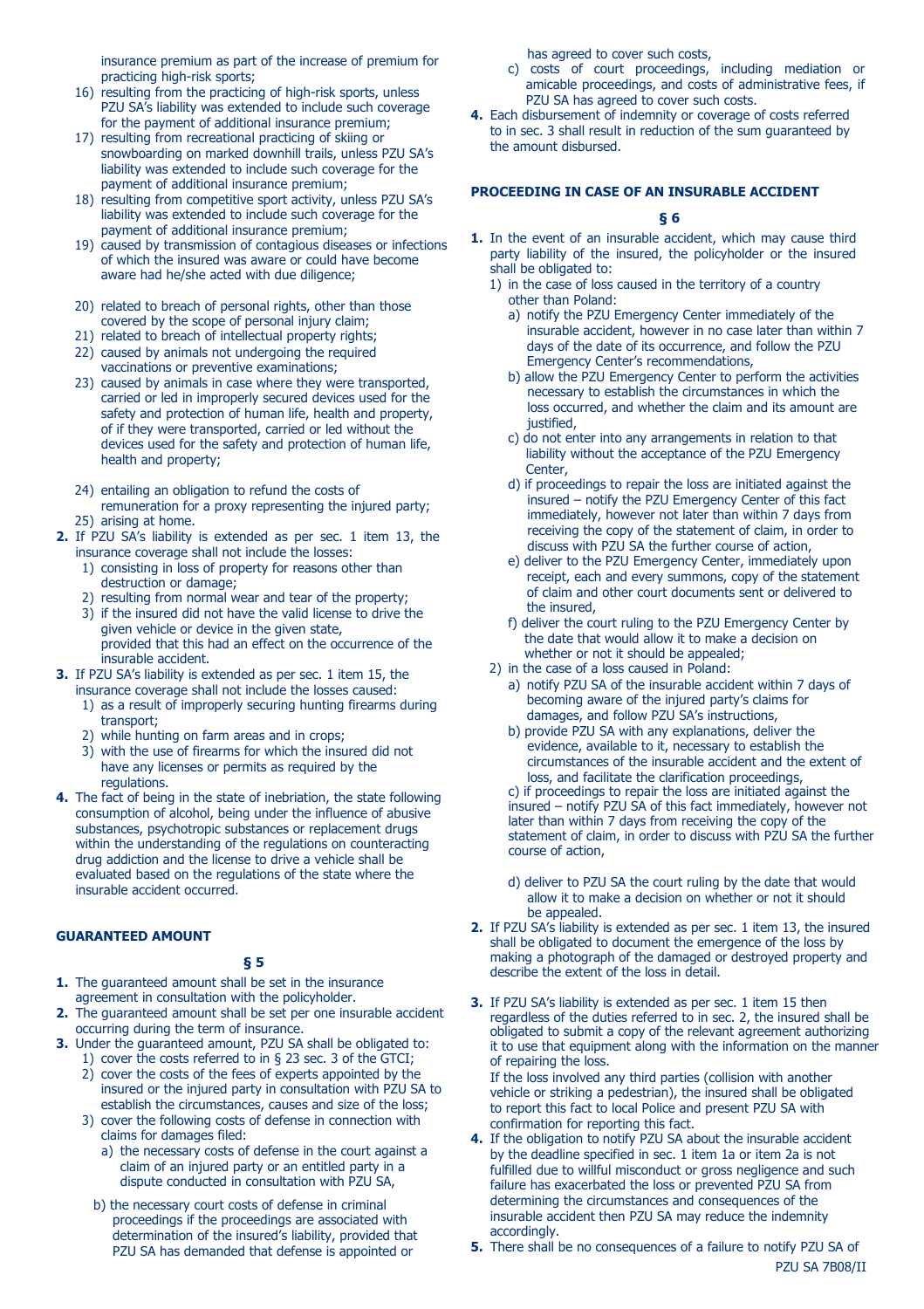the occurrence of the insurable accident if PZU SA receives the notification on the circumstances, which should have been notified to it by the deadline set forth in sec. 1 item 1a or item 2a.

**6.** If the insured satisfies or acknowledges the claim for damages covered under insurance and PZU SA has not expressed its prior consent for this, this shall not evoke legal consequences to PZU SA.

# **DETERMINATION AND PAYMENT OF INDEMNITY**

- **1.** Indemnity shall be paid out after the insured's liability for the loss is established.
- **2.** If the injured party is eligible to receive one-time benefits as well as annuities on account of the indemnity, PZU SA shall satisfy them from the mandatory guaranteed amount
	- in the following sequence: 1) one-time benefits;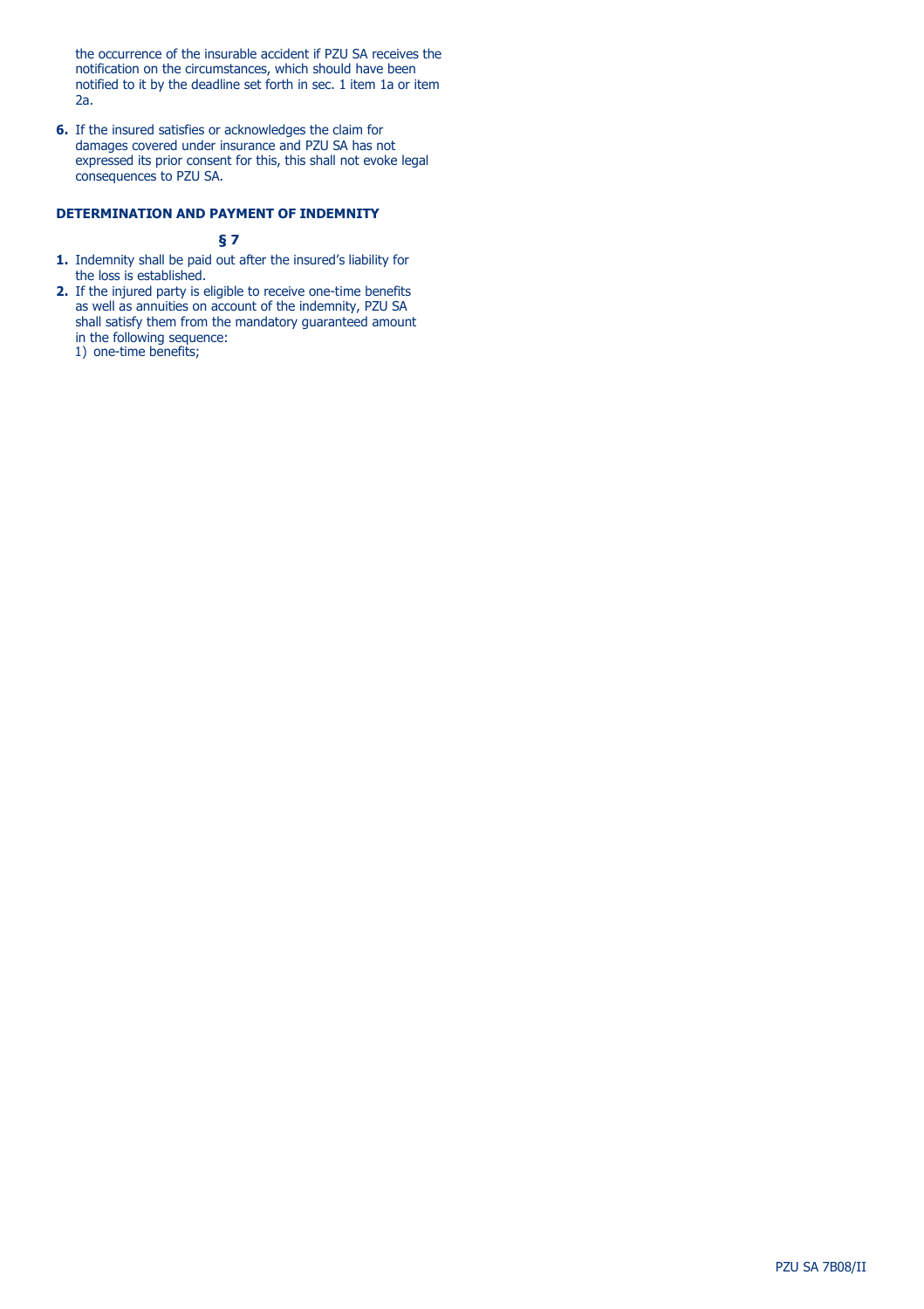# **CLAUSE NO. 9 TO THE GTCI OF THE PZU VOYAGER TRAVEL LUGGAGE INSURANCE**



Attachment no. 9 to the GTCI of PZU Voyager introduced by resolution no. UZ/297/2015 adopted by the Management Board Zakład Ubezpieczeń Spółka Akcyjna on 28 September 2015 and resolution no. UZ/393/2015 of 17 December 2015.

# **§ 1**

Without prejudice to other provisions of the GTCI unaffected by this Clause and on the condition that the policyholder pays additional insurance premium, the PZU Voyager insurance shall be extended to include the travel luggage insurance.

## **§ 2**

The terms used in this Clause shall have the following meanings:

- 1) **portable electronic equipment**  notebook, palmtop, mobile phone, tablet, camera, camcorder;
- 2) **professional carrier** an entrepreneur holding the permits required by law, which enable commercial transport of persons by means of transport;
- 3) **degree of technical wear and tear**  measure of loss of value of the insured luggage resulting from its in-use period, the durability of used materials and the manner of usage;
- 4) **percentage deductible** amount, stated as percent of the sum insured, which decreases the value of the indemnity and constitutes the insured's own risk;
- 5) **actual value**  new value less the degree of technical wear and tear.

#### **SUBJECT MATTER AND SCOPE OF INSURANCE COVERAGE**

### **§ 3**

- **1.** The insurance shall cover the insured's travel luggage during the insured's travel, which is under his/her direct care or which was:
	- 1) entrusted to a professional carrier on the basis of an appropriate carriage document;
	- 2) left in a luggage storage against a receipt;
	- 3) left in a locked individual luggage cubicle at a station (railway station, bus station, airport) or at a hotel;
	- 4) left in a locked car trunk (including a roof rack), provided that the car was left in a guarded parking lot, which is confirmed with the relevant document;
	- 5) left in a locked room occupied by the insured at the location of accommodation (with the exception of a tent).
- **2.** PZU SA's liability shall include insurable accidents which occurred during the term of insurance and during the insured's travel.
- **3.** The insurance shall cover the losses entailing:
	- 1) the loss, destruction of or damage to the travel luggage which occurred:
		- a) as a result of an act of God,
		- b) as a result of a rescue action conducted in connection with an act of God referred to in sub-item a,
		- c) as a result of any accident in road, water or air transport,
		- d) as a result of theft in the case referred to in sec. 1 item
		- 2, e) as a result of theft with burglary in the case referred to in sec. 1 item 3–5,
		- f) due to robbery,
		- g) in circumstances where the insured was unable to take care of his/her travel luggage due to an accident, sudden illness or sudden worsening of the insured's health condition, confirmed with a medical certificate, subject to item 3:
- 2) loss of the entire travel luggage or suitcase, bag, briefcase, backpack or similar item comprising the luggage and all of its contents in the case referred to in sec. 1 item 1, subject to sec. 4;
- 3) loss of, damage to or destruction of sports equipment, accessories and specialist clothing for practicing the given sports discipline, as a result of accident, confirmed with medical documentation, which occurred during its usage, on the condition that PZU SA's liability was extended to include such items for the payment of additional insurance premium.
- **4.** In the case of loss entailing only the loss of travel luggage entrusted to a professional carrier or in the circumstances referred to in sec. 3 item 1g:
	- 1) PZU SA's liability for losses entailing the loss of portable electronic equipment shall be excluded;
	- 2) a 20% percentage deductible constituting the insured's own share in the loss shall apply.

### **§ 4**

- **1.** In the case of documented delay in delivery of the insured travel luggage to the location of the insured's stay during his/her travel outside Poland and outside the country of permanent residence or the country of residence by at least 24 hours from the planned delivery time, PZU SA shall cover the costs, documented by payment receipts, incurred for the purchase of necessities (clothes, toiletries) up to the amount of PLN 500 within the limits of the sum insured. Such refund shall be due only for purchases made before the time of delivery of the travel luggage.
- **2.** If the insured's travel luggage, entrusted to a professional carrier, did not reach the insured's location of stay on time, the PZU Emergency Center shall organize assistance in the recovery and re-dispatch of the travel luggage, and it shall cover the costs of dispatching the travel luggage to the location of the insured's stay, within the limits of the sum insured.

## **EXCLUSIONS OF PZU SA'S LIABILITY**

### **§ 5**

- **1.** PZU SA shall not be liable for losses: 1) not exceeding the equivalent of PLN 50;
	- 2) caused deliberately by the insured;
	- 3) caused deliberately by a person for whom the insured is liable or with whom the insured remains in a joint household;
	- 4) which constitute the insured's lost profits;
	- 5) caused to sports equipment during its usage, subject to § 3 sec. 3 item 3;
	- 6) tied to delay in delivery of travel luggage during the insured's travel in Poland and after the insured's return to Poland or to the country of permanent residence or the country of residence;
	- 7) caused by acts of terrorism, acts of war, martial law or state of emergency which occurred or may occur in the territories of the countries located in the regions of the world threatened with such acts, unless PZU SA's liability was extended to include such coverage for the payment of additional insurance premium;

Powszechny Zakład Ubezpieczeń Spółka Akcyjna, District Court for the Capital City of Warsaw, 12th Commercial Division, KRS 9831 NIP 526-025- 10-49, share capital: PLN 86,352,300.00 paid up in full, al. Jana Pawła II 24, 00-133 Warsaw, pzu.pl, hotline: 801 102 102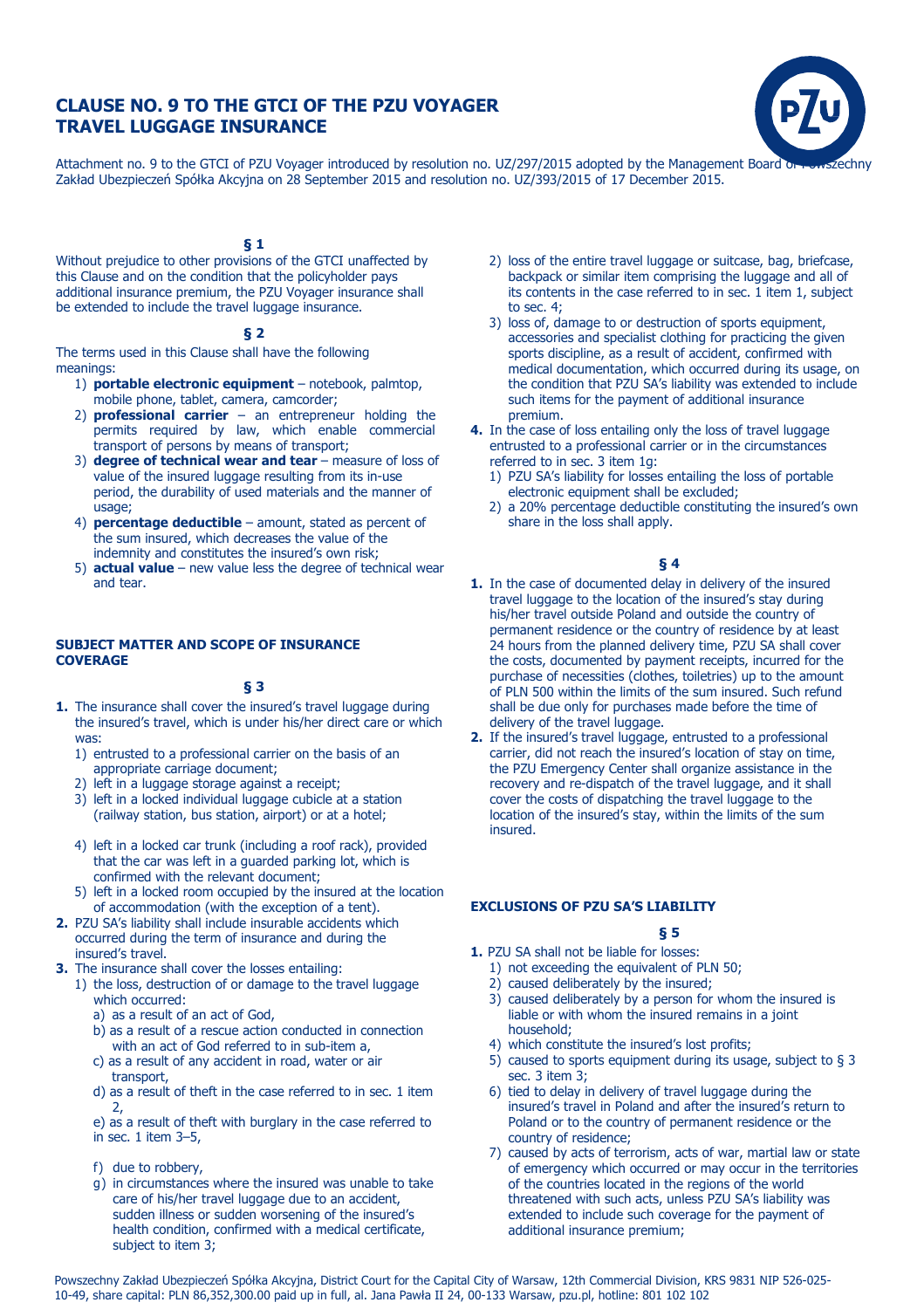- 8) caused by riots, civil commotion or hostile acts;
- 9) caused due to radioactive and ionizing radiation;
- 10) caused during the move of the insured;
- 11) caused to items left unattended, subject to § 3 sec. 3 item 1g;
- 12) resulting from confiscation, seizure or destruction by customs authorities or other state authorities;
- 13) caused by theft without burglary, subject to  $\frac{2}{3}$  3 sec. 3 item 1d;
- 14) caused due to use of double keys;
- 15) caused to vehicle accessories which may be covered under MOD insurance;
- 16) resulting from a defect of the insured object or its normal wear and tear, the spilling of liquids, greases, dyes or corrosive substances located in the insured travel luggage;
- 17) caused to breakable objects made of clay, glass, ceramic, china, marble, gypsum;
- 18) entailing only the damage to or destruction of suitcases, travel bags, briefcases, backpacks or similar objects used to transport the travel luggage, or involving the damage to or destruction of suitcases, travel bags, briefcases, backpacks or similar objects used to transport the travel luggage together with damage to or destruction of the travel luggage referred to in sec. 2;
- 19) caused to electrical apparatuses and equipment due to action of electric current during usage, unless the electric current caused a fire.
- **2.** In addition, PZU SA shall not be liable for the loss,
	- destruction of or damage to the following travel luggage:
		- 1) documents, keys, payment means, tickets, gift certificates, savings booklets and securities;
		- 2) means of transport, with the exception of baby carriages, wheelchairs and bicycles;
		- 3) pontoons, sailboats, rowboats, motor boats, kayaks, paddle boats;
		- 4) furs, watches, objects and jewelry made of silver, gold, platinum and other group 10 elements, gemstones, synthetic stones, precious organic substances (pearls, amber, corals);
		- 5) items with scientific or artistic value, works of art, antiques, collections;
		- 6) car accessories and equipment of vehicles such as camping vans or caravans, yachts, and fuel;
		- 7) electronic equipment other than portable electronic equipment;
		- 8) software, cassette tapes, CDs, data carriers, video games and video game accessories, books;
		- 9) weapons of any kind and hunting trophies;
	- 10) objects in quantities suggesting their commercial use;
	- 11) medical equipment, medications, eyewear of all types and designations, contact lenses, prostheses and other medical devices as well as rehabilitation equipment;
	- 12) resettlement property;
	- 13) foodstuffs and any types of stimulants;
	- 14) hygiene products, cosmetics.

### **SUM INSURED**

## **§ 6**

- **1.** The sum insured shall be set in the insurance agreement in consultation with the policyholder.
- **2.** The sum insured shall constitute the upper limit of PZU SA's liability and shall be set for all insurable accidents occurring during the term of insurance.
- **3.** PZU SA shall pay out the indemnity in the amount corresponding to the actual amount of loss, however not exceeding the sum insured defined in the insurance agreement, subject to sec. 4.

**4.** Each payment of indemnity or costs referred to in § 23 sec. 3 of the GTCI, and the costs referred to in § 4, shall result in reduction of the sum insured by the amount paid out.

# **PROCEDURE IN THE EVENT OF OCCURRENCE OF A LOSS**

## **§ 7**

- **1.** The policyholder or the insured shall be obligated to notify PZU SA of the loss immediately, but no later than within 7 days from obtaining information of it, and in the case of loss occurring outside of Poland or the country of permanent residence or the country of residence, no later than within 7 days from return to Poland, to the country of permanent residence or the country of residence.
- **2.** If the obligation mentioned in sec. 1 is not fulfilled due to willful misconduct or gross negligence then PZU SA may reduce the benefit accordingly if such a failure has contributed to exacerbation of the damage or has prevented PZU SA from determining the circumstances and consequences of the insurable accident.
- **3.** There shall be no consequences of a failure to notify PZU SA of the occurrence of the insurable accident if PZU SA receives the notification on the circumstances which should have been notified to it by the deadline set forth in sec. 1.
- **4.** In case of a loss, the policyholder or the insured shall be obligated to:
	- 1) provide explanations and assistance to the PZU SA representative to obtain the information related to the circumstances of the insurable accident, the circumstances in which the loss emerged, the affected object and the amount of the loss;
	- 2) prove the fact of occurrence of an insurable accident covered by PZU SA's liability;
	- 3) in the case of theft, theft with burglary or robbery, immediately notify the local Police of such fact, and state the type and quantities of lost property and its value and obtain a written confirmation of such notification;
	- 4) immediately notify the relevant carrier of each loss in travel luggage entrusted for transportation and obtain a written confirmation of such notification;
	- 5) immediately notify the management of the hotel, pension, camping site or other location of accommodation of each loss that arose at the location of accommodation or in other premises under their care, and obtain a written confirmation of such notification;
	- 6) in case of loss, destruction of or damage to travel luggage due to an act of God or a rescue action – obtain a written confirmation of the loss from the relevant authorities, including a list of the lost items;
	- 7) submit to PZU SA, no later than within 7 days from the end of the travel, the list of lost or damaged items together with statement of their value, year of their purchase and the documents and explanations regarding the circumstances, nature and extent of the loss, and in case of loss of or damage to luggage by the carrier, also include the ticket.
- **5.** In the case of delay in delivery of the travel luggage referred to in § 4 sec. 1, the insured shall be obligated to report this fact to the carrier and to obtain from the carrier the documents confirming the delay and the time of travel luggage delivery by the carrier to the destination or the place of the insured's stay.
- **6.** In order to obtain assistance with the recovery and redispatch of the travel luggage, the insured shall be obligated to contact the PZU Emergency Center and provide information necessary to establish the location where the travel luggage may be.

#### **CALCULATION OF INDEMNITY**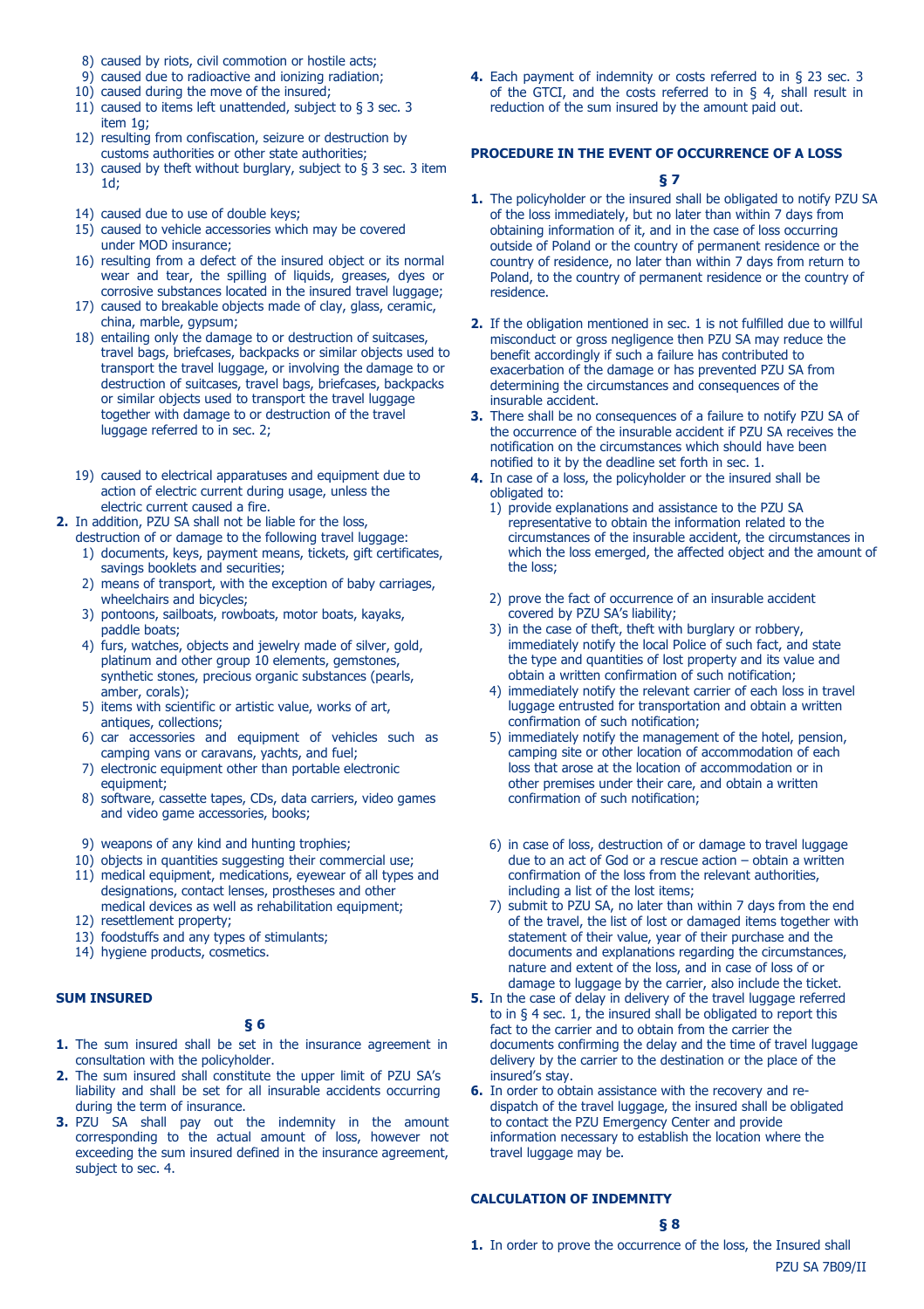be obligated to submit:

- 1) documents confirming the loss, destruction of or damage to the travel luggage;
- 2) confirmation that the carrier lost the travel luggage, and confirmation for filing the claim against the carrier on that account;
- 3) receipt showing that the luggage was entrusted to a professional carrier or stored in a luggage room;
- 4) proof of payment for quarded parking lot:
- 5) medical documentation confirming the circumstances referred to in § 3 sec. 3 item 1g;
- 6) medical documentation regarding the accident referred to in § 3 sec. 3 item 1g;
- 7) documents confirming the delay in delivery of the travel luggage, and bills containing specification of personal necessities purchased because of the delay in delivery of the travel luggage.
- **2.** Indemnity amount shall be determined on the basis of the value of the object affected by the loss, documented by the insured or, in the absence of such documentation, the average retail price of an object of the same or similar type and sort, commercially available in Poland as at the date of the loss.
- **3.** The degree of technical wear and tear of the object affected by the loss, stated as percent, shall be deducted from the value of the loss determined according to the rules set forth in sec. 2.
- **4.** The value of indemnity according to costs of repair shall be established according to the extent of actual damage caused by the insurable accident, on the basis of average price of a given service or on the basis of the bill for the costs of repair. The costs resulting from the lack of spare parts or materials necessary to restore the condition of the item from before the loss shall not be taken into account when calculating the indemnity due. The amount of loss determined according to repair costs may not exceed the actual value of the insured object.
- **5.** The scientific, collectible, historic, amateur (hobby) or souvenir value shall not be taken into consideration when determining the amount of the loss.
- **6.** If, before receiving the indemnity, the insured recovered his/her stolen property in an undamaged condition, PZU SA shall return only the necessary costs associated with recovering the property, however up to the maximum amount that would be paid for such item as an indemnity if that item were not recovered. If the insured recovers his/her lost property after the indemnity was paid out, he/she shall be obligated to refund the indemnity paid for those items to PZU SA or surrender these items to PZU SA.
- **7.** If the insured received the indemnity from a third party obligated to repair the loss, PZU SA shall reduce the due indemnity by the amount received by the insured.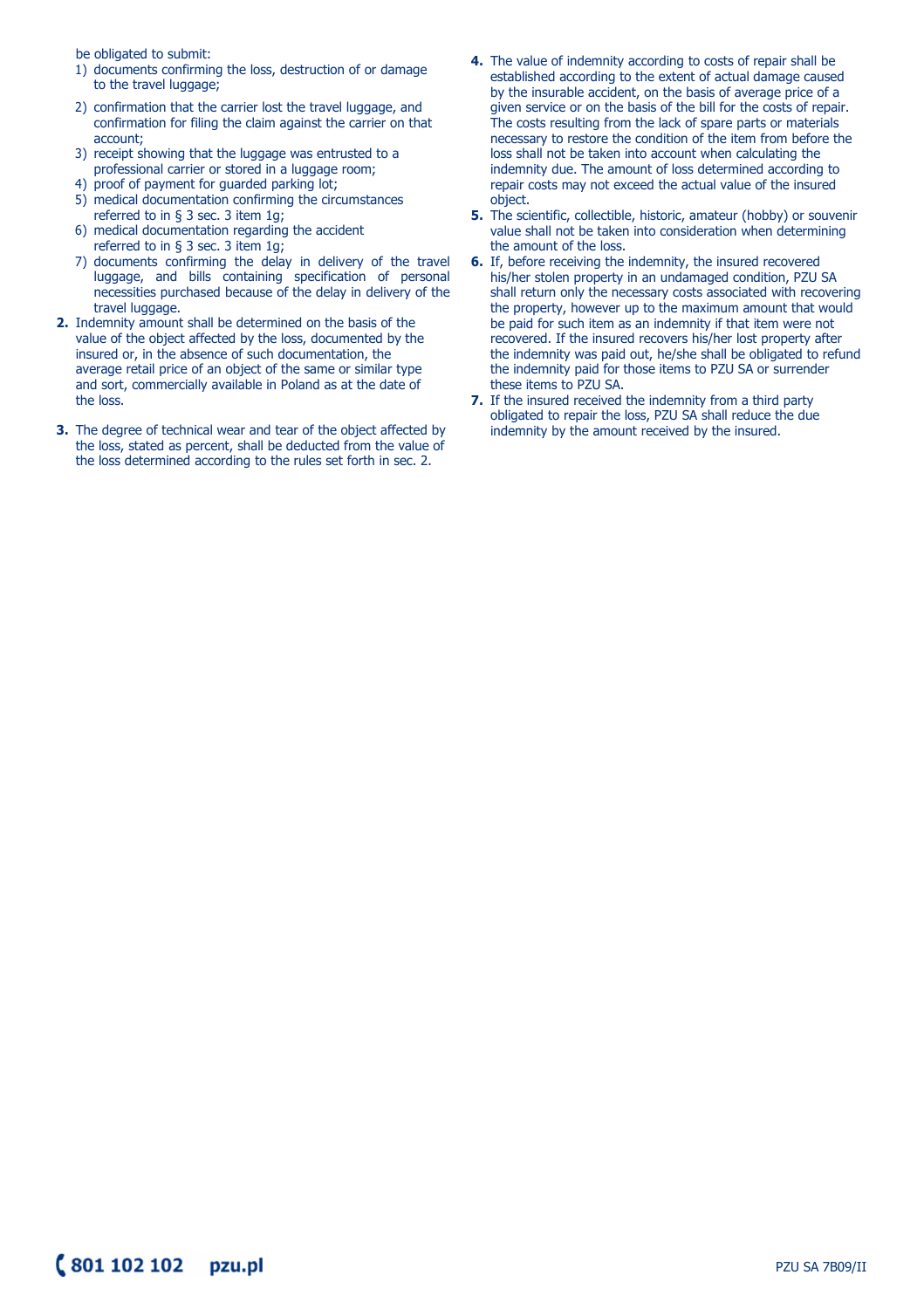# **CLAUSE NO. 10 TO THE GTCI OF THE PZU VOYAGER RESIDENT'S INSURANCE**



Attachment no. 10 to the GTCI of PZU Voyager introduced by resolution no. UZ/297/2015 adopted by the Management B Zakład Ubezpieczeń Spółka Akcyjna on 28 September 2015 and resolution no. UZ/393/2015 of 17 December 2015.

## **§ 1**

Without prejudice to other provisions of the GTCI unaffected by this Clause and on the condition that the policyholder pays additional insurance premium, the PZU Voyager insurance shall be extended to include the Resident's insurance.

### **§ 2**

The term **resident** used in this Clause shall be understood as the person residing in a country other than the country of his/her permanent residence for more than one year, and such stay is an uninterrupted stay, i.e. during such stay, none of the interruptions is longer

than 6 months, such country being the center of such person's professional and personal life and such person intends to temporarily stay in that country for no more than 5 years.

# **§ 3**

Subject to § 4, the insurance agreement may cover the Resident's insurance only if the basic insurance

is not extended to include the risks specified in Clauses No. 7–9.

## **§ 4**

- **1.** Under Resident's insurance, the medical assistance referred to in § 25 of the GTCI shall be due until the moment of completion of the insured's treatment in the country of residence.
- **2.** Transport of the insured, mentioned in § 26 item 1 of the GTCI, to the country of permanent residence shall be provided only if the insured resigns from treatment in the country of residence.
- **3.** Other provisions of § 25 and § 26 of the GTCI shall apply without any changes.

## **§ 5**

Provisions of § 30 sec. 1 item 1 and 13 of the GTCI shall not apply to the Resident's insurance provided that they pertain to treatment covered by insurance.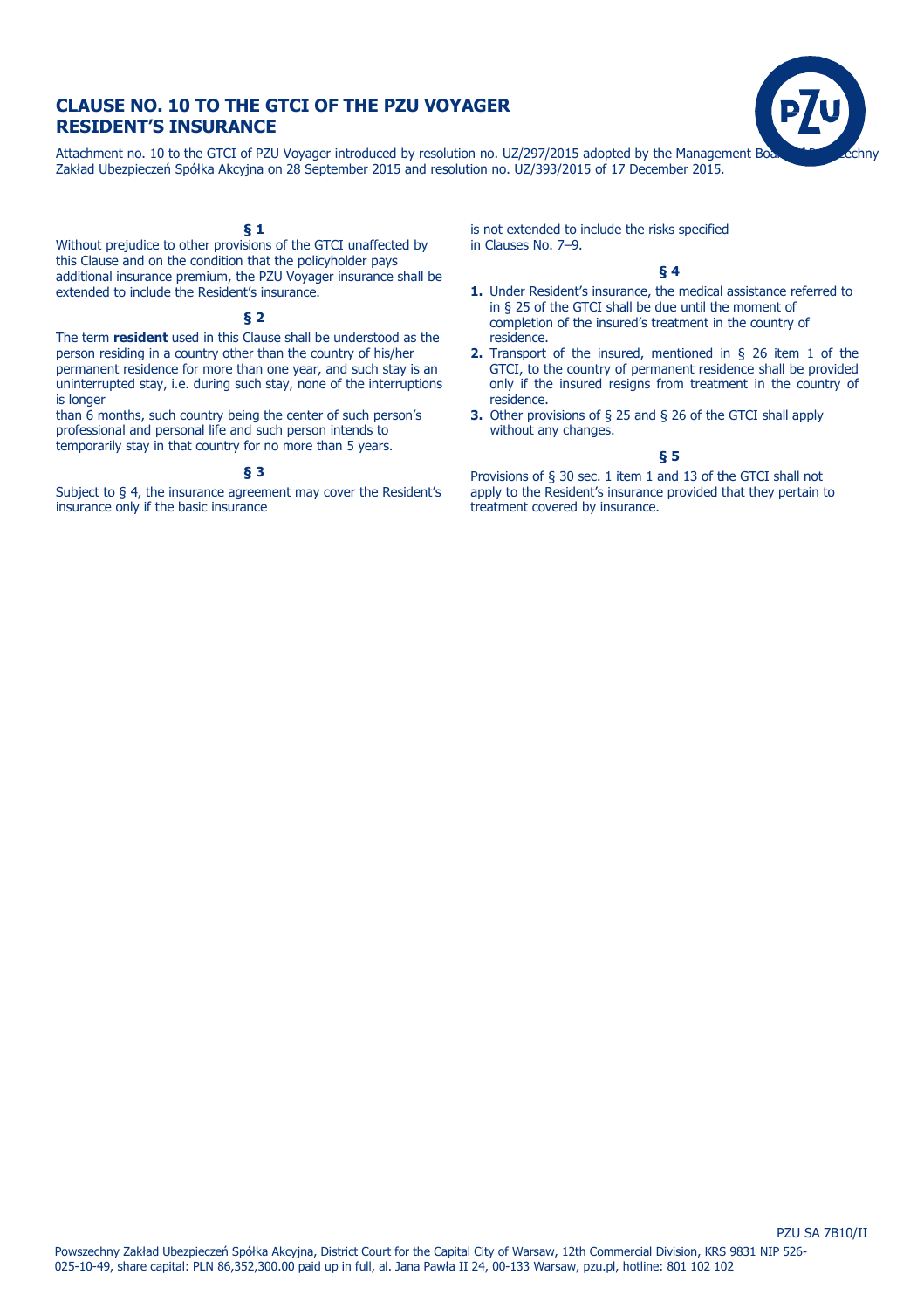# **CLAUSE NO. 11 TO THE GTCI OF THE PZU VOYAGER – INSURANCE OF THE COSTS OF CANCELLING PARTICIPATION OR SHORTENING PARTICIPATION IN ORGANIZED LEISURE**



Attachment no. 11 to the GTCI of PZU Voyager introduced by resolution no. UZ/297/2015 adopted by the Management Board of Powszechny Zakład Ubezpieczeń Spółka Akcyjna on 28 September 2015 and resolution no. UZ/393/2015 of 17 December 2015.

### **§ 1**

Without prejudice to other provisions of the GTCI unaffected by this Clause and on the condition that the policyholder pays additional insurance premium, the PZU Voyager insurance shall cover the costs of cancelling participation or shortening participation in organized leisure.

# **§ 2**

- The terms used in this Clause shall have the following meanings: 1) **team-building event** – an outing for the purpose of
	- leisure or training, organized for a group of employees;
	- 2) **travel partner** a person who booked the travel together with the insured and whose personal data are included on the same booking document or in the agreement signed with the organizer of leisure.

## **SUBJECT MATTER AND SCOPE OF INSURANCE COVERAGE**

### **§ 3**

- **1.** The insurance shall cover the risk of the participant's cancelling of participation or shortening of participation in organized leisure because of:
	- 1) an accident, sudden illness, aggravation or complication of a chronic illness, confirmed with a medical certificate, making it impossible for the insured or his/her travel partner to leave for or to continue participation in organized leisure, or death of the insured or his/her travel partner;
	- 2) sudden illness, accident, aggravation or complication of a chronic illness of a relative of the insured or a relative of his/her travel partner, confirmed with a medical certificate, requiring the presence and permanent care provided to such person by the insured or his/her travel partner, or death of a relative;
	- 3) burglary at the place of residence of the insured or his/her travel partner, provided that the legal and administrative actions to be performed unconditionally require the insured or his/her travel partner to be present in person;
	- 4) loss at the place of residence of the insured or his/her travel partner, caused by an act of God, provided that the legal and administrative actions to be performed unconditionally require the insured or his/her travel partner to be present in person;
	- 5) the insured or his/her travel partner being unconditionally summoned by the administrative authorities of Poland or the country of permanent residence, with the exception of summons issued by military authorities;
	- 6) documented theft or loss of documents necessary for travel (e.g. ID card, passport, entry visa, driver's license), provided that the theft occurred within 7 days preceding the departure for the organized leisure and was reported to the relevant authorities.
- **2.** The insurance shall cover refund of costs incurred by the insured with relation to his/her cancellation of participation in organized leisure, or with relation to shortening such participation.

 The insurance shall also cover the refund of costs of cancelling airline tickets for domestic and international flights, and a coach and ferry ticket for international travel purchased in Poland for travels tied to the insured's participation in

organized leisure in case where the cost of such ticket is not included in the price of organized leisure.

The insurance shall not cover the costs of obtaining entry visa and the handling fee charged by the organizer of leisure.

- **3.** In case of individual and family insurance agreement, the insurance coverage referred to in sec. 2 shall apply to all the insureds who cancel or shorten their participation in organized leisure, even if the premises referred to in sec. 1 items 1–6 apply only to one of them.
- **4.** Chapter II of the GTCI shall not apply to insurance of the costs of cancelling participation or shortening participation in organized leisure.

# **EXCLUSIONS OF PZU SA'S LIABILITY**

## **§ 4**

- **1.** PZU SA shall not be liable for the costs of cancelling participation or shortening participation in organized leisure arising out of causes mentioned in § 3 if they result from:
	- 1) chronic illnesses, with the reservation that PZU SA shall be liable for aggravations or complications of a chronic illness;
	- 2) pregnancy and all its consequences and complications, termination of pregnancy, childbirth, miscarriage;
	- 3) crime committed or attempted by the insured or his/her travel partner, or suicide or suicidal attempt,
	- 4) actions committed deliberately by the insured or his/her travel partner;
	- 5) mental and behavioral disorders, including neuroses of the insured or his/her travel partner;
	- 6) an accident that occurred while the insured or his/her travel partner drove a motor vehicle or another vehicle without a valid license, or while being in a state of inebriation or after consumption of alcohol or under the influence of abusive substances, psychotropic substances or replacement drugs as defined by regulations on counteracting drug addiction, unless that had no effect on the occurrence of that accident;
	- 7) consumption of alcohol, abusive substances, psychotropic substances or replacement drugs as defined by regulations on counteracting drug addiction by the insured or his/her travel partner;
	- 8) lack of vaccinations or inability to perform vaccinations as well as the inability, due to medical reasons, to undergo preventive procedures required before travelling to certain countries;
	- 9) acts of terrorism, acts of war, martial law or state of emergency which occur or may occur on the territory of the countries located in the regions of the world at risk of such acts;
	- 10) riots, civil commotion, social unrest, hostile acts or sabotage;

Powszechny Zakład Ubezpieczeń Spółka Akcyjna, District Court for the Capital City of Warsaw, 12th Commercial Division, KRS 9831 NIP 526- 025-10-49, share capital: PLN 86,352,300.00 paid up in full, al. Jana Pawła II 24, 00-133 Warsaw, pzu.pl, hotline: 801 102 102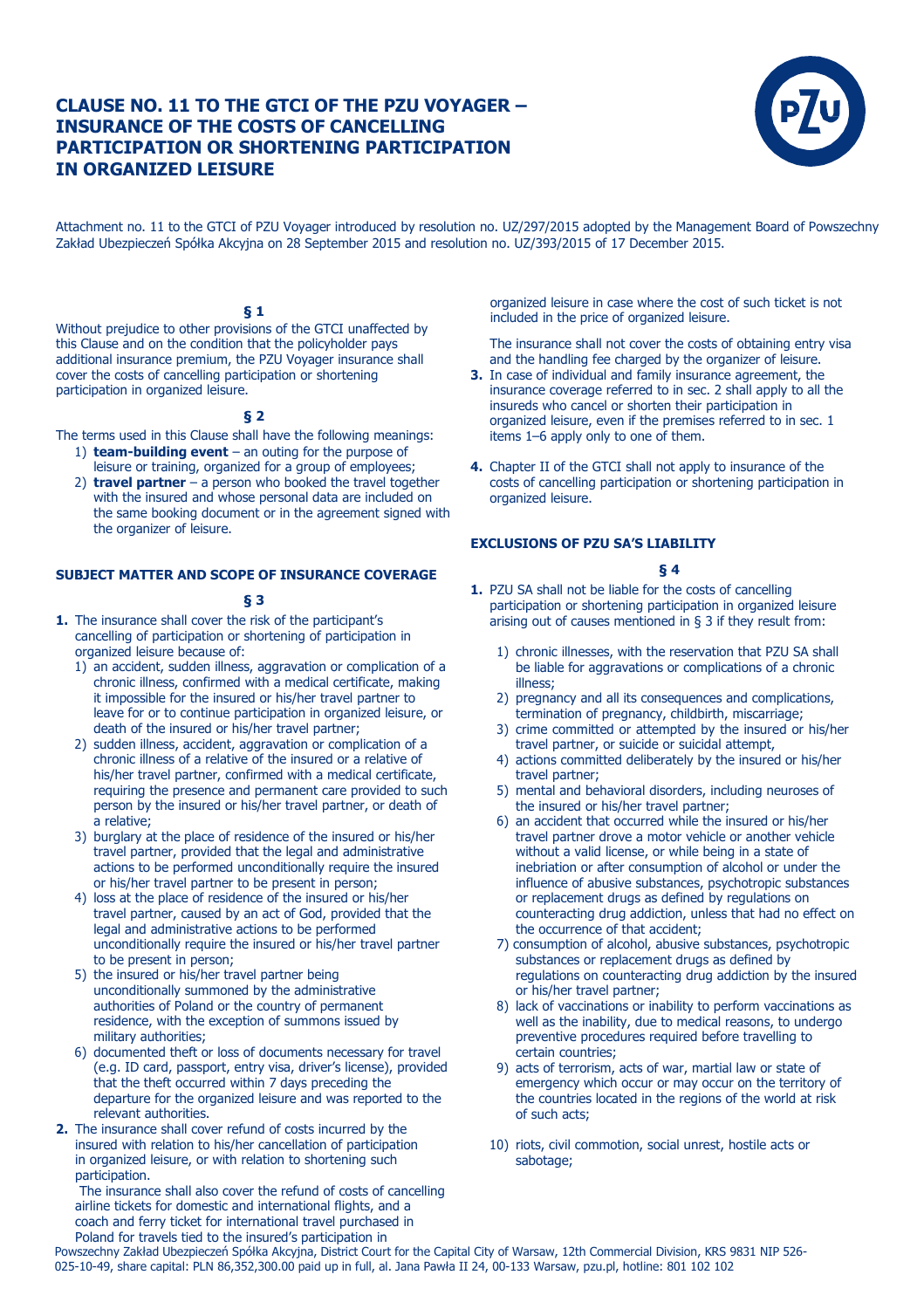- 11) participation in bets or in physical altercations, with the exception of acting in self-defense;
- 12) radioactive radiation, epidemics or environmental pollution.
- **2.** The fact of being in the state of inebriation or after consumption of alcohol, or the fact of being under the influence of abusive substances, psychotropic substances or replacement drugs within the understanding of the regulations on counteracting drug addiction, as well as the driver's authorization to drive the motor vehicle shall be evaluated on the basis of the law of the state in which the insurable accident occurred.

#### **SUM INSURED**

#### **§ 5**

- **1.** The sum insured shall be equal to the price of organized leisure specified in the agreement concluded with the organizer of leisure.
- **2.** The sum insured referred to in sec. 1 shall apply jointly to all the persons mentioned in the insurance document for the insurance of the costs of cancelling participation or shortening participation in organized leisure.
- **3.** Refund of costs of cancelling the ticket shall be due over and above the sum insured, in the amount corresponding to costs incurred on that account, but not more than up to PLN 1,000 per person.

## **PROCEEDING IN CASE OF AN INSURABLE ACCIDENT**

# **§ 6**

- **1.** In the case of cancellation of participation in organized leisure, the policyholder or the insured shall be obligated to:
	- 1) notify the leisure organizer of the insurable accident resulting in resignation from participation immediately after becoming aware of it, however no later than within 3 business days from the occurrence of that accident;
	- 2) deliver the following to PZU SA no later than within 7 days from the date of informing the leisure organizer:
		- a) the agreement for participation in organized leisure, including proof for making the payment for such leisure,
		- b) statement on submitted resignation from participation in organized leisure, confirmed by the leisure organizer,
		- c) calculation of the costs of resignation prepared by the leisure organizer,
		- d) medical documentation in the case where the resignation is due to an accident or sudden illness of the insured or his/her travel partner, or a relative of the insured or his/her travel partner,
		- e) a copy of death certificate (for inspection) in the case where the resignation is due to death of a relative, the insured or his/her travel partner,
		- f) certificate from the Police confirming the occurrence of loss in property or the notification of loss of necessary travel documents in the case where the reason for resignation is a loss occurring as a result of burglary into the home of the insured or his/her travel partner, or the loss of documents necessary for travel,
		- g) a certificate from the local authorities confirming the occurrence of acts of God where the reason for resignation is a loss occurring at the place of residence of the insured or his/her travel partner in the case referred to in § 3 sec. 1 item 4,
- h) document issued by the carrier confirming the ticket cancellation and the amount of costs incurred by the insured with relation to such cancellation.
- **2.** In the case of shortening of participation in organized leisure, the policyholder or the insured shall be obligated to:
	- 1) no later than within 7 days from the date of return from the trip – deliver to PZU SA the documentation confirming the need to shorten participation in organized leisure, as per sec. 1 sub-items d–g, and the agreement for participation in organized leisure, including proof of making the payment for that leisure, plus documentation confirming the earlier return;
	- 2) submit receipts and proofs of payment for return transport in case where the cost of transport was included in the price of organized leisure.
- **3.** If the obligation to notify PZU SA about the insurable accident by the deadline specified in sec. 1 item 1 and sec. 2 item 1 is not fulfilled due to willful misconduct or gross negligence and such failure has exacerbated the loss or prevented PZU SA from determining the circumstances and consequences of the accident then PZU SA may reduce the benefit accordingly. There shall be no consequences of a failure to notify PZU SA of the occurrence of the accident if PZU SA receives the notification on the circumstances which should have been notified to it by the deadline set forth in sec. 1 item 1 and sec. 2 item 1.

## **CALCULATION AND PAYMENT OF BENEFIT**

## **§ 7**

- **1.** The cost of canceling participation in organized leisure shall be defined solely as the fees provided for in the agreement concluded with the organizer of leisure, and incurred with relation to such cancellation. Additional costs not covered by the aforementioned agreement shall be excluded from PZU SA's liability.
- **2.** The costs of cancelling the tickets shall be defined as the costs which are charged to the iunsured by the carrier in the case of cancelling tickets due to the insured's cancellation of participation in organized leisure for reasons described in § 3.

- **1.** The costs of shortening participation in organized leisure shall be defined as the costs of unused benefits specified in the agreement concluded with the organizer of leisure, and the additional costs of transport.
- **2.** The amount of indemnity for unused benefits shall be defined as the percentage of price paid for the organized leisure, being the ratio of the number of days following the day of cancellation of participation to the total number of days of organized leisure specified in the agreement concluded with the organizer of leisure, with the reservation that the amount of indemnity may not be higher than the sum insured.
- **3.** The costs of the insured's return travel from the organized leisure shall be covered or refunded only in the case where return travel by the given means of transport was included in the agreement concluded with the organizer of leisure.
- **4.** The costs referred to in sec. 3 shall be refunded up to the level of actually incurred additional costs, however not more than up to the amount which is the equivalent of the price of return ticket by the same means of transport that was included in the price of organized leisure.